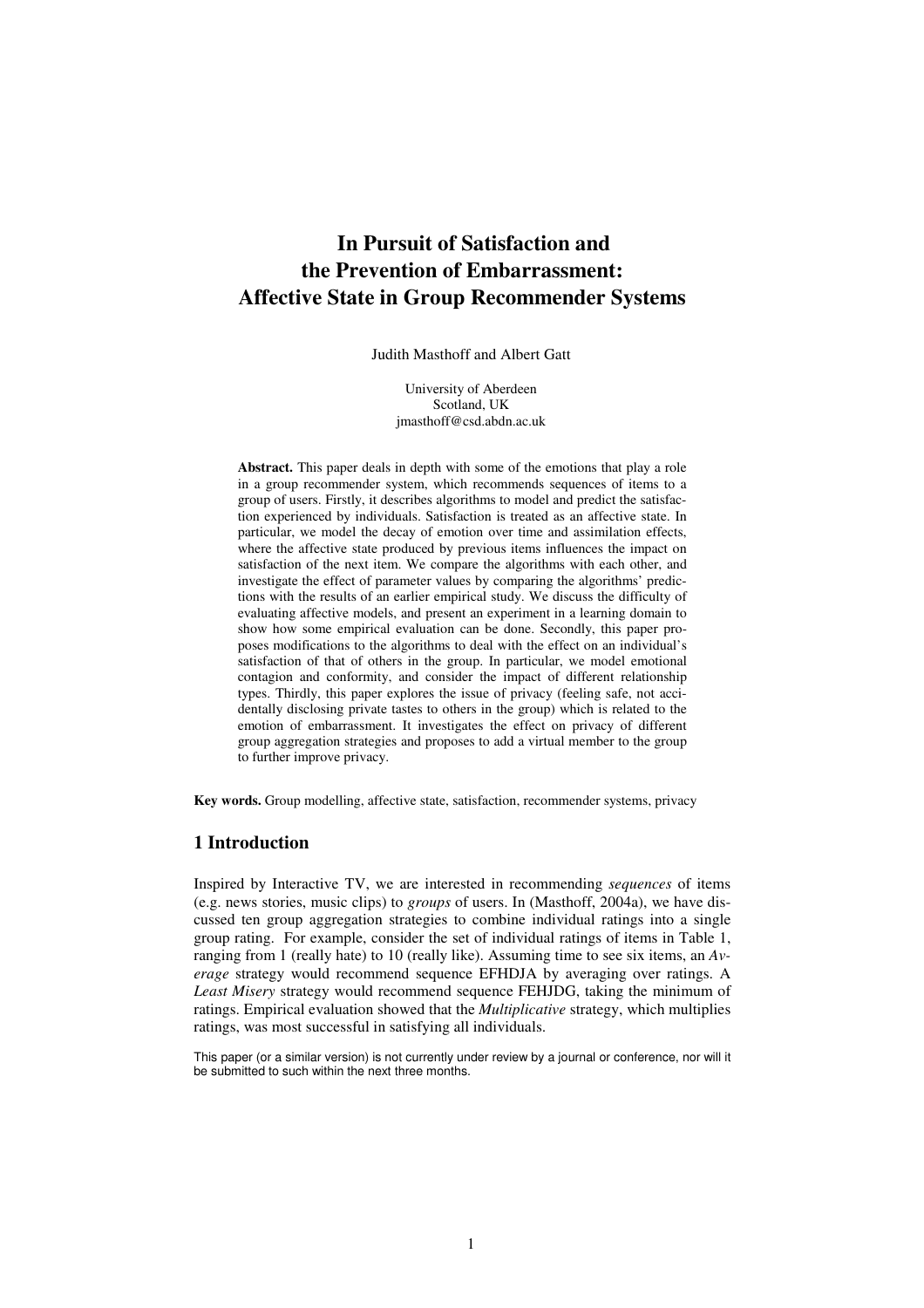|         |         |     |         | Ë         |                                             |                                   |           | Ë                        |                                  |         |
|---------|---------|-----|---------|-----------|---------------------------------------------|-----------------------------------|-----------|--------------------------|----------------------------------|---------|
|         | A       | B   | ⌒<br>ι. |           |                                             | ┳                                 |           | п                        |                                  |         |
| John    | c<br>ıυ |     |         |           | $\overline{1}$                              |                                   |           |                          | ιv                               |         |
| Adam    |         |     |         |           |                                             |                                   |           |                          |                                  |         |
| Mary    | ΙU      | . . |         |           |                                             |                                   |           |                          |                                  |         |
| Average |         |     | 4.3     | −<br>ر. ا | $\overline{\phantom{0}}$<br>$\Omega$<br>0.1 | $\Omega$<br>$\overline{ }$<br>v., | די<br>، ب | $\overline{ }$<br>-<br>. | $\overline{ }$<br>$\mathbf{0}$ . | $\cdot$ |

**Table 1.** Example of individual ratings for ten items (A to J) for a group of three

This paper investigates how to predict the satisfaction of individuals during a sequence of items. For instance, how satisfied will Adam be at each point during the sequence EFHDJA? A recommender system that adapts to individuals can focus exclusively on maximizing *individual* satisfaction and for this it suffices to always recommend the item with the highest rating. So, there is no need to predict satisfaction accurately. However, if we are interested in keeping a *group* satisfied, accurate prediction of individual satisfaction becomes crucial. To keep the rest of the group happy, an individual might need to be confronted occasionally with items they do not like. An accurate prediction of satisfaction would help to (a) ensure no individual gets too dissatisfied, by presenting unliked items at appropriate times (e.g. when they are in a good mood), (b) evaluate group aggregation strategies under various conditions without the need for real users, (c) inspire a new optimal group aggregation strategy.

This paper extends the modelling of satisfaction in (Masthoff, 2004a) by treating satisfaction as an affective state and incorporating (a) emotional decay and assimilation and (b) the influence of the group on individual satisfaction. We also explore the issue of privacy.

The paper is organised as follows.<sup>1</sup> Section 2 discusses existing literature on affective state. Section 3 proposes three satisfaction functions based on this literature. Section 4 compares the predictions of these functions with the results from an earlier empirical study, and investigates which parameter values are most appropriate. Section 5 discusses the difficulties of empirically evaluating affective models. Section 6 presents an empirical study of our satisfaction functions. Section 7 discusses literature on how the satisfaction of others may influence an individual's satisfaction (focusing on emotional contagion and conformity), and proposes modifications to the satisfaction functions. Section 8 presents an empirical study into the effect of different relationship types on emotional contagion. Section 9 discusses the privacy issues of group recommender systems. Section 10 presents an empirical study into the effect on privacy of different group aggregation strategies. Finally, Section 11 presents our conclusions.

# **2 Individual Satisfaction**

l

The satisfaction functions proposed in (Masthoff, 2004a) were based on the summation of satisfaction on preceding items and the impact of a new item. In the simplest satisfaction function, the impact of an item was taken to be its rating. Three factors were found to improve the functions: (1) inclusion of low ratings (noting dissatisfaction); (2) normalization, which takes into account ratings of not chosen items; and (3)

<sup>&</sup>lt;sup>1</sup> An earlier version of Sections 1 to 4 has appeared as (Masthoff, 2005).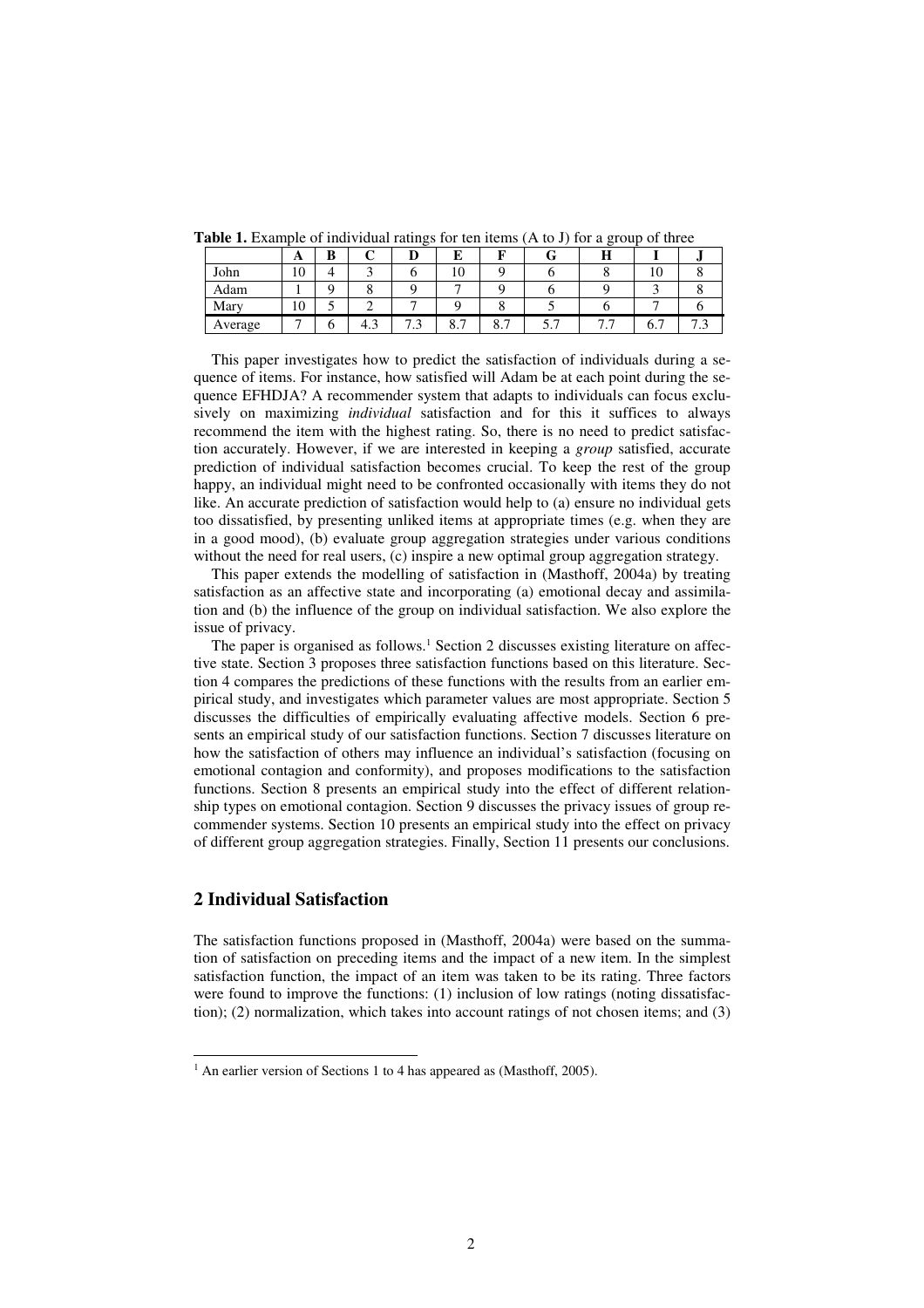a quadratic, rather than a linear estimate of impact, which makes the difference between ratings of say 9 and 10 more significant than that between 5 and 6.

A limitation of these functions is that satisfaction is modeled as increasing with sequence length, and being independent of item order. Nevertheless, several reasons were given that suggest that order may be important (some related to advertising research, others to comments of subjects in experiments like "it is better to end on a high"). In this paper, we will refine the satisfaction function to take this into account.

It seems reasonable to regard satisfaction as an affective state or mood. Since the seventies, psychologists have researched the cognitive effects of mood, finding that it significantly impacts perception, attention, memory, information processing, and judgement (Oatley & Jenkins, 1996). More recently, psychologists and economists have started to research Affective Forecasting: how accurately people can predict what will make them happy, by how much, and for how long. Many studies have found that while people tend to be good at predicting whether they will be happy or unhappy, they are bad at predicting by how much and for how long (Wilson  $& Gil$ bert, 2003). Additionally, our own field has evinced a lot of interest into Affective Computing (e.g. Picard, 1997): how computers can recognize and respond to users' emotions, and how computers can simulate having emotions and portray these. We will briefly discuss the results out of these areas that seem most relevant to this paper.

### **2.1 Mood impacts judgment**

Researchers have consistently found an impact of mood on evaluative judgement (for reviews see Oatley & Jenkins, 1996; Schwarz & Clore, 1996). For instance, Isen et al. (1978) found that people in a shopping mall who received a small gift that pleased them, reported in an unrelated survey a few minutes later that their cars and television sets were working better than did people who had not received that gift.

Much research has been done in the context of persuasion: people in a happy mood are easier to persuade than those in a neutral or sad mood (see e.g., Mackie & Worth, 1989). Mood effects are studied and used in commercial and political advertising (e.g., Aylesworth & MacKenzie, 1998; Isbell et al., 2003) with a view to influencing people's mood to make them judge a subsequent ad more favourably. In particular, a viewer's mood (as induced by watching the preceding program) has a significant effect on brand evaluations (Gardner, 1985; Meloy, 2000), with the viewer responding more positively if they were in a more positive mood. The *liking* of a television program has a similar significant effect (Murry et al., 1992; Schumann & Thorson, 1990). So, when a recommender system presents a sequence of items, viewing the first items could induce a mood, which could impact opinions on the next items.

Film clips are often used to elicit emotions in a laboratory setting, and a number of these have been empirically tested and found to consistently induce an emotion (Gross & Levenson, 1995; Rottenberg et al., in press). Researchers comment on the difficulty of finding clips that strongly elicit one emotion rather than a blend of several emotions. We will need to differentiate between the emotions elicited by the content of a clip, and the satisfaction with having seen it. For instance, one might be revolted by the content of a news item (e.g. on happenings in Iraq), but still be satisfied with having seen it. For our modelling, we will for now ignore the emotion elicited by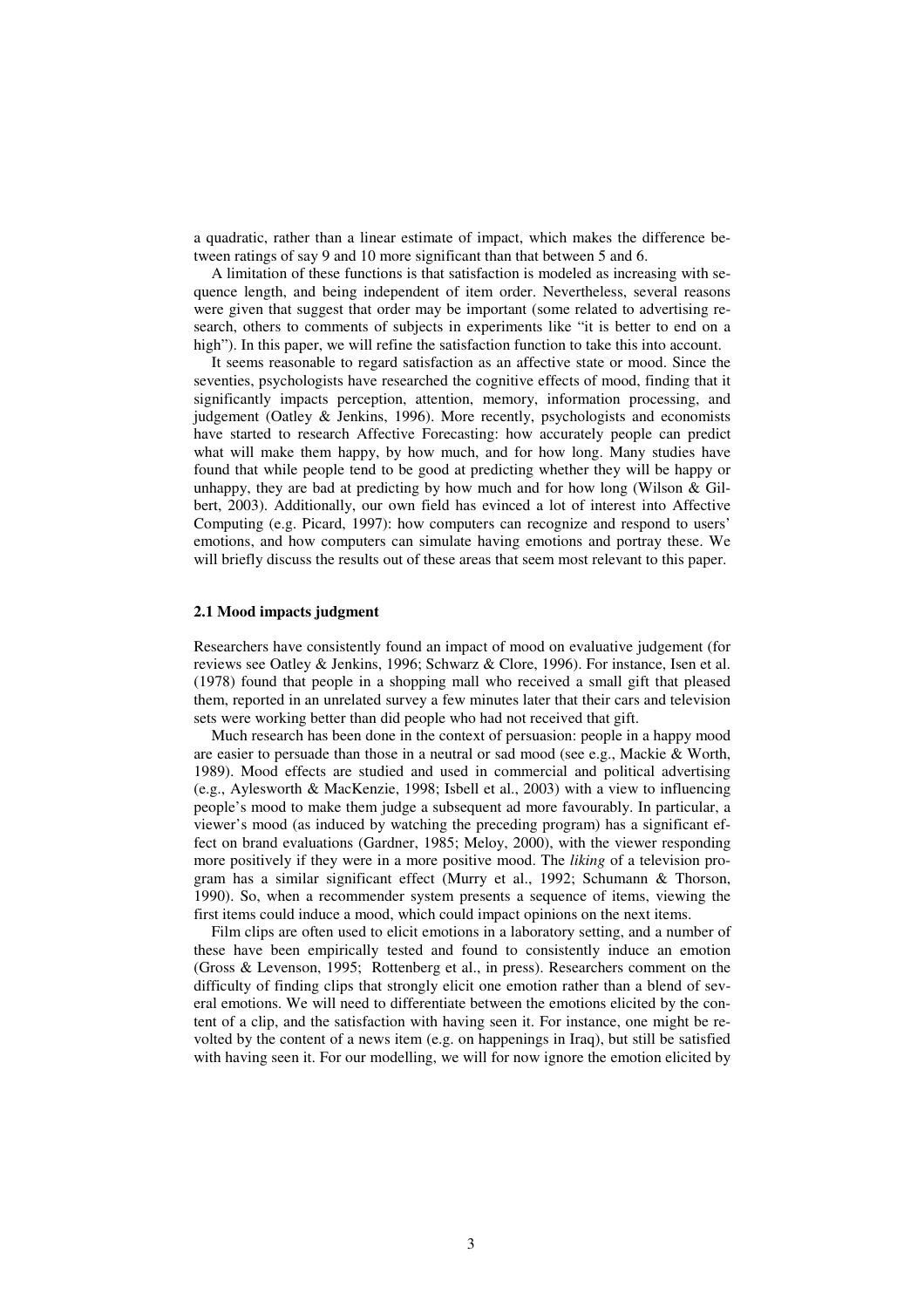the content, and concentrate on satisfaction in isolation. However, this issue will need to be addressed in future, and it will also complicate evaluation.

#### **2.2 Retrospective feelings can differ from feelings experienced**

A series of studies by Kahneman and colleagues (as reported in Wilson & Gilbert, 2003) found that the actual feelings experienced (e.g., self-reported pain during a colonoscopy) differed from those reported retrospectively. For instance, in one colonoscopy experiment, half the subjects were given a small additional period of pain after the end of the normal procedure, but surprisingly reported significantly less pain than the other subjects (Redelmeier et al., 2003). The retrospective reports were heavily influenced by the intensity of the emotional experience when it ended and the peak intensity of the experience. This is important to take into account when we try to measure satisfaction in an empirical study (to evaluate our models), and poses questions regarding what kind of satisfaction we ought to model (for instance, satisfaction at the end of a sequence of items versus at each point during the sequence). Note that we do not intend to make a recommender system that purposely "leaves the needle in longer" (gives additional small misery) to make the experience *feel* better while objectively being worse. However, we could change the order of items in the sequence, to take these kinds of effects into account.

### **2.3 Expectation can influence emotion**

People's affective forecasting can change their actual emotional experience (e.g., Wilson & Klaaren, 1992). Several studies have shown that if you expect to like something, then you might end up liking it more than if you did not have any expectations. For instance, subjects who were told that jokes were going to be funny, found the jokes funnier than subjects who had not been told this. This is called *assimilation*. So, if our recommender system has presented several items you liked, than you might expect to like the next item as well, and therefore your perceived satisfaction with that item might be higher than its actual rating merits. It has been suggested that the opposite can also happen (Wilson & Klaaren, 1992): if you expect to like something, you might end up liking it less. This is called *contrast*. Since, according to Wilson and Gilbert (2003), hardly any studies support contrast, while several support assimilation, we will focus exclusively on the latter.

## **2.4 Emotions wear off over time**

People's emotional reactions become less intense with time, a phenomenon called Emotional Evanescence (Wilson et al., 2003). When something has made you happy, this happiness does not last, but wears off. This is explained in (Wilson & Gilbert, 2003) as needed to save energy and to protect the emotions' role as a signalling device. Another explanation of Emotional Evanescence is given by adaptation-level theory, which claims that an emotional reaction depends on how the current experience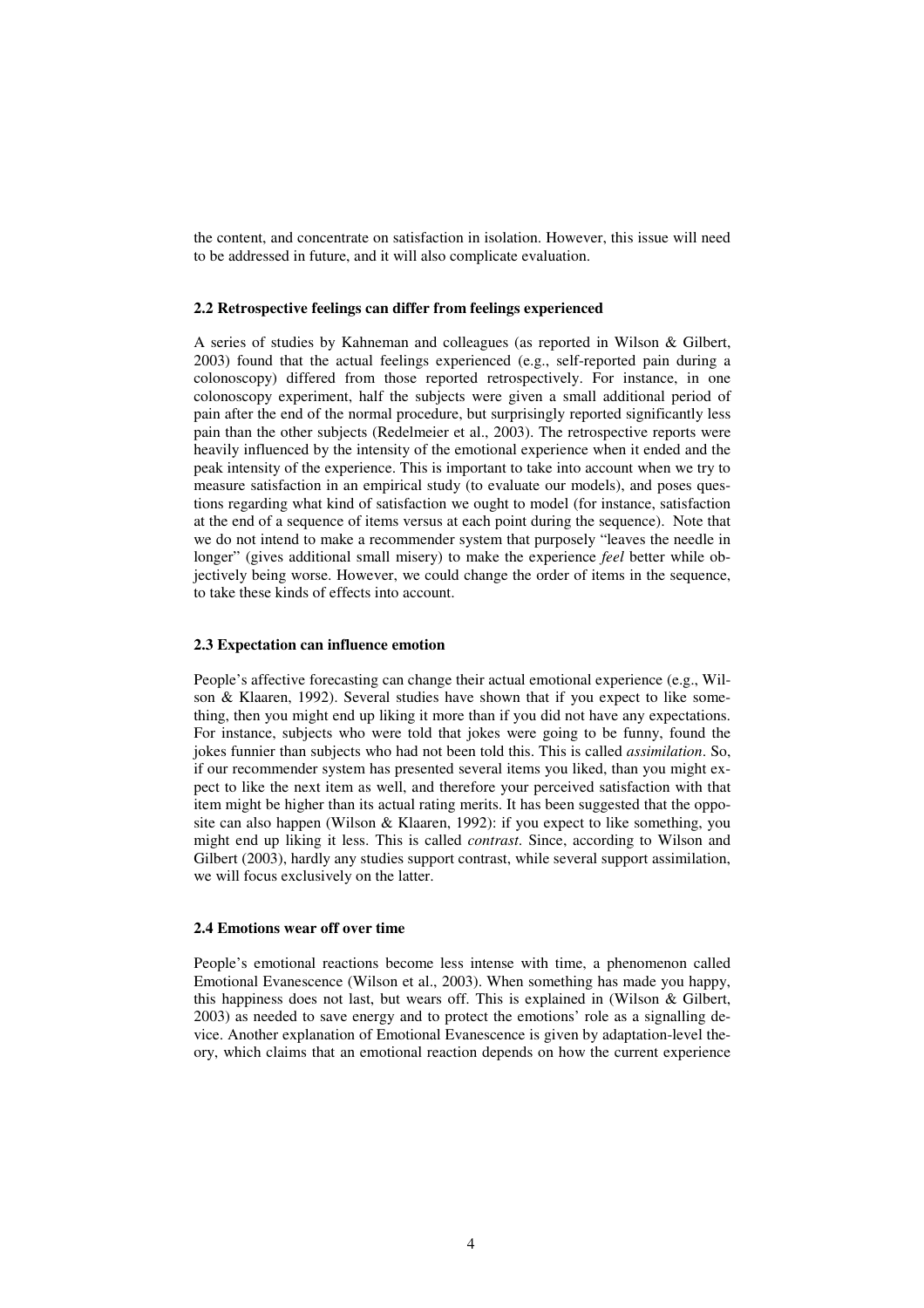compares to similar past experiences. The example given in (Wilson & Gilbert, 2003) is that of temperature: if you have been used to low temperatures, arriving in Florida to a temperature of 15° C might please you. After staying for a while, 30° C becomes your standard, and a day with the same temperature of 15° C might displease you. Note that this is subtly different from the idea of *contrast*. Adaptation level theory does not assume you will *expect* the weather to be good, and compare the actual weather to your expectation, but rather that you will compare it to your standard of what constitutes good weather, a standard which has been influenced by your experiences in the past. So, if you were watching a sequence of items, the items you have watched so far would give you a standard to compare the next item to.

As noted by Wilson & Gilbert (2003), a limitation of adaptation-level theory is that it does not specify what the comparison point should be. Should we only look at the last item or take the average over the last, say five, items? It also does not explain the decrease in emotions over time evoked by a single isolated event. For this paper, it is sufficient to note that a decrease of emotions over time happens; we will not try to model adaptation level theory yet.

# **2.5 Ideas from affective computing**

Picard (1997) discusses the use of emotions and moods in computer systems. She describes emotions as being regulated by moods: for instance, a good mood increases the impact of relatively small positive events. She proposes to model mood as a weighted summation of the impact of positive events and subtraction of the impact of negative events, with the impact of recent events receiving extra weight. She argues that mood can not be of unbounded intensity, so a limit should be used (or a saturation function). Elliot & Siegle (1993) also mention that prior mood should contribute to emotion intensity. They further mention that the relationship between users can influence emotions (we will return to this issue in Section 7).

# **3 Satisfaction Functions Chosen**

l

In (Masthoff, 2004a), satisfaction with a (fixed-length) sequence of items was calculated as the sum of the impact on satisfaction of the individual items of the sequence:

 $Sat(*items* + *i*) = Sat(*items*) + Impact(*i*), for item *i* and item sequence<sup>2</sup> *items*.$  $Sat(<) = 0$ 

Based on the literature review above, we will henceforth assume that Satisfaction will decrease in intensity over time. Also, we give more weight to recent items<sup>3</sup>.

**Variant 0** Sat(*items* + < *i* >) =  $\delta \times$ Sat(*items*) + Impact(*i*), with  $0 \le \delta \le 1$ 

<sup>&</sup>lt;sup>2</sup> Whenever we talk about an item sequence, we mean a sequence of distinct items.

<sup>&</sup>lt;sup>3</sup> This deviates from the proposal in (Picard, 1997) of a linear decrease in weight, and only consideration of the last four events.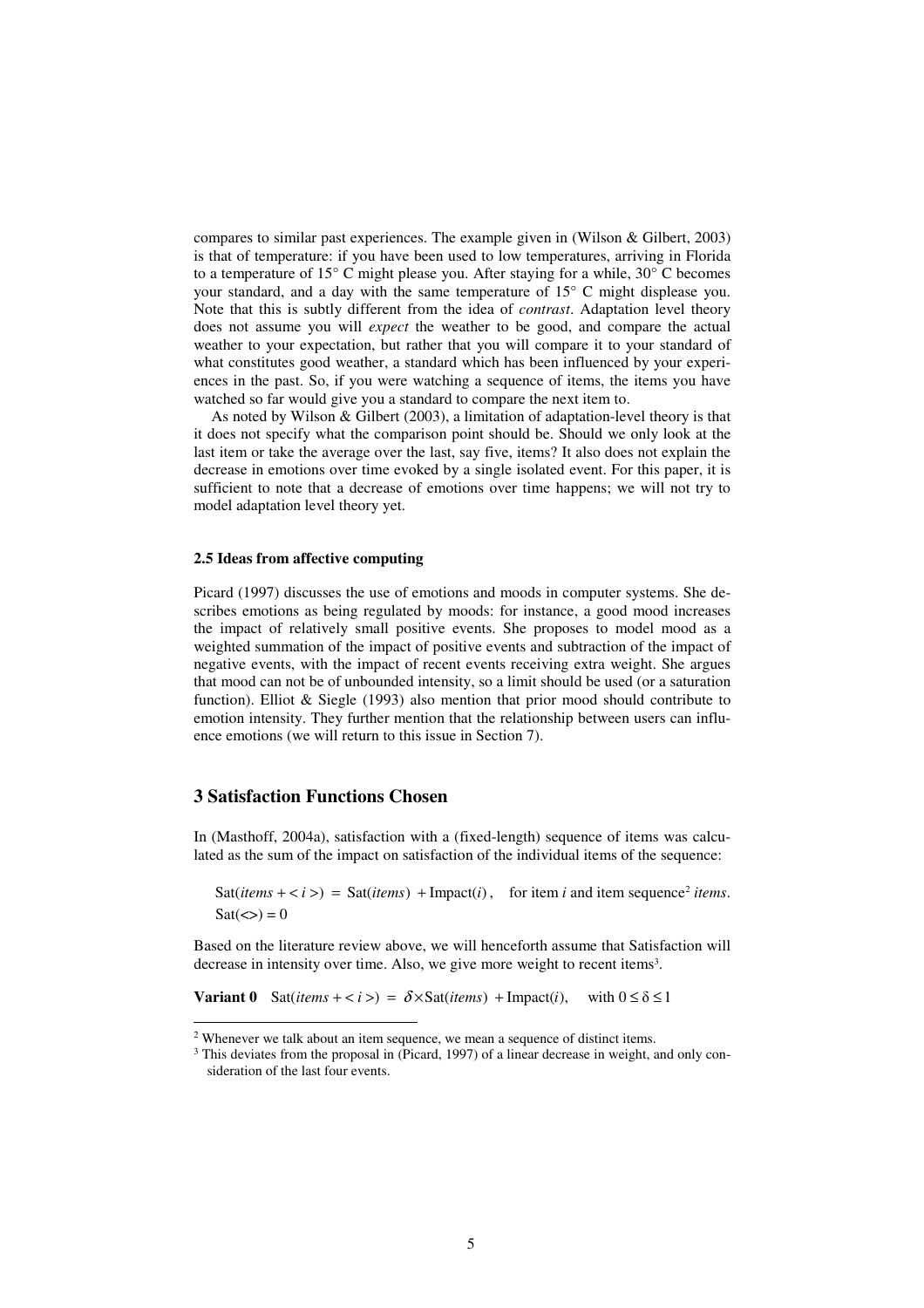With  $\delta=1$  no decrease of satisfaction over time occurs, and with  $\delta=0$  no memory of past items would be used. The value of  $\delta$  is likely to depend on personality, as advocated in (Picard, 1997; de Rosis et al., 2003), and item duration.

The impact of an item depends on the individual's liking of that item, as captured by a preference rating<sup>4</sup>. Rating(*i*) will denote the preference rating for item *i*. To calculate the impact, we perform three steps.

1. *Normalization*. In (Masthoff, 2004a), satisfaction produced was normalized, as opposed to individual rating, using for item sequence *items*:

$$
NormSat(items) = \frac{Sat(items)}{PossSat(items)}
$$
  
with PossSat(items) = Max  
item sequence s \land length(s)=length(items)

Our introduction of  $\delta$  into the Satisfaction function means that normalization now needs to be handled differently. We apply normalization to the rating, not to satisfaction as a whole, to make it independent of the selections so far. For rating *r*,

Normalized(*r*) = 
$$
r \times \frac{\text{TotalRatingsExpected}}{\text{TotalRatingsPossible}}
$$
,  
with TotalRatingsExpected =  $\sum_{i \text{term } j} \text{AverageRating}$ 

TotalRatingsPossible =  $\sum$ *j j* item Rating  $(j)$ 

Rather than taking AverageRating to be the midpoint of the scale (5.5), we use the average rating over all individuals in the group over all items (6.93 in Table 1).

Note that normalization results in ratings 10-10-10-10 being treated as the same as 5-5-5-5. This was also the case in the normalization in (Masthoff, 2004a). In a sense, this is also a form of assimilation.

2. *Rebalancing.* We rebalance the rating scale by subtracting its midpoint (5.5 for our scale), so that negative ratings imply dissatisfaction.

Rebalanced( $r$ ) =  $r$  – midpoint, for rating  $r$ 

3. Making the impact quadratic. We will use the following formula<sup>5</sup>:

Quadratic(*r*) =  $r^2$ , if  $r \ge 0$ ;  $-r^2$ , if  $r < 0$ , for rating *r* 

Combining these three steps, we obtain:

l

 $Impact(i) = Quadratic(Rebalanced(Normalized(Rating(i)))$ , for item *i* 

<sup>4</sup> How ratings have been obtained is beyond the scope of this paper, but they are likely to have been inferred rather than explicitly given (see Masthoff, 2004a). Here we assume ratings to be accurate.

 $5$  This deviates from (Masthoff, 2004a), where no rebalancing occurred and Quadratic(r) was

 $(r-5)^2$ , if  $r \ge 6$ , and  $-(r-6)^2$  if r<6. This simplifies dealing with the new normalization of ratings.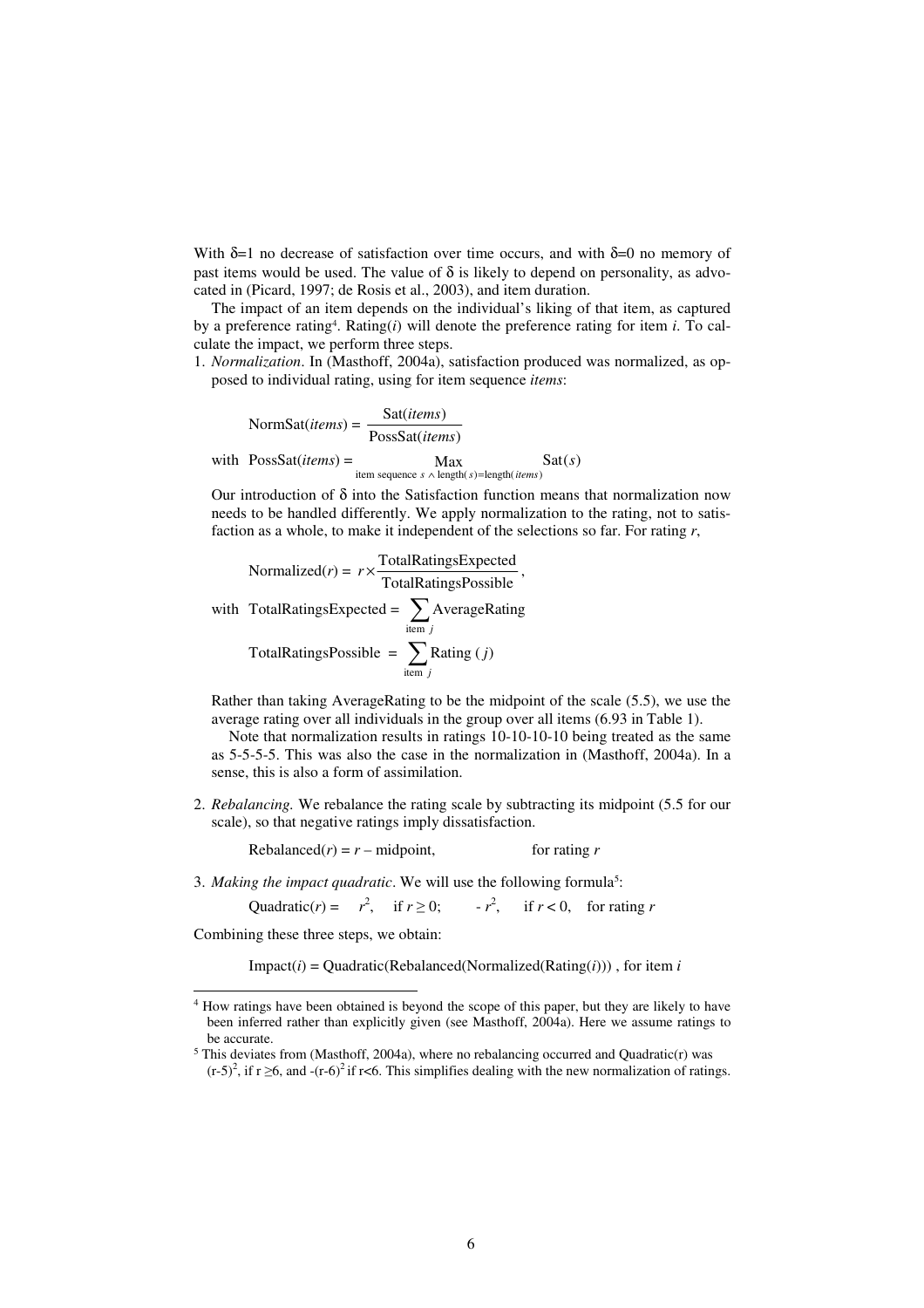The satisfaction function discussed above sums the (weighted) satisfaction so far with the impact of the new item. The upshot is that satisfaction is predicted to keep increasing if a series of items is consistently pleasing. The question arises whether summation is indeed the right operation, given that some of the literature discussed above says that mood cannot be of unbounded intensity. An alternative would be to take the average. We therefore propose the following variant:

**Variant 1** Sat(*items* + < *i* >) =  $\frac{0 \times \text{Sat}(i \text{ terms})}{1 + \delta}$ Sat(*items* + < *i* >) =  $\frac{\delta \times \text{Sat}(items) + \text{Import}(i)}{\delta \times \text{Sat}(times)}$ +  $items + *i*>) = \frac{\delta \times \text{Sat}(items) + \text{Import}(i)}{s}$ 

We divide by  $1+\delta$  rather than 2, to get Sat(*items*+ $\langle i \rangle$ ) = Impact(*i*) when  $\delta$ =0.

Although the satisfaction function takes decay of emotion into account, it does not yet take into account that mood can alter judgement, and that expectation can influence emotion. Since the literature suggests that impact of an item depends on mood, showing an assimilation effect, we propose the following variant:

| Variant 2 | $Sat(items + i) = \delta \times Sat(items) + Impact(i, \delta \times Sat(items))$      |                                         |
|-----------|----------------------------------------------------------------------------------------|-----------------------------------------|
| with      | $\text{Import}(i, s) = \text{Import}(i) + (s - \text{Import}(i)) \times \varepsilon$ , | for all s and $0 \le \varepsilon \le 1$ |

This variant ensures for instance that the impact of an item is higher than it would normally be, if the user's mood (in terms of satisfaction with the sequence so far) is high. Parameter ε models the extent to which the user's mood influences that user's evaluative judgement: with  $\varepsilon = 0$  there is no such influence (and we have the same satisfaction function as Variant 0), with  $\varepsilon = 1$  the influence is so immense that the new item cannot have any impact on the user's mood.

It is easy to come up with more variants (e.g. combining Variants 1 and 2), but we would first like to understand the effects of the satisfaction functions proposed so far.

# **4 Simulations**

To gain insight into how the variants differ in their predictions, we ran simulations: taking Table 1's ratings for John, Adam and Mary, and eight different item sequences (e.g. FEAHD), each variant predicted how satisfied each individual would be at each point during each sequence. Varying values of δ and ε were used. Figure 1 shows example results for Variant 0 (for full results see Masthoff, 2005). As can be expected, a lower value of  $\delta$  tends to result in a lower predicted satisfaction. Comparison of the results for sequences AIEFD and AEFID shows the impact item order can have, particularly for small δ. Figure 2 shows example results for Variant 1 (for full results see Masthoff, 2005). The 'averaging' used in Variant 1 has resulted in a nice limitation of satisfaction, rather than an infinite increase. The value of  $\delta$  clearly has less impact on satisfaction for Variant 1 than for Variant 0. Figure 3 shows example results for Variant 2. There is a large impact of  $\delta$ : with  $\delta$ =0.9, all individuals are about equally satisfied and the impact of  $\varepsilon$  is low. With  $\delta = 0.2$ , the individual satisfaction profiles are quite different, and the impact of  $\varepsilon$  is high.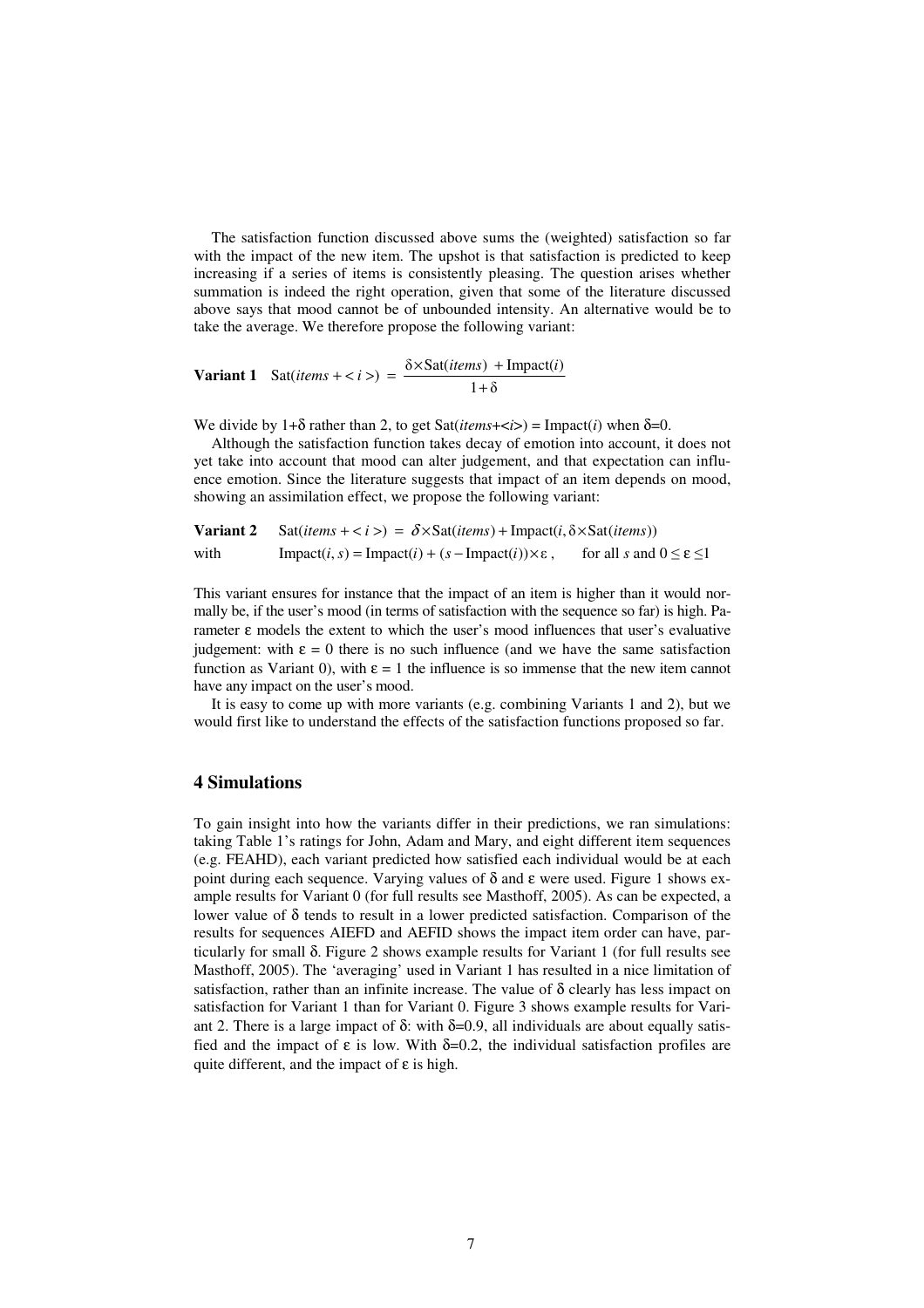

**Fig. 1.** Predicted satisfaction for Variant 0 per sequence per individual, for several values of δ:  $0 - -0.2 - 0.4 \rightarrow 0.6 - \frac{0.8}{0.8} - 0.8 \rightarrow 1$ . Y-axis shows satisfaction, X-axis time (first item shown, second shown, etc)



**Fig. 2.** Predicted satisfaction for Variant 1 per sequence per individual, for several values of δ:  $0 - -0.2 - 0.4 \rightarrow 0.6 - \frac{0.8}{0.8} - 0.8 \rightarrow 1$ . Y-axis shows satisfaction, X-axis time (first item shown, second shown, etc)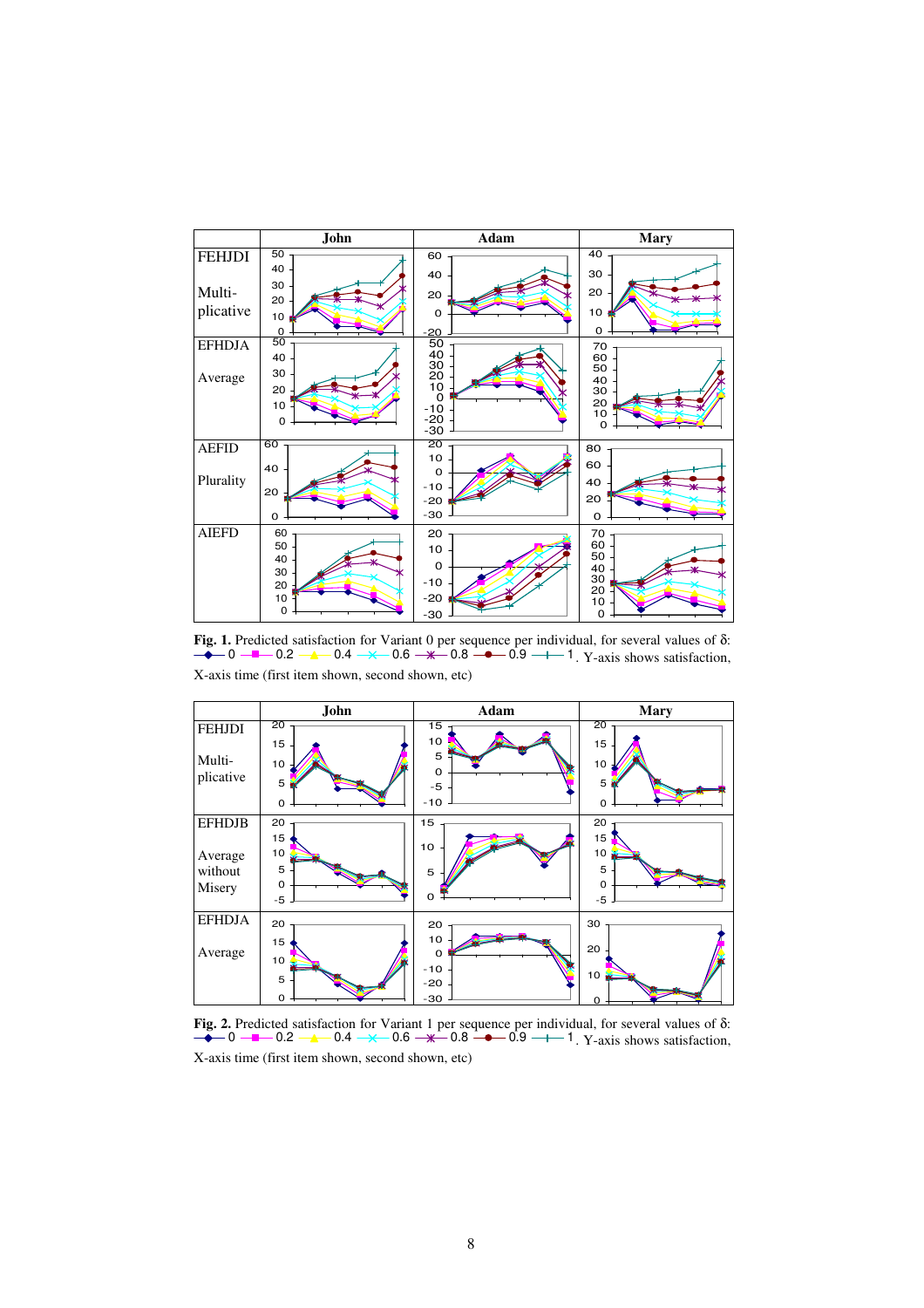

**Fig. 3.** Predicted satisfaction of Variant 2 for sequence FEHJDI per individual, for several values of  $\varepsilon$ :  $\rightarrow 0$  - 0.2  $\rightarrow 0.5$   $\rightarrow \rightarrow 0.8$ , and two values of δ. Y-axis shows satisfaction, X-axis time (first item shown, second shown, etc)

The same ratings and sequences had been shown to participants of an experiment published in (Masthoff, 2004a), who were asked to predict how satisfied each individual would be with the sequence as a whole<sup>6</sup>. We compared the predictions of the variants with those by the participants (as given in Masthoff, 2004a) in order to determine what values of  $\delta$  and  $\varepsilon$  best matched the human predictions. As participants judged the sequences as a whole, we compared their opinions with the complete satisfaction curves produced by the Variants, rather than just the end point. So, we regard Variant 0's prediction for AEFID to be that it dissatisfies Adam, as he is predicted to be dissatisfied after the presentation of the first and fourth item (for any  $\delta$ ).

For low values of δ, Variant 0 predicts sequences FEHJDI and EFHDJA to dissatisfy Adam, and EFHDJB to dissatisfy John. This contradicts the opinion of participants, who predicted these sequences to satisfy Adam and John. We therefore conclude that a higher value of  $\delta$  (0.8, 0.9, 1) is more in accordance with the participants' behaviour. This is also supported by the predictions of Variant 2: with  $\delta = 0.2$ , Adam is predicted to be dissatisfied at the end, independent of ε. As participants predicted Adam to be satisfied, again a higher value of  $\delta$  seems better. It is harder to see which value of ε produces the best match with participants' behaviour. Participants predicted Adam and Mary to be equally satisfied with FEHJDI, and John to be slightly more satisfied. When looking at the end of the sequence, a lower value of  $\varepsilon$  seems to match participants' opinions slightly better. When looking at the curves as a whole (e.g., averaging satisfaction over the sequence), John would be more dissatisfied than Adam, independent of ε.

The eight sequences used are those recommended by various group aggregation strategies (as described in Masthoff, 2004a). We investigated whether the simulation results could provide insight into the suitability of these strategies. Variants 0 and 1 both predict Adam to be dissatisfied with sequences FEAHD, AEFID and AEIBDF, independent of the value of δ. Hence, the strategies that recommend these sequences (Borda,Plurality and Most Pleasure as described in Masthoff, 2004a) can be excluded.

<sup>&</sup>lt;sup>6</sup> Reasons for the indirectness of that experiment are given in (Masthoff, 2004a) and Section 5.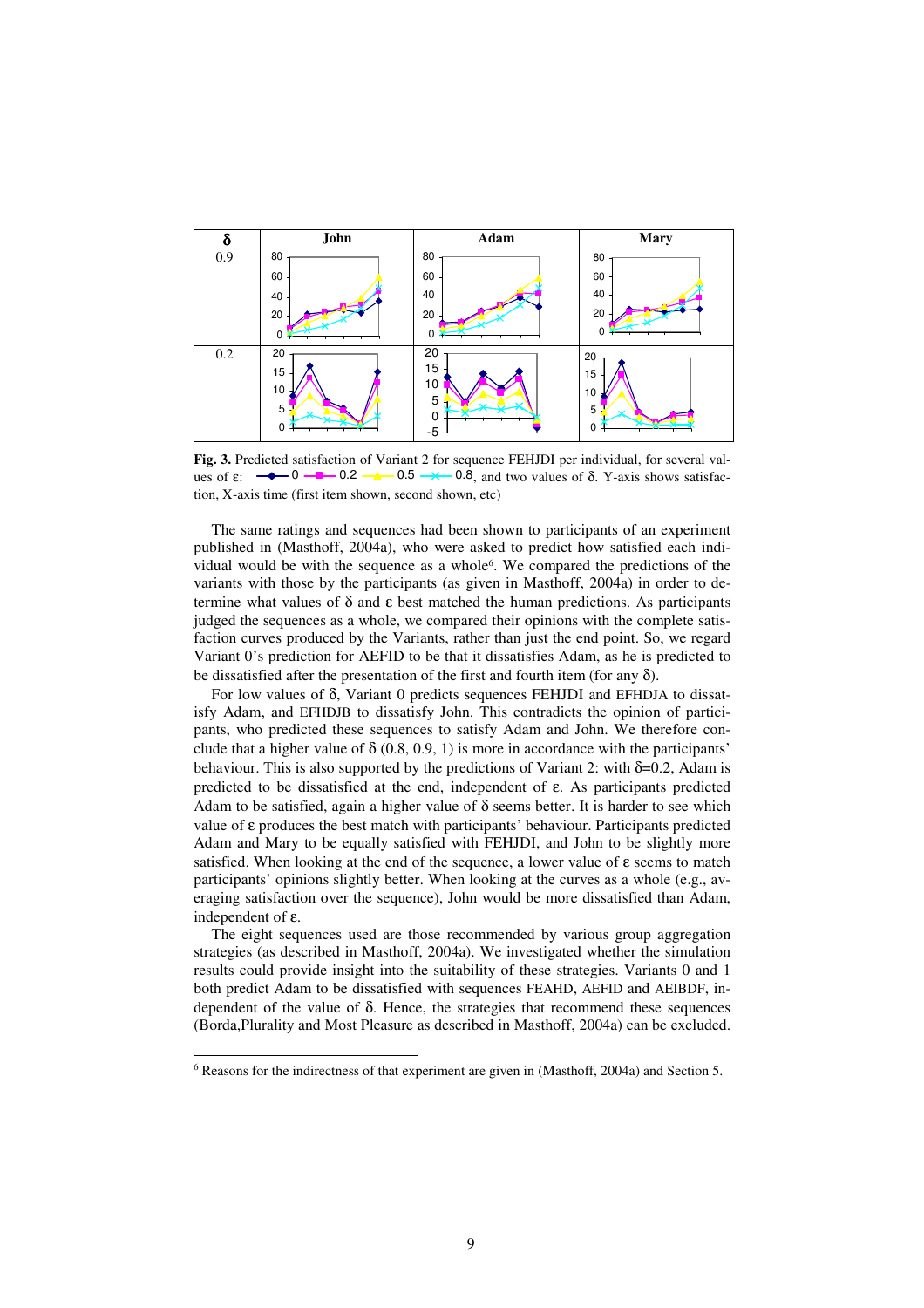This is in-line with the conclusion in (Masthoff, 2004a), which was based on participants' opinion. Restricting ourselves to higher values of δ, if we take the satisfaction of the group to be the minimum of the satisfaction of the individuals, then in Variant 0 FEHJDI clearly performs best: for each moment in the sequence, it gives the highest satisfaction (except after the second item for  $\delta$  is 0.8 and 0.9). This sequence was recommended by the Multiplicative strategy, which was also the strategy preferred by the participants. However, if we take the satisfaction of the group to be the average of the satisfaction of the individuals, then the Average strategy performs best. Taking the minimum corresponds better to the predictions of our subjects.

Variant 1 also predicted Adam to be dissatisfied with EFHDJA independent of δ. This contradicts the opinions of participants, who predicted this sequence to satisfy Adam. There are three possible explanations. Firstly, the 'averaging' in Variant 1 may be wrong. Secondly, participants' predictions may be wrong. Thirdly, both the 'averaging' and subjects' predictions may be correct, but something else in the satisfaction function is wrong, like the normalization (or the constant used in it), or the use of quadratic ratings.

# **5 Inherent Complexity of Empirical Evaluation**

We have shown how we can use satisfaction functions to reason about group aggregation strategies, even when these functions are not yet completely validated. For instance, several strategies performed badly, independently of  $\delta$ , and of whether 'averaging' was used. Comparing the satisfaction functions with predictions by subjects, allowed us to conclude that  $\delta$  should have a high value (for this particular task), and given such a high value, the Multiplicative strategy performed best. However, there is a problem: the empirical data used comes from an indirect experiment, where subjects were not shown items, but only ratings, and had to predict satisfaction. As discussed above, the Affective Forecasting literature shows that people are very poor at predicting the intensity of emotions<sup>7</sup> . So, a next step should be to empirically compare the real satisfaction experienced by subjects with that predicted by the satisfaction functions. However, this is particularly challenging; indeed it was the topic of an "evaluation challenge" for the 2005 UM workshop on the Evaluation of Adaptive Systems.

Firstly, as pointed out by David Chin's entry to the competition, items can evoke a wide range of emotional responses (Chin, 2005). It may be hard to distil satisfaction from these. Secondly, accurate ratings for the individuals are needed. We could ask subjects to rate items, but if our assumption is right, then their rating would depend on presentation order. Although this could be avoided by introducing long intervals between items, this would increase the likelihood that subjects' moods vary. Attempts to iron out these issues through items that elicit identical ratings for all subjects failed (Masthoff, 2004a). This individual variation in the emotive value of items is also noted by Chin (2005), who points out that a song that instils happiness in the majority may evoke sadness in someone whom it reminds of a deceased friend. A further complication is that such associations vary over time: the appraisal of a song that reminds

<sup>&</sup>lt;sup>7</sup> People are, however, good at predicting valence, so this does not invalidate our conclusions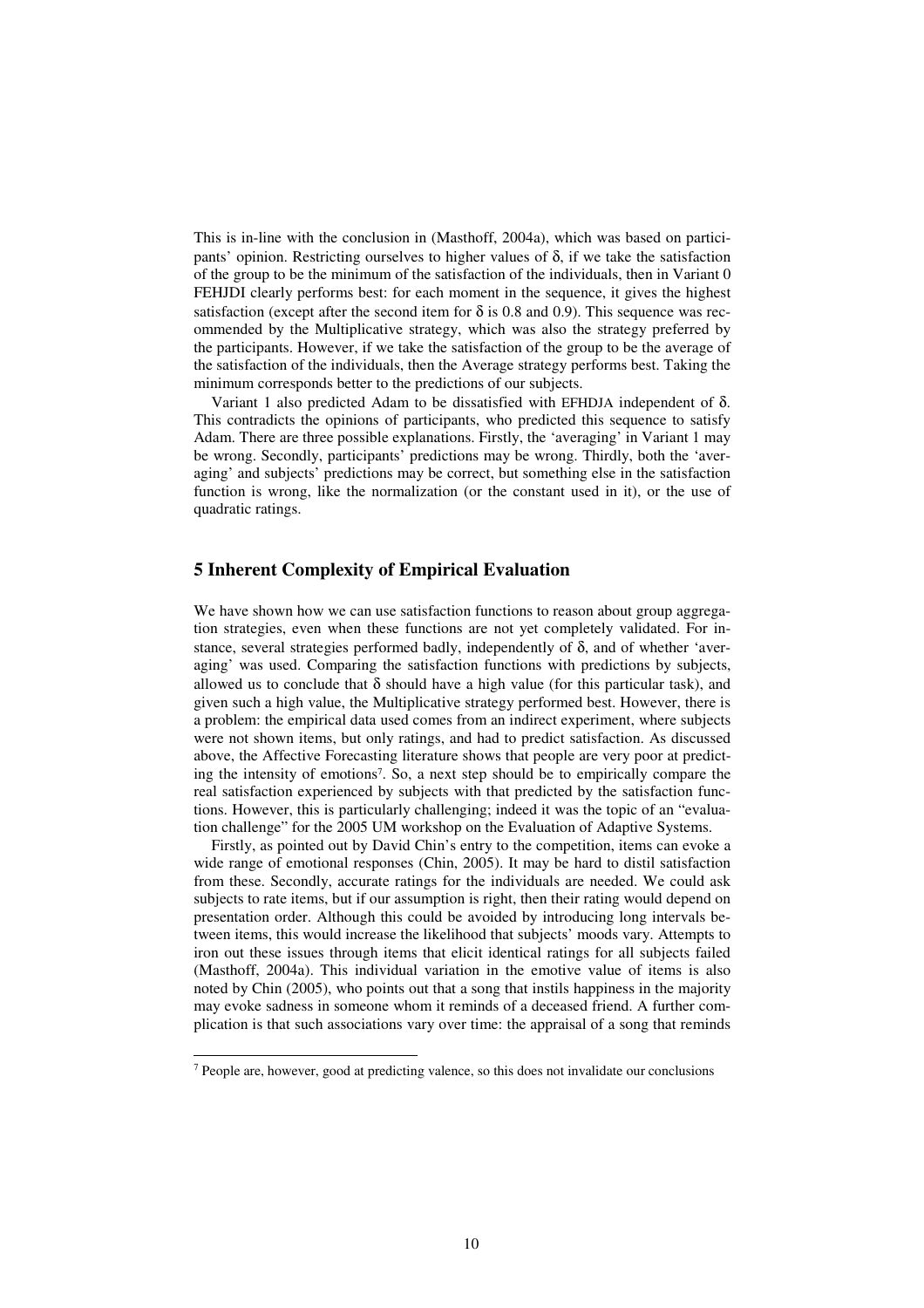someone of their spouse will depend on the state of the marriage, making it hard to ask subjects to rate items on one day, and then to do the experiment on a later date.

Thirdly, items should be unrelated, as topical relatedness can influence judgement (e.g. an item about an earthquake in Bulgaria getting a higher rating after an item on their team playing Bulgaria) (Masthoff, 2004a). In the case of music recommendations the tempo and genre of the songs is likely to have such an impact (Chin, 2005).

Finally, we need to know how satisfied each subject is after each item has been presented. Though self-reporting has been suggested as a convenient and relatively accurate way of measuring affective state (de Vicente, 2003), it poses two potential problems. Firstly, if subjects are asked at the end of an experiment to judge their satisfaction at preceding time points, reports are likely to be inaccurate, given the difference between retrospective and experienced emotions. Secondly, asking subjects to report satisfaction during the experiment takes time and may influence the results (given the decrease in emotions over time). Using sensor data has been suggested as a more accurate way to determine affective state as it avoids introspection (for an overview see Picard et al., 2004). However, if we determine satisfaction on the basis of sensor data (e.g. heart rate as suggested by Chin, 2005), the emotional content of items can influence results. Also, as indicated by Chin (2005) sensor data seems better at spotting the absence or presence of an emotion (e.g, like or dislike) than the actual strength of the emotion, which is most relevant for evaluating our models. Finally, sensors tend to be both costly and intrusive.

# **6 Experiment 1: Empirical Evaluation on a Learning Task**

As discussed above, empirical evaluation of our satisfaction functions is inherently complex. In this section, we nevertheless present a first empirical study<sup>8</sup>, the purpose of which is (a) to yield insight into our satisfaction functions and (b) to explore how studies of this kind can be conducted.

To overcome some of the problems discussed above, the study was conducted in a learning domain, rather than a recommender domain. A learner's affective state is likely to be multidimensional: Kort et al. (2001) distinguishes between the dimensions of anxiety-confidence, boredom-fascination, frustration-euphoria, dispirited-encouraged, terror-enchantment. Heylen et al. (2003) adds social emotions, like embarrassment and pride. We focused on satisfaction with performance, using our satisfaction functions to model learners' satisfaction with their performance on a sequence of tasks. Järvenoja & Järvelä (2005) found that performance is an important source of emotion in secondary school students.

For this experiment, a learning domain was chosen over a recommender domain for a number of reasons. The setup of the experiment required items for which we could accurately predict satisfaction. As discussed above, such items are hard to obtain in a recommender domain. In contrast, we hypothesised that we could accurately modify task difficulty, and that task difficulty would correlate with satisfaction with

<sup>&</sup>lt;sup>8</sup> This experiment happened before the Evaluation of Adaptive System challenge.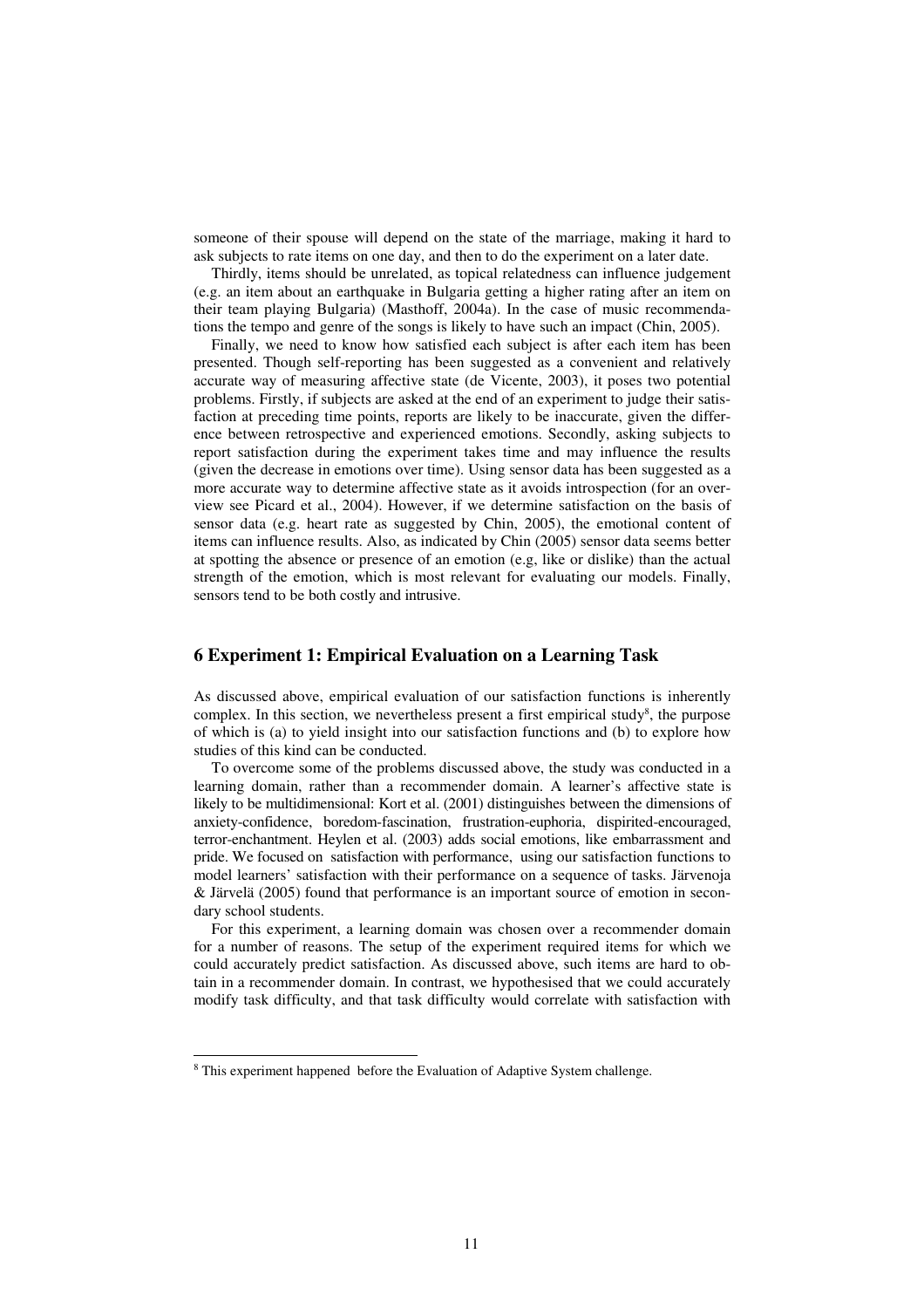performance. It also seemed easier in a learning domain to avoid the topical relatedness problems discussed above, and to keep the tasks free of emotional content.

Weiner (1995) distinguishes between two affects relating to achievement: 'outcome-dependent' (how well you did) and 'attribution-linked' (was it because of what you did or not). So, it may be that a learner's satisfaction with their performance depends not only on how well they performed, but also on how difficult they perceived the task to be. If they perceive the task to be very difficult, then they could be satisfied with a lower score than if they perceived the task to be easy. This is not covered in the models above, and it will be part of the evaluation to see if such an effect does occur.

# **6.1 Adjustment and addition to the models**

Before performing the experiment, two changes were made to the modelling. First, we defined a learner's satisfaction with a task *t* as:

 $Sat(*t*) = Impact(*t*).$ 

This is a slight variation on the models given in Section 3, as it results in a different value of Sat( $\langle t \rangle$ ) for Variants 1 and 2. After all, in Section 3, we had defined Sat( $\langle \rangle$ )  $= 0$  rather than defining Sat( $\langle t \rangle$ ). This resulted in

$$
Sat() = Sat(+\langle z \rangle) =
$$
  
\n
$$
(\delta \times Sat() + Impact(t)) / (1+\delta) = Impact(t) / (1+\delta)
$$
 for Variant 1  
\n
$$
= \begin{cases} (\delta \times Sat() + Impact(t, \delta \times Sat())) =
$$
  
\n
$$
Impact(t,0) = Impact(t) + (0-Impact(t)) \times \varepsilon = (1-\varepsilon) \times Impact(t) \quad \text{for Variant 2}
$$

This seems counter intuitive, hence we now define Sat(<*t*>) instead. Secondly, a variant of the models was added, which basically combines Variants 1 and 2:

**Variant 3** Sat(*items* + *i* >) = 
$$
\frac{\delta \times \text{Sat}(items) + \text{Import}(i, \delta \times \text{Sat}(items))}{1 + \delta}
$$

### **6.2 Experimental Design**

## **6.2.1 Method and Procedure**

For the purpose of this experiment, it was essential to have a carefully controlled task setting, allowing an accurate a priori estimate of task difficulty. For this reason, a lexical decision task (a standard paradigm in psycholinguistic research, see e.g. Harley, 2001) was administered, using DMDX, a software package for running reaction time experiments (Forster & Forster, 2003). In each task, subjects were exposed to twenty letter strings flashing for short intervals in succession on a computer screen, and asked to decide whether the string was a real English word or not by pressing a designated "yes" or "no" key. In each task, ten word and ten non-word strings were used in a randomized order. Error rates and reaction times were recorded; however, we will only discuss error data below. Before the start of the experiment, a practice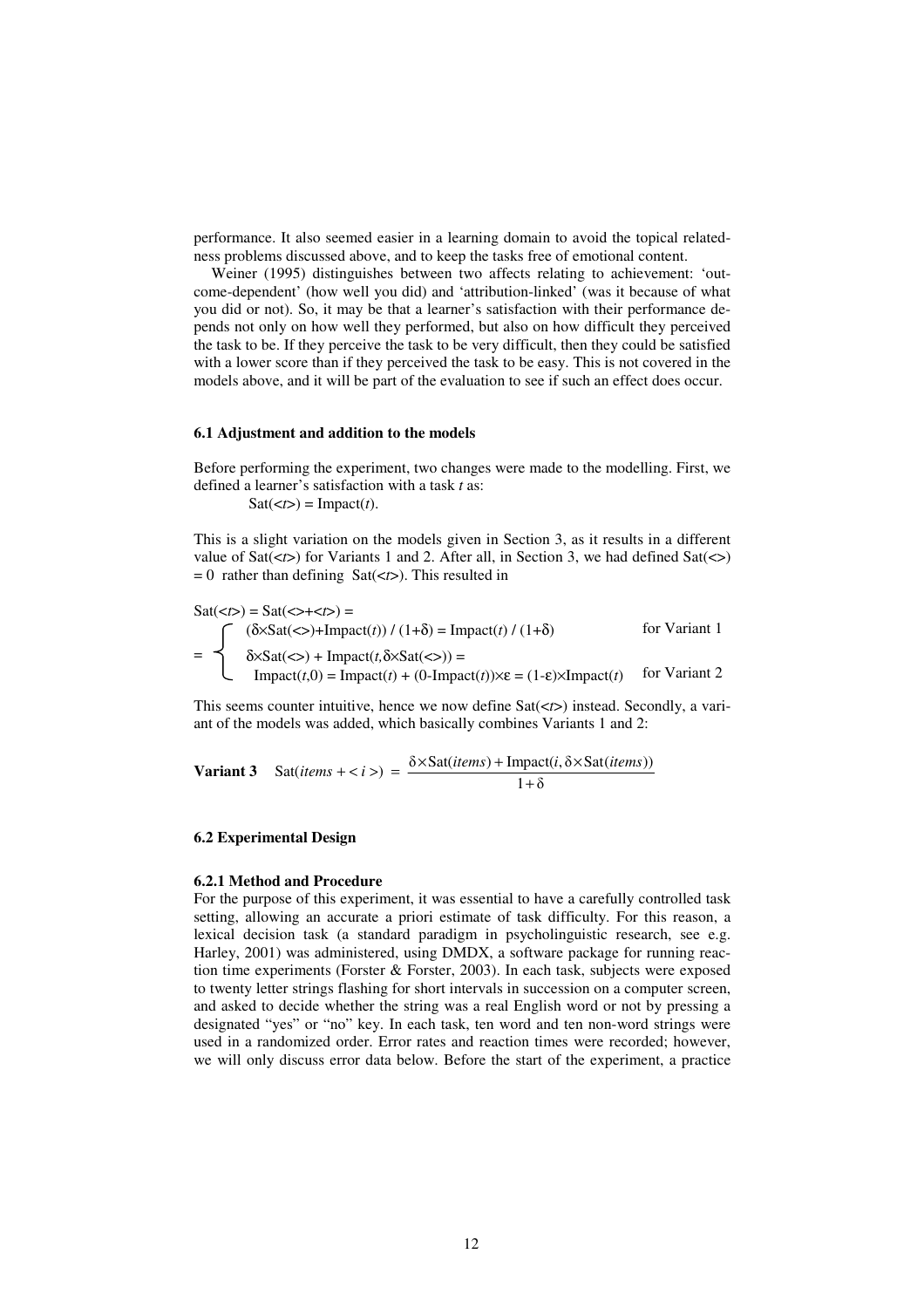task, using numbers instead of words, was administered to familiarise them with the software.

Task difficulty depends on at least two factors. The first is the time window in which subjects are exposed to a string and have to respond. Our experiment kept this constant across tasks: strings were flashed on screen for 800ms and a response had to be made within 2000ms from the onset of each string. An inter-stimulus interval of 750ms was also provided, during which the screen was blank. The second factor affecting task difficulty, and the one manipulated in our experiment, is the familiarity of the words presented. Familiarity of words was systematically varied across tasks, such that one task was "easy", one "medium" and one "difficult".

Subjects were divided into two groups (A and B), differing only in the order in which the difficult and easy tasks were presented. Both groups did the medium task (M) last. Group A subjects saw the other tasks in the order *difficult (D) – easy (E)*, while Group B had the opposite order  $(E - D)$ . Our satisfaction functions imply that the order of tasks impacts satisfaction. Our between subject design allows us to investigate this. Best values for  $\delta$  and  $\varepsilon$  will be investigated across the sample as a whole.

In order to assess their affective state at the start of the experiment, subjects were first asked to rate their current mood, using a slider going from a sad face to a happy face. The slider position returned a value in the interval (1,100). This method makes the "mood" variable continuous (i.e. it is measured on a ratio scale). Thus, it permits explicit comparison of different measures, which is not the case with nominal or ordinal scales (such as "Likert-type" measurements). The latter are rather coarse-grained in that (a) they restrict subjects to predefined measures; (b) the distance between adjacent points on the scale is unknown.

After each of the three tasks, subjects received feedback on the number of correct answers (e.g. "you answered 15 from 20 correctly"), followed by two questions to assess their affective state, namely:

- "How satisfied are you with your performance on the last task?"
- "How satisfied are you with your performance so far?"

The questions were answered using the same type of slider as per the initial mood rating. There was an inter-task interval of 2.5 minutes. Each task took about 1 minute.

#### **6.2.2 Subjects**

Twenty-two students of the University of Aberdeen participated in the experiment in exchange for entry in a prize draw. Eleven subjects were randomly assigned to each experimental condition. Subjects self-rated their fluency in English, choosing from "native", "non-native but fluent" and "non-fluent".

#### **6.2.3 Materials**

Each task consisted of 10 words and 10 non-word strings, all of five characters in length and composed of two syllables. For each real word, there was a non-word string with an identical initial character. Non-words were selected from the database of the *English Lexicon Project* (Balota et al., 2002). Real words were selected from the MRC psycholinguistic database, a machine-readable dictionary containing psycholinguistic norms for English words (Wilson, 1988), including norms for subjective familiarity ratings obtained from native speakers. The normalised scale for subjective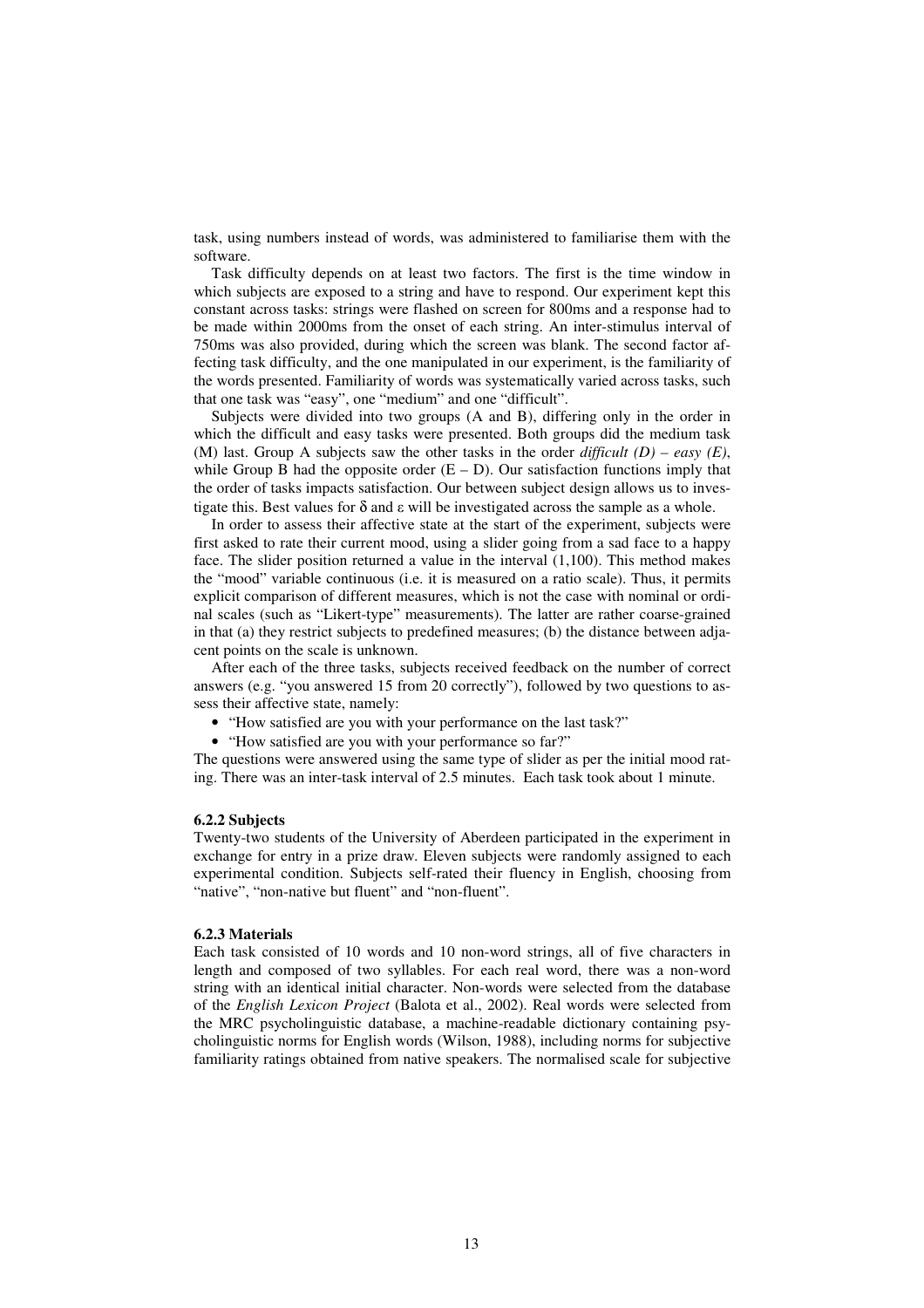word familiarity in MRC ranges from 100 to 700. Under the assumption that word recognition would be more difficult for less familiar words, task difficulty was operationalised by identifying the following three intervals on this scale:

• easy (E): 450- 600; medium (M):  $300 - 450$ ; difficult (D): 200 - 300

The frequency of the words selected, obtained from the British National Corpus (BNC; Aston & Burnard, 1998), correlated significantly with subjective familiarity. In fact, the log-transformed frequency and the subjective familiarity ratings of the selected words presented a near-perfect correlation ( *r =* .946; p < .01 ).

### **6.2.5 Research Questions**

The aim of the experiment was to answer the following research questions:

- Is it possible to reliably manipulate satisfaction with individual tasks by manipulating task difficulty? In particular, we need to establish
	- − whether task difficulty can be reliably manipulated, that is, whether D is more difficult than E, and M of intermediate difficulty
	- − that a higher score results in higher satisfaction, and that task difficulty does not influence subjects' satisfaction with their score (to exclude the 'attributionlinked' sense of achievement discussed above). Are subjects indeed more satisfied with their (higher) score on E than their (lower) score on D?
- Which variants of the satisfaction function perform best? Emotion wearing off predicts that having the easier task first would result in lower satisfaction after two tasks (given that satisfaction with task 1 will have decayed). Assimilation predicts that having the easier task first would result in higher satisfaction after two tasks, as satisfaction with good performance on the first task would increase expectations of good performance on the second, resulting in higher satisfaction overall. Variants 0 and 1 do not model assimilation, so if they are correct then we should find that group A (who had the easier task last) is more satisfied after two tasks than group B. Variants 2 and 3 model emotions wearing off as well as assimilation, so they may be true regardless of whether we find a difference or not.
- What values for  $\delta$  and  $\epsilon$  produce the best fit? Do we indeed need values per user?

### **6.3 Results and discussion**

#### **6.3.1 Task difficulty**

Table 2 shows the average performance over all subjects on tasks D, E, and M. In this section, we report p-values on pairwise t-tests unless otherwise stated. The manipulation of task difficulty proved reliable, with D more difficult than  $E(p<.00001)$ , and M at an intermediate level significantly below D ( $p\lt 00001$ ) and above E ( $p\lt 0.05$ ). Independent samples t-tests confirmed that Group A and B differed reliably on their first  $(p<.005)$  and second  $(p<.005)$  tasks.

|                           | Task D | Task E | <b>Task M</b> |
|---------------------------|--------|--------|---------------|
|                           |        |        |               |
| Average                   |        |        |               |
| <b>Standard Deviation</b> | ۵.۵    | $\sim$ |               |

**Table 2.** Correct responses over all subjects.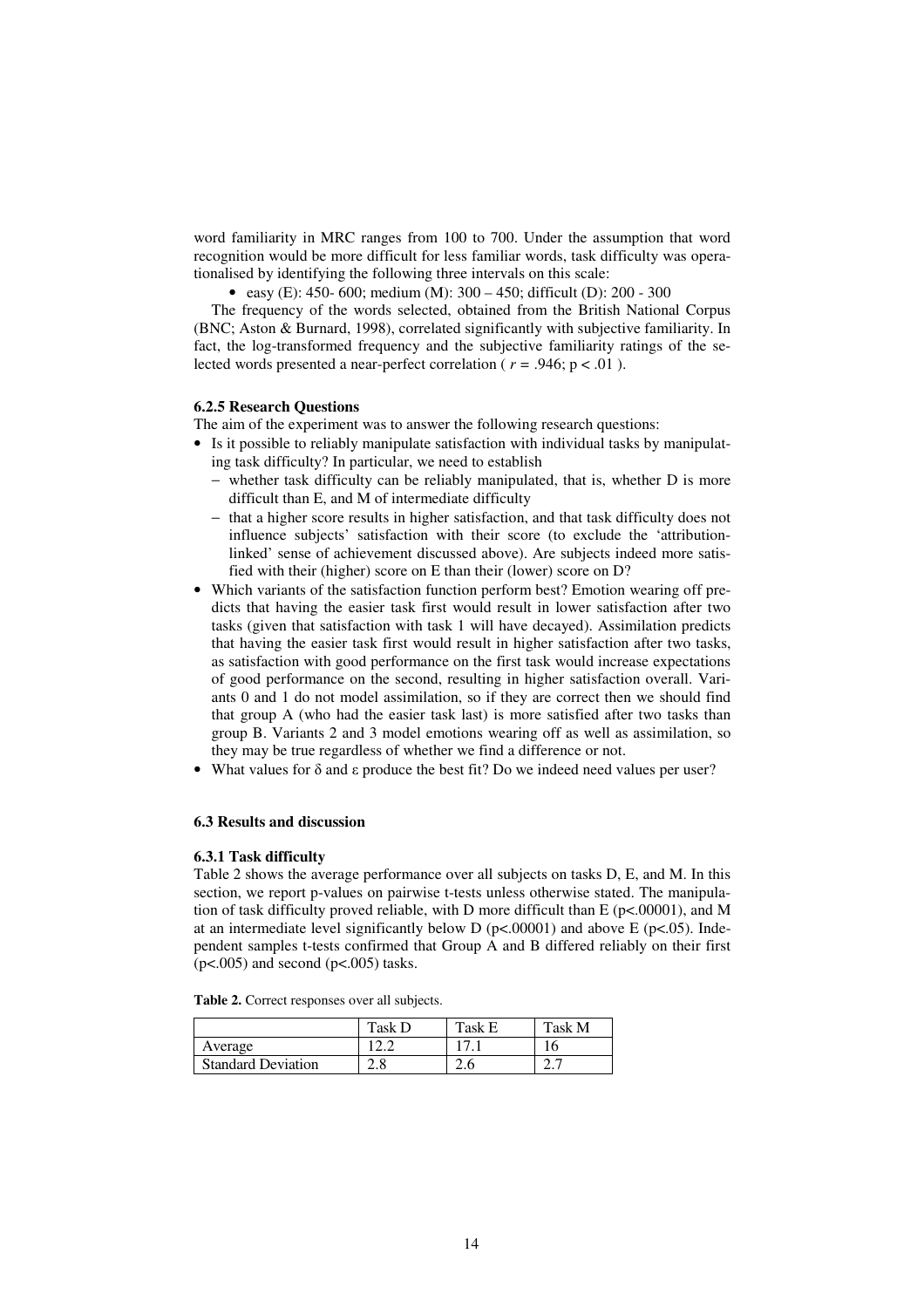### **6.3.2 Comparability of groups: performance and initial mood**

To ensure that the groups were homogeneous, we compared initial mood and task performance. Table 3 shows the correct responses per group. No significant differences were observed between groups on D (p>.7), E (p>.1), M (p>.1), and all tasks combined (p>.3). Thus, group performance was homogeneous and independent of task order.

Table 4 shows the self-reported initial mood of subjects in both groups. Slider results were transformed by deducting the midpoint of the scale (50), dividing by ten (obtaining a scale from -5 to 5), and squaring while maintaining the sign (obtaining results between -25 and 25). All other slider results will be transformed in the same way. One subject in group B was an outlier in the initial mood rating (-19.22) and was excluded from all subsequent analyses regarding satisfaction. No difference was found between the groups' initial mood (t-test, p>.7), suggesting homogeneity.

|                | Group A |              | Group B |              |
|----------------|---------|--------------|---------|--------------|
|                | Average | <b>STDEV</b> | Average | <b>STDEV</b> |
| First task     | 12      | 2.9          | 18      | 1.3          |
| Second task    | 16.3    | 3.2          | 12.5    | 2.9          |
| Third task     | 15.7    | 2.6          | 16.3    | 2.9          |
| Over all tasks | 14      | 77           | 46.7    | 5.5          |

**Table 3.** Correct responses per group for each task presented.

**Table 4.** Self-reported initial mood

|                 |         | Before removing outliers | After removing outliers |              |  |
|-----------------|---------|--------------------------|-------------------------|--------------|--|
|                 | Average | <b>STDEV</b>             | Average                 | <b>STDEV</b> |  |
| Mood of group A | 5.01    | 5.03                     | 5.01                    | 5.03         |  |
| Mood of group B | 3.50    | 8.82                     |                         | 4.84         |  |

# **6.3.3 Satisfaction with performance on individual tasks**

To test whether task difficulty indeed predicts satisfaction with performance on individual tasks, we compared subjects' satisfaction with their performance on individual tasks for the three tasks, shown in Table 5.

|                | All subjects |              | Group A |              | Group B |              |
|----------------|--------------|--------------|---------|--------------|---------|--------------|
|                | Average      | <b>STDEV</b> | Average | <b>STDEV</b> | Average | <b>STDEV</b> |
| Task D         | $-3.14$      | 4.86         | $-3.40$ | 4.55         | $-2.86$ | 5.40         |
| Task E         | 8.66         | 9.97         | 7.50    | 10.21        | 9.94    | 10.09        |
| Task M         | 5.63         | 7.24         | 6.38    | 8.44         | 4.81    | 5.98         |
| Over all tasks | 1.15         | 16.33        | 10.48   | 18.42        | 11.90   | 14.64        |

Satisfaction with performance on E and M was significantly greater than for D  $(p<.0001)$ , but no significant difference was found between satisfaction for E and M (p>.06), despite a significant (but small) difference in their performance between those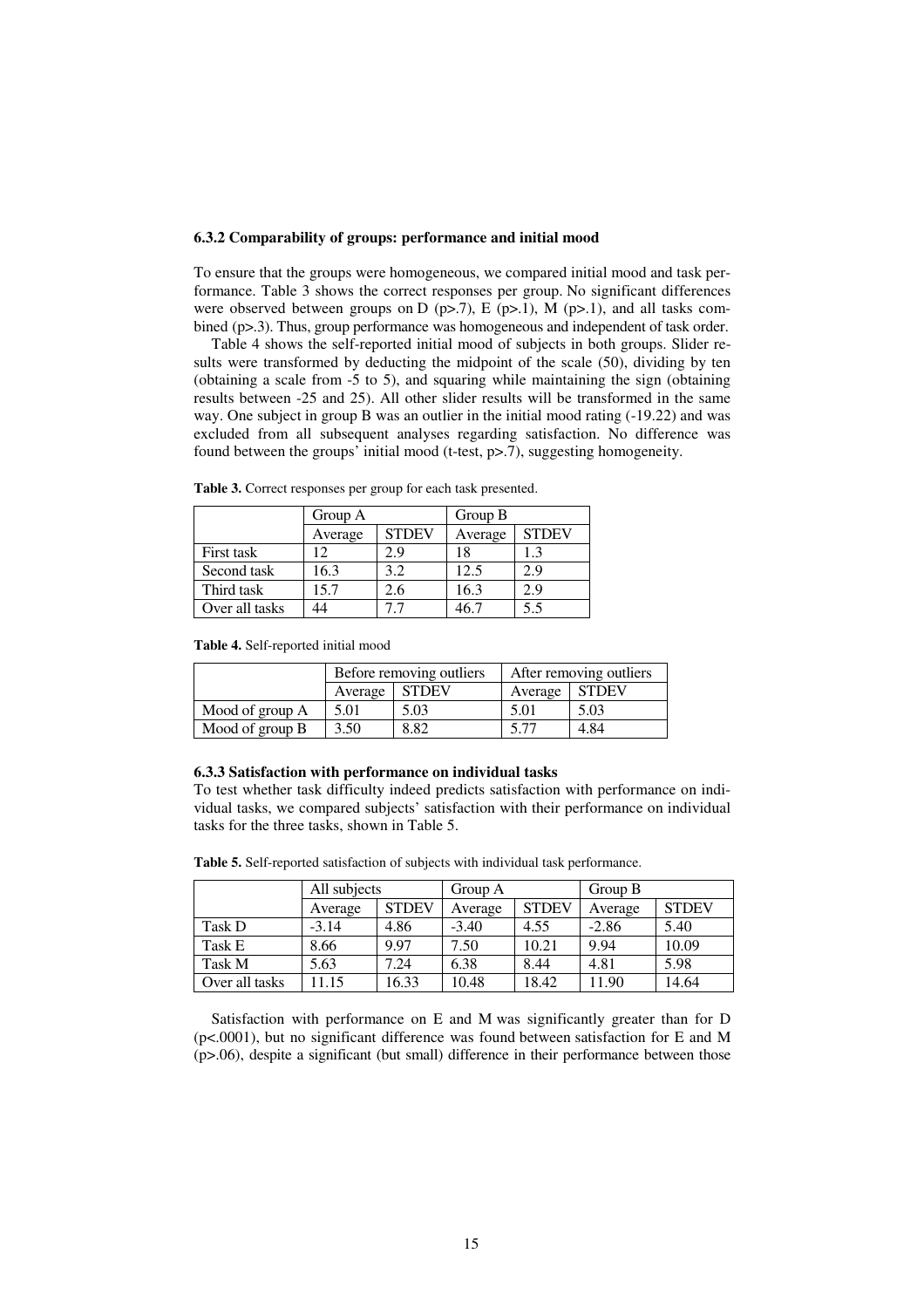two tasks. The trend is however in the right direction, suggesting that task difficulty can indeed predict individual satisfaction, in that increased difficulty results in lower individual satisfaction. There were no significant differences between groups on satisfaction ratings for individual tasks or in the overall satisfaction ratings (p>.5 for all comparisons).

#### **6.3.4 Satisfaction with overall performance**

Figure 4 shows subjects' satisfaction with overall performance. We focus on subjects' satisfaction after the second and third tasks, as both groups have had the same two (or three) tasks by then. Variants 0 and 1 of the satisfaction function would predict that Group B subjects, who had the easy task first, would have lower overall satisfaction after the second task (as a consequence of emotions wearing off). However, the trend in the graph is in the opposite direction, though the difference is not significant  $(p>2)$ . This may be due to assimilation, as modelled in Variants 2 and 3. Another feature of Figure 4 is the apparently steeper slope in change of satisfaction for Group B after the first task, compared to that for Group A. This difference also failed to reach significance  $(p>0.2)$ .



l

|              | Overall satisfaction after | Average | <b>STDEV</b> |
|--------------|----------------------------|---------|--------------|
| First task   | Group A                    | $-3.40$ | 4.55         |
| Group B      |                            | 9.94    | 10.09        |
| First        | Group A                    | 1.12    | 5.08         |
| two tasks    | Group B                    | 2.87    | 4.29         |
| All<br>three | Group A                    | 2.53    | 4.82         |
| tasks        | Group B                    | 3.36    | 5.47         |

**Fig. 4.** Satisfaction of subjects with overall performance after each task.

Comparing subjects' satisfaction with their performance on the third task on its own (Table 5) to the increase in their overall satisfaction due to the third task, it is clear that the increase is a lot smaller than it would have been if a simple addition was taking place. Similarly, for group B, the decrease in overall satisfaction due to the second task is a lot larger than subjects' dissatisfaction with their performance on this task<sup>9</sup> . The most obvious explanation of both these observations is that rather than summation, some kind of averaging is taking place, suggesting that Variants 1 and 3 are to be preferred to Variants 0 and 2. Combined with our earlier observation that the

<sup>&</sup>lt;sup>9</sup> In contrast to the first case, this can not have been caused by emotions wearing off over time.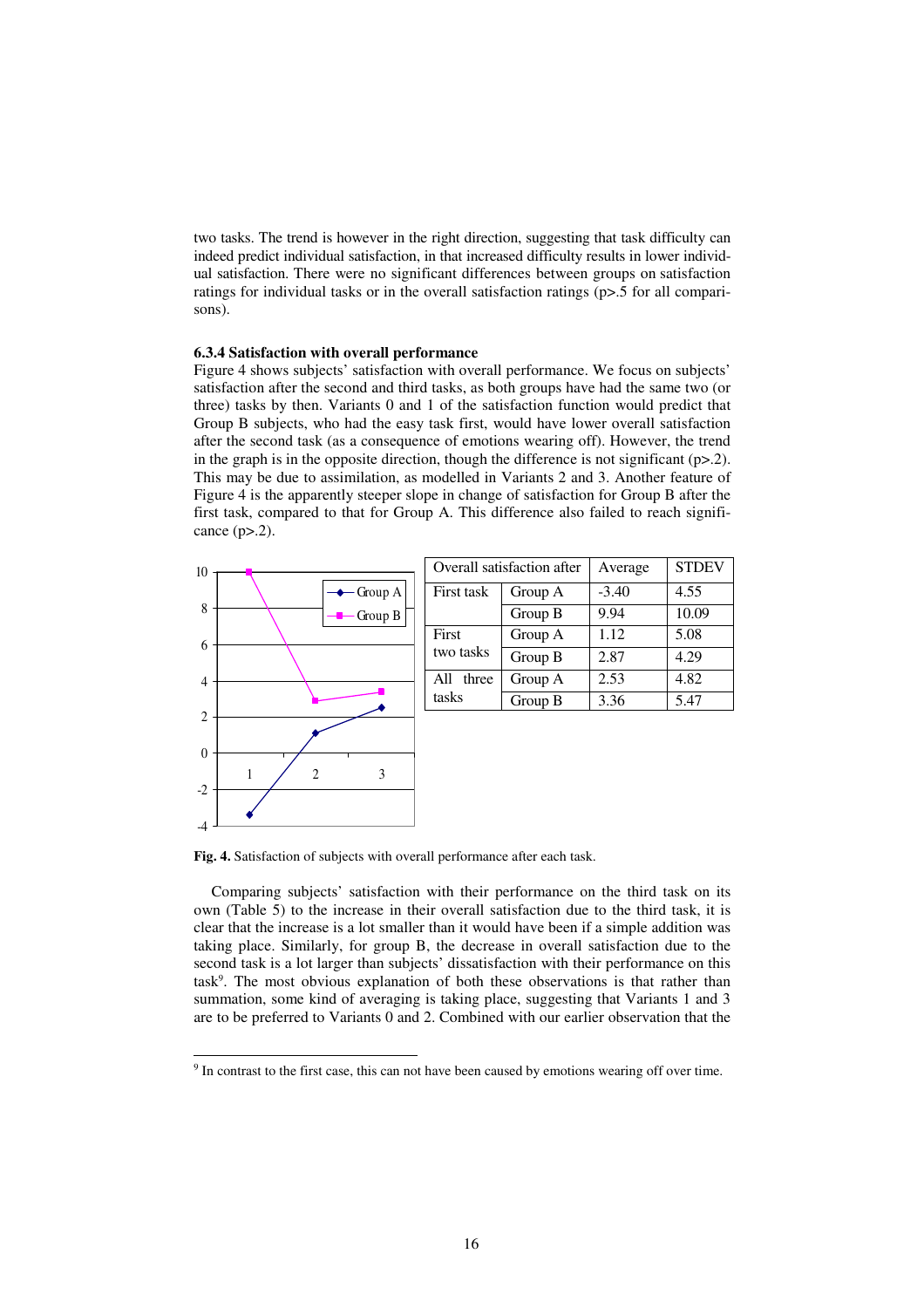results conflict with the predictions of Variants 0 and 1, and favour the assimilation modelled in Variants 2 and 3, this may mean that Variant 3 models satisfaction best.

#### **6.3.5 Comparison with Variants 1 and 3 and parameter values**

To analyse this further, we investigated how well Variants 1 and 3 (the two variants that used a form of averaging) can fit the data, for varying values of  $\delta$  and  $\varepsilon$ .

First, we investigated the value of δ that yields the optimal fit of Variant 1 to the experimental data. As we suspect δ to be different per subject, we compared predicted and actual satisfaction for each subject for varying values of  $\delta$ . Since after one task the predicted satisfaction equals per definition the reported satisfaction, we made comparisons after two and three tasks, calculating the error rate as the sum of squares:

ErrorRate = (PredictedSat(
$$
\langle T_1T_2\rangle)
$$
 - ReportedSat( $\langle T_1T_2\rangle$ ))<sup>2</sup> +  
(PredictedSat( $\langle T_1T_2T_3\rangle$ ) - ReportedSat( $\langle T_1T_2T_3\rangle$ )<sup>2</sup>

We considered calculating predicted satisfactions based on subjects' reported satisfaction with each individual task only. According to Variant 1, with Sat being the satisfaction *predicted* by the model:

$$
Sat(T1T2) = \frac{\delta \times Sat(T1) + Impact(T2)}{1 + \delta} = \frac{\delta \times Impact(T1) + Impact(T2)}{1 + \delta}
$$
  

$$
Sat(T1T2T3) = \frac{\delta \times Sat(T1T2) + Impact(T3)}{1 + \delta}
$$

Assuming Impact( $T$ ) = ReportedSat( $(T$ ) for all tasks  $T$ , this will allow us to calculate Sat( $\langle T_1 T_2 \rangle$ ) and subsequently Sat( $\langle T_1 T_2 T_3 \rangle$ ).

A problem is that  $Sat(*T<sub>1</sub>T<sub>2</sub>T<sub>3</sub>*)$  and  $Sat(*T<sub>1</sub>T<sub>2</sub>*)$  are not independent, the former is calculated using the latter. So, any errors in the modelling early on will be propagated. Therefore, we have used an alternative method. To calculate Sat( $\langle T_1 T_2 T_3 \rangle$ ), we use ReportedSat( $\langle T_1 T_2 \rangle$ ) instead of Sat( $\langle T_1 T_2 \rangle$ ). Similarly, to calculate Sat( $\langle T_1 T_2 \rangle$ ), we use ReportedSat( $\langle T_1 \rangle$ <sup>10</sup>. This means that we are focusing on the extent to which the models correctly predict *changes* in satisfaction. So, we calculate predicted satisfaction as:

PredictedSat(<7:T<sub>T</sub>2>) = 
$$
\frac{\delta \times \text{ReprotectedSat}(\langle T_1 \rangle) + \text{ReprotectedSat}(\langle T_2 \rangle)}{1 + \delta}
$$
  
\nPredictedSat(<7:T<sub>T</sub>2T<sub>3</sub>) =  $\frac{\delta \times \text{ReprotectedSat}(\langle T_1T_2 \rangle) + \text{ReprotectedSat}(\langle T_3 \rangle)}{1 + \delta}$ 

Figure 5 shows the error rate for subjects in both groups for varying values of  $\delta$ . Variant 1 seems very bad at predicting the satisfaction of some subjects. For those subjects a higher value of  $\delta$  produces a lower error rate, with  $\delta=1$  producing the best results for eleven subjects (six in group A, five in group B). What may not be clearly visible in the graphs is that for eight subjects (four in each group),  $\delta$  of 0.4 or below produces the best results, confirming the suspicion that  $\delta$  is user dependent.

<sup>&</sup>lt;sup>10</sup>Though this does not make any difference, as PredictedSat( $(T<sub>1</sub>)$ )=ReportedSat( $(T<sub>1</sub>)$ ).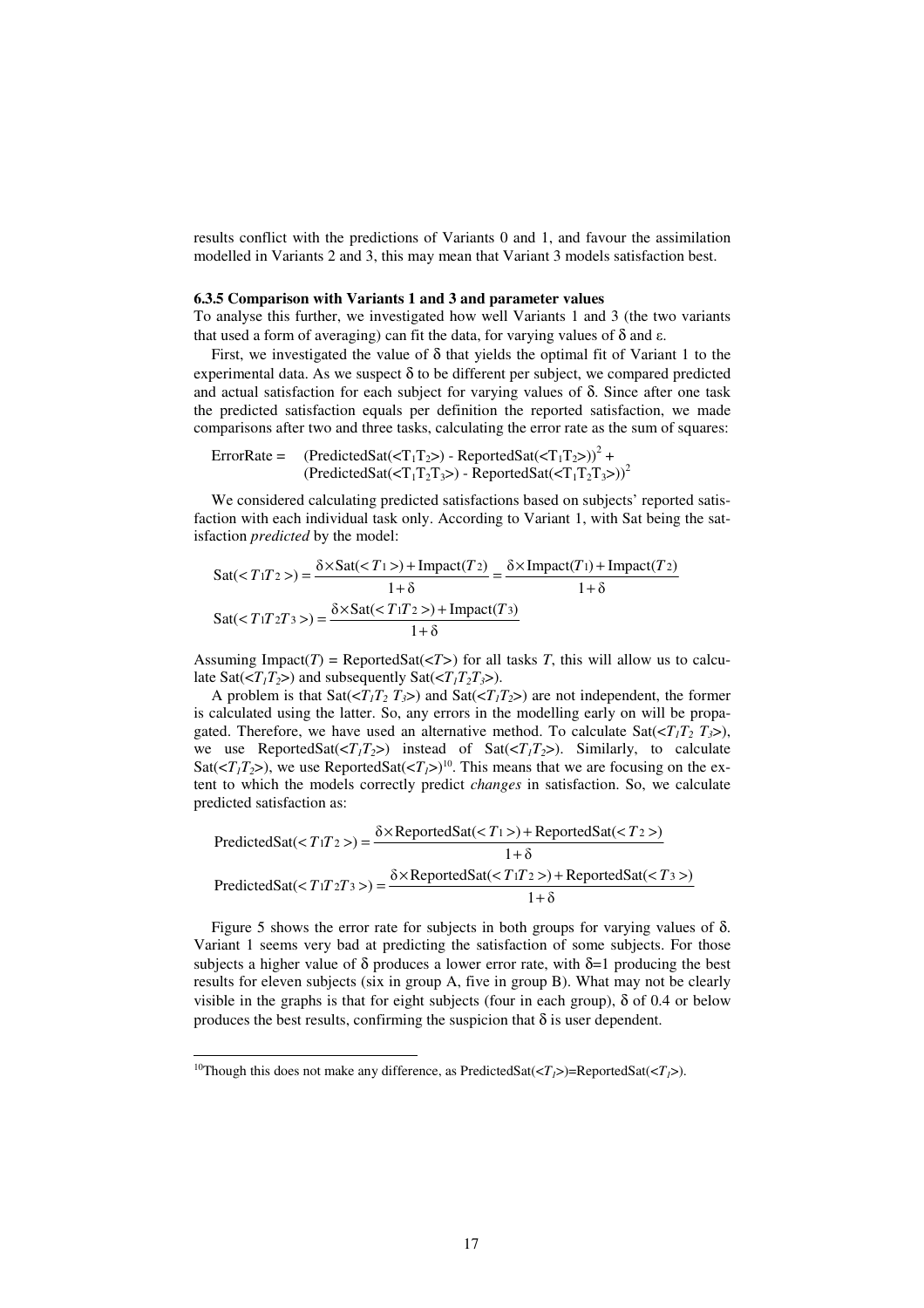

**Fig. 5.** Error rate as a function of δ, for δ between 0 and 1. Each line represents a subject. Graph on the left shows subjects in group A, graph on the right shows subjects in group B.

To bring the error rate down further for many subjects a value of  $\delta$  greater than 1 would be required. However, this conflicts with the idea that  $\delta$  models the wearing off of emotions over time. Hence, Variant 1 seems implausible. Once again, the suspicion arises that we are seeing an assimilation effect. We will investigate this below, by seeing whether  $ε$  in Variant 3 can substantially improve the fit.

Next, we will investigate which values of  $\delta$  and  $\varepsilon$  produce the best fit of Variant 3 to the experimental data, using the same procedure as for Variant 1. Using the formula from Variant 3, we calculate predicted satisfaction as:

PredictedSat( $(T1T2)$ ) =

 $1+\delta$  $\text{Mod} + \text{ReportedSat}(<sub>T2</sub>) + (\text{Mod} - \text{ReportedSat}(<sub>T2</sub>)) \times \varepsilon$ with  $\text{Mod} = \delta \times \text{ReportedSat}(\langle T_1 \rangle)$  $PredictedSat(*T*<sub>1</sub>*T*<sub>2</sub>*T*<sub>3</sub>) =$  $1+\delta$  $\text{Mod} + \text{ReportedSat}(*T*3>) + (\text{Mod} - \text{ReportedSat}(*T*3)) \times \varepsilon$ with  $Mod = \delta \times ReportedSat(< 71T2>)$ 

Table 6 shows the values of δ and ε that produce the best fit of Variant 3 to the data, and the error rate for those values. There are still some subjects with a rather high error rate, but overall Variant 3 has improved the error rate substantially. For instance, compare the error rate of subject A10 from Variant 1 (138.46) with that from Variant 3 (0.14). The assimilation parameter  $ε$  seems to be useful. So, overall Variant 3 is best. The results also confirm our suspicion that both  $\delta$  and  $\varepsilon$  are user dependant.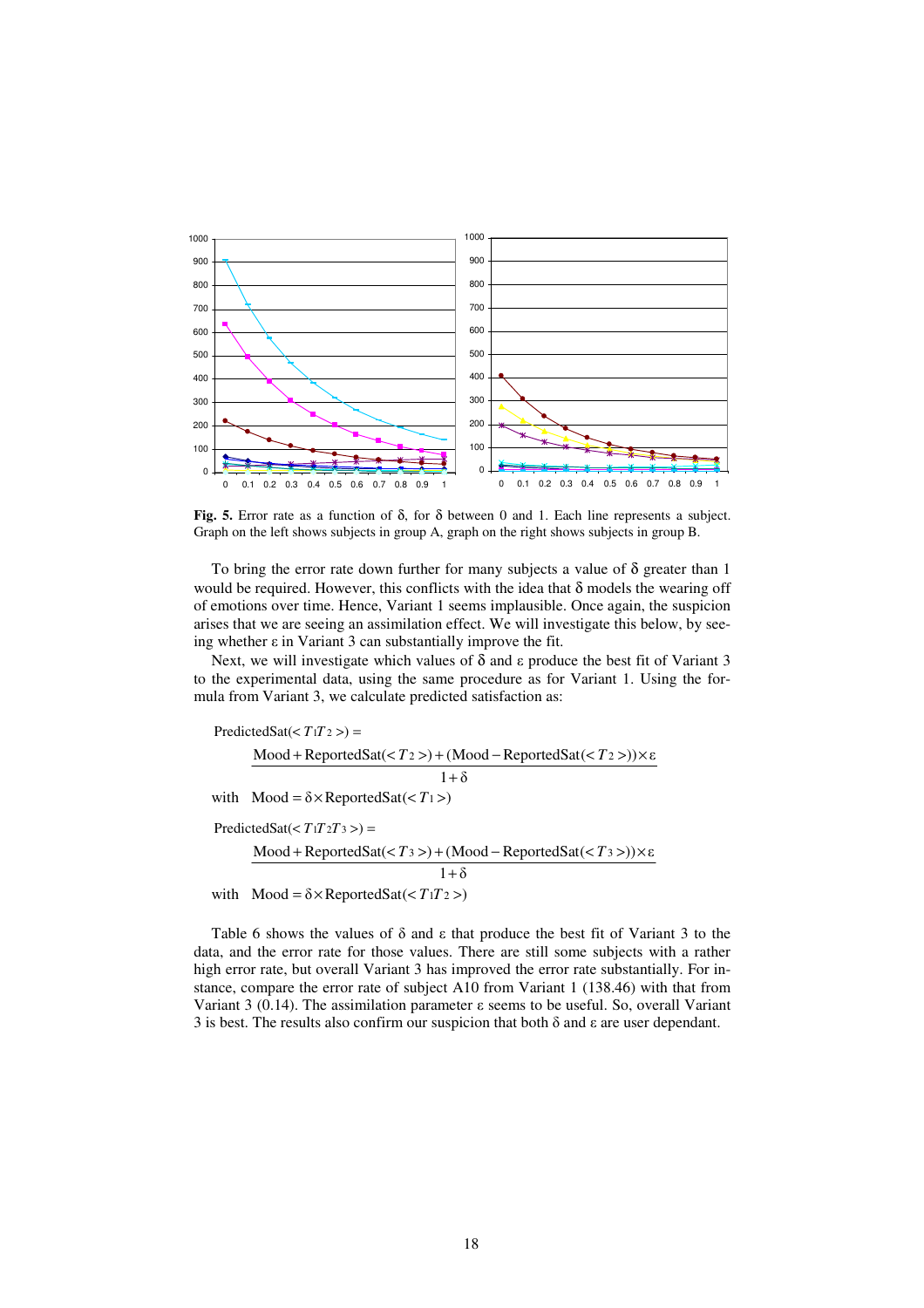| <b>Group A</b> |          |          |                   | <b>Group B</b> |          |          |                   |
|----------------|----------|----------|-------------------|----------------|----------|----------|-------------------|
| <b>Subject</b> | δ        | ε        | <b>Error Rate</b> | <b>Subject</b> | $\delta$ | ε        | <b>Error Rate</b> |
| A <sub>1</sub> | 0.9      | $\theta$ | 12.56             | B <sub>1</sub> | $\Omega$ | 1        | 0.06              |
| A <sub>2</sub> | 1        | 0.5      | 1.32              | B <sub>2</sub> | $\Omega$ | 0.7      | 1.09              |
| A <sub>3</sub> | 0.4      | $\theta$ | 7.56              | B <sub>3</sub> | 0.8      | 0.7      | 0.01              |
| A4             | $\theta$ | 1        | 0.07              | B <sub>5</sub> | 1        | 0.5      | 13.36             |
| A <sub>5</sub> | $\theta$ | $\theta$ | 26.74             | <b>B6</b>      | $\Omega$ | 0.9      | 11.57             |
| A6             | 0.1      | 0.9      | 0.32              | B7             | 1        | 0.3      | 34.37             |
| A7             | 0.5      | 0.4      | 0.02              | B8             | $\Omega$ | 0.9      | 1.32              |
| A8             | 0.6      | 1        | 0.93              | <b>B</b> 9     | $\Omega$ | 0.3      | 6.29              |
| A <sup>9</sup> | 0        | 0.4      | 4.82              | <b>B10</b>     | 0.4      | $\Omega$ | 0.01              |
| A10            | 0.3      | 0.8      | 0.14              | <b>B11</b>     | 0.1      | $\Omega$ | 0.02              |
| A11            | 0.1      | 0.6      | 0.00              |                |          |          |                   |

**Table 6.** Values of δ and ε that produce the best fit of Variant 3 to the data, and the error rate for those values.

### **6.3.6 Limitations of this experiment and future work**

Showing that values of  $\delta$  and  $\varepsilon$  can be found that produce a decent fit for existing data does not necessarily imply that the values generalise to new data. In a follow-up experiment, we will use longer task sequences, for instance with six tasks, determine values of δ and ε based on the first three tasks, and then investigate how well Variant 3 fits the data of the last three tasks. The best value of  $\delta$  may well depend on the time duration of the tasks: if tasks are longer, emotions could wear off more. Since this experiment had a short duration, lasting approximately 15 minutes in total, we need to investigate the effect of longer task durations. We note, however, that whilst the limited task duration may have reduced emotional decay, we found  $\delta$ <1 in Variant 3 to provide the best fit to the experimental data for most subjects, suggesting that emotional decay did occur. The inter-task interval will also have contributed to this. Moreover, this work is inspired by interactive TV, and the length of news items and music clips is rather limited as well, so, it is interesting for us to investigate how good our satisfaction functions perform under those conditions.

# **7 Group influences on satisfaction**

Until now, we have assumed that an individual's satisfaction only depends upon the experiences of that individual (their liking of items and the item order). It is, however, likely that the *feelings* of others in the group may influence an individual's satisfaction. Research in organizational behavior and social psychology has highlighted the roles of *emotional contagion*, the influence of an individual's affective state on that of others in the group (Barsade, 2002; Hatfield et al., 1994), as well as *conformity*, whereby *judgments* are influenced by those of others. This potentially impacts satisfaction, an issue we turn to below.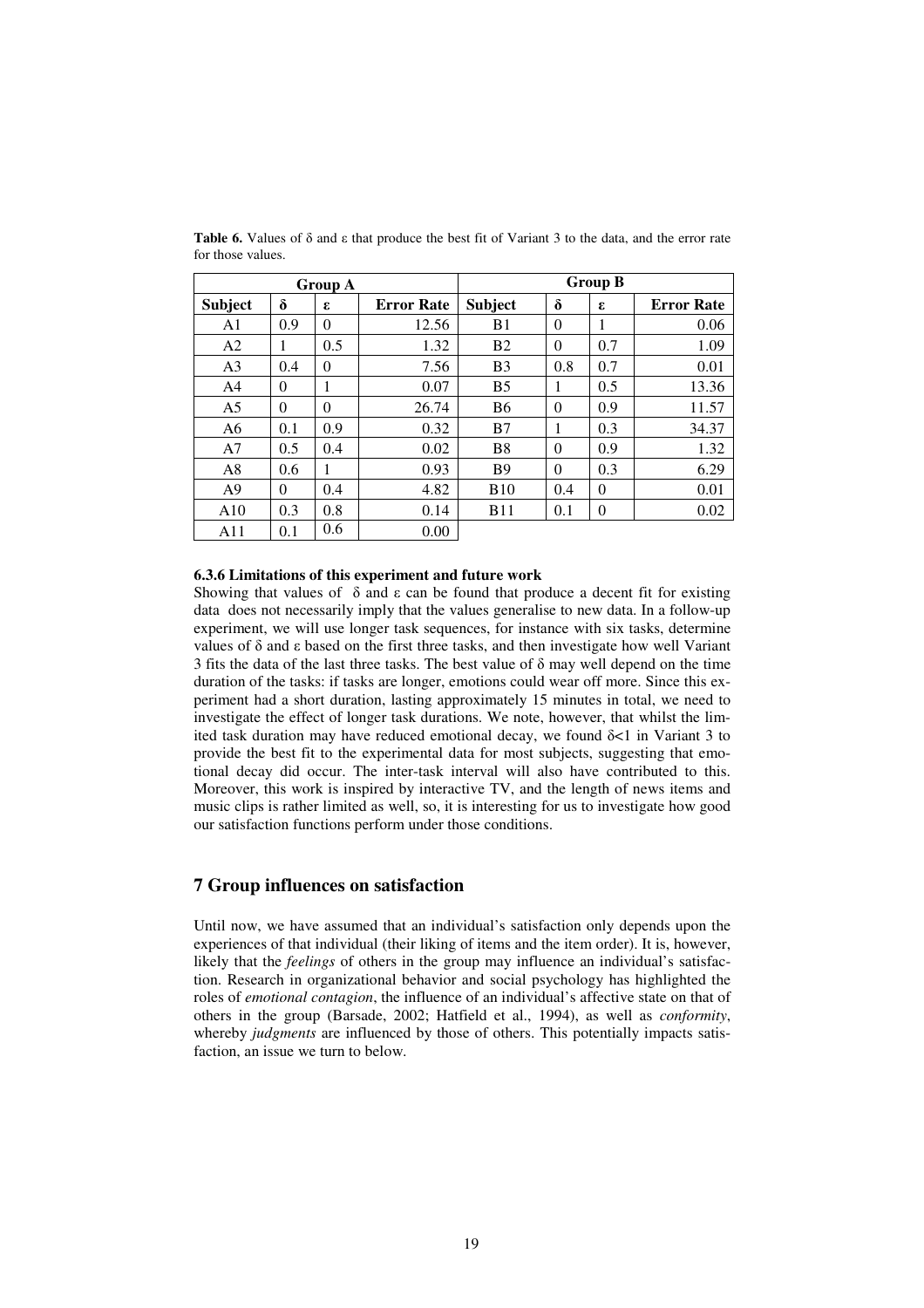#### **7.1. Emotional Contagion**

Effects of emotional contagion have been found in both field and laboratory studies. Totterdell et al. (1998) and Bartel and Saavedra (2000) found evidence of mood convergence within groups, and Barsade (2002) showed that emotional contagion happens for negative as well as positive emotions.

Emotional contagion does not affect everyone to the same degree (Doherty, 1997; Laird et al., 1994). Doherty proposed and validated a 15-item scale for measuring this susceptibility. Emotional contagion seems also to depend on the attention that is being paid to others (Hatfield et al., 1994), and non-verbal cues seem particularly important in "catching" others' emotions (Mehrabian, 1972). This may mean that emotional contagion is more likely to happen in a music recommendation system, than a TV news recommendation system, as people may be more aware of others in the group when their eyes are not fixed on a television screen.

Most evidence on emotional contagion points to its being a sub-conscious, automatic process (e.g. Hatfield et al., 1994). In addition, there is some evidence (as reported in Barsade, 2002) that comparison of one's emotions to those of others may motivate conscious emotion adaptation, changing the real emotion felt rather than just the display of it.

It is rather difficult to model emotional contagion, as the satisfactions of users are interdependent: the satisfaction of a user and the group she is in will be mutually reinforcing. For simplification, we will assume that contagion happens simultaneously, and that the satisfaction of each user is only influenced by the "independent" satisfaction of the other users, i.e. their satisfaction before contagion happened. So, we define the satisfaction of an individual user *u* with a sequence *items* in the context of a group *g* as the independent satisfaction of that user (Sat(*u*, *items*)<sup>11</sup>) summed with the contagion from other users' independent satisfaction:

Sat(*u*, *items*, *g*) = Sat(*u*, *items*) + 
$$
\sum_{v \in g}
$$
 Contagion(Sat(*u*, *items*), Sat(*v*, *items*))

There seem to be two obvious ways of modelling the contagion of the satisfaction of a user *u* by the satisfaction of a user *v*. Either we assume that the contagion only depends on the other person's satisfaction, and define:

Contagion(Sat(*u, items*), Sat(*v, items*)) =  $\zeta$  \* Sat(*v, items*)

l

Or we assume that it depends on a comparison between an individual's satisfaction and another user's, defining:

Contagion(Sat(*u, items*), Sat(*v, items*)) =  $\zeta$  \* (Sat(*v, items*) - Sat(*u, items*))

<sup>&</sup>lt;sup>11</sup> We will use Sat(*u*, *items*), though we only defined Sat(*items*) before. This enables us to distinguish between multiple users' satisfaction, and to have parameters (like  $\delta$  and  $\varepsilon$ ) dependent on the user.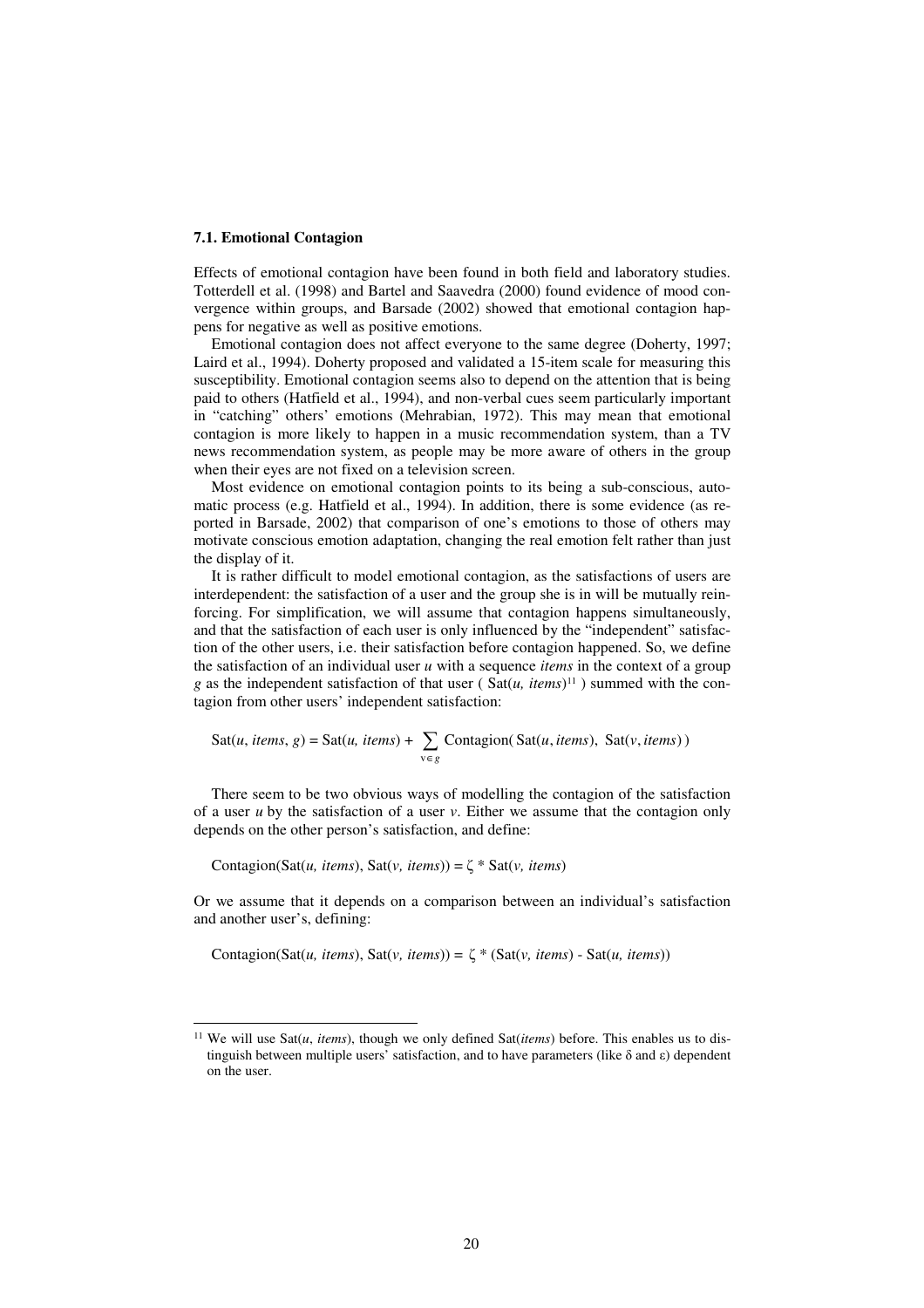The value of ζ depends on the susceptibility of the user to emotional contagion. Until now, we have assumed the user will "catch" the other users' emotions, becoming happier if the group is happier, and sadder if they are sadder. This would mean  $\zeta \ge 0$ . However, resentment and gloating (e.g., Ortony et al., 1988) may play a role, in which case  $\zeta$  could be negative (for instance, a child may feel devastated when its siblings get a larger piece of cake)<sup>12</sup>. The true nature and extent of contagion is in any case likely to depend on the relationship of an individual and her cohorts.

### **7.2 Types of relationships**

l

Anthropologists and social psychologists have found substantial evidence for the existence of four basic types of social relationships: communal sharing, authority ranking, equality matching, and market pricing (Fiske, 1992; Haslam, 1994). In communal sharing relationships, all group members share in the group's resources as needed and depend on one another for mutual support. Authority ranking relationships are asymmetric: one person has precedence over the other (e.g., because they are your boss, parent, older, or somebody you respect). In equality matching relationships, everyone gets the same, takes turns, independent of needs or status. In market pricing relationships a kind of bartering takes place, and tradeoffs are made (for instance, you can watch television, if you have done the washing-up first). The question is how these kinds of relationships might impact the influence others' emotions have on your own.

In a communal sharing relationship, you are likely to feel empathy with others. This empathy would mean that others' satisfaction affects your own satisfaction positively, and others' dissatisfaction affects it negatively. Therefore, for communal sharing relationships, a positive value of ζ seems most likely.

In an authority ranking relationship, you are likely to be influenced a lot by the people above you due to respect (or fear). However, depending on personality, it may also be possible to feel pity for the people below you. Therefore, for authority ranking relationships, a higher positive value of ζ seems likely for users ranking above you, and a low or close to zero positive value of ζ for users ranking below you.

In a market pricing relationship, you are likely to mainly care about yourself, whether you are getting a "good deal". This could either lead to indifference regarding others (as you only care about yourself) or to jealousy (as you compare the deal you got to the deal others got). If somebody else seems happier, you might feel that they got a better deal and feel resentment, reducing your satisfaction. Similarly, if somebody else seems less happy, your satisfaction may go up. Therefore, for market pricing relationships, a value of ζ close to zero (to model indifference) or a negative value (to model jealousy) seems most likely<sup>13</sup>.

In an equality matching relationship, you are unlikely to have strong views on the other person. Emotional contagion could occur as it happens with strangers. Therefore, a low positive value of ζ seems most likely.

<sup>&</sup>lt;sup>12</sup> Contagion may not be the best term for negative ζ, but we kept this for the sake of simplicity.

<sup>&</sup>lt;sup>13</sup> Above we have modeled the contagion of an individual by a group as the summation of the contagion by others in the group. For market pricing relationships, an alternative way of modeling would be to count the number of others that "beat" us.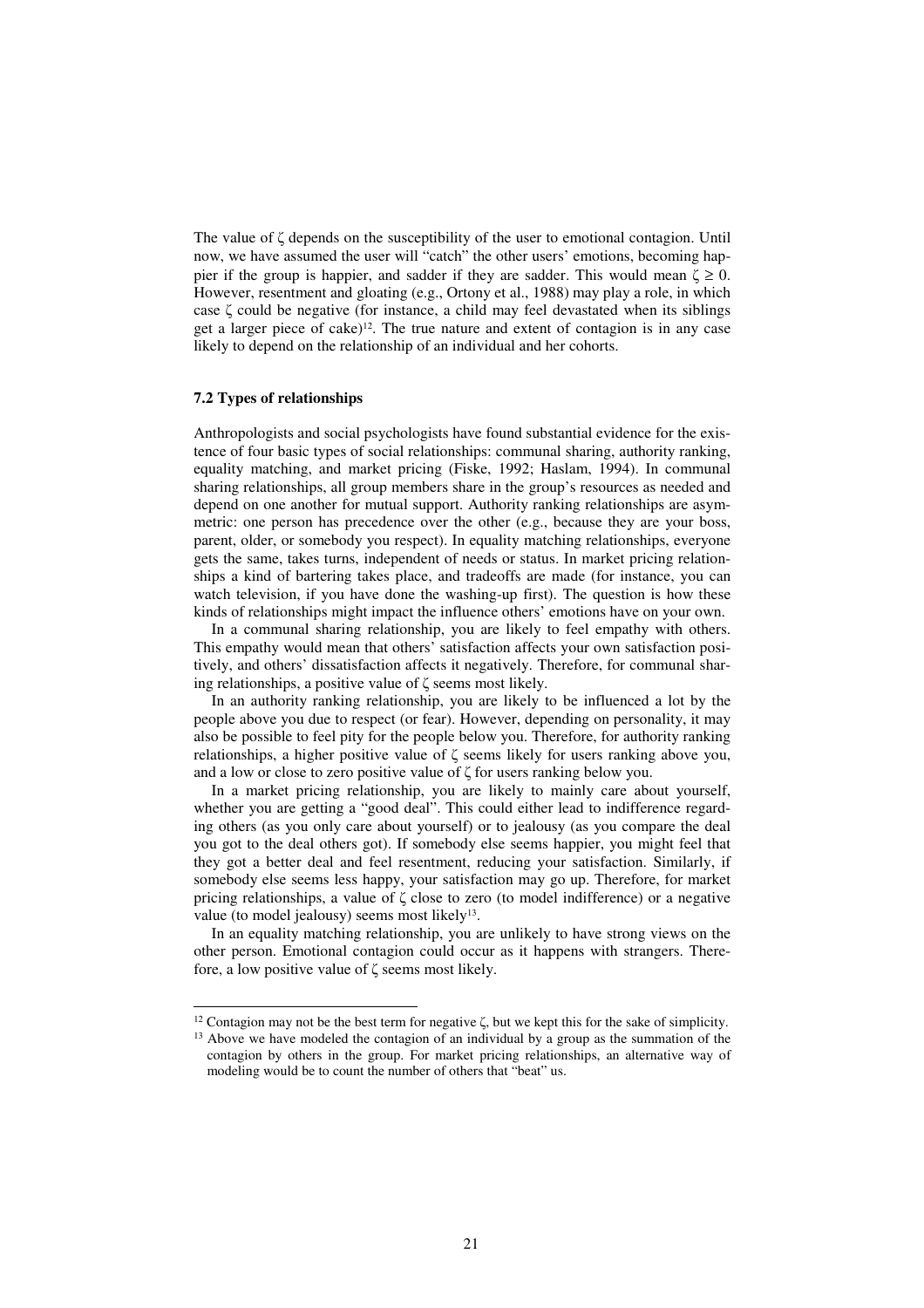Given that we believe  $\zeta$  to depend on both the susceptibility of the user and their relationship with each other user, we will replace ζ in the models above with ζ*uv*. To distinguish between the two factors that influence the value of ζ*uv* , we define:

ζ*uv* = σ*<sup>u</sup>* × ρ*uv*, where

- $\sigma_u$  ( $0 \le \sigma_u \le 1$ ) models the susceptibility of the user to emotional contagion, independent of the other user involved, and
- $\rho_{\text{Relation}(u, v)}$  (-1≤  $\rho_{\text{Relation}(u, v)}$  ≤1) models the contribution to contagion of the relationship between users *u* and *v*.

In an ideal world, four values of  $\rho$  would suffice for all users, one for each type of relationship. A complication, however, is that relationships are not often clear-cut; they can have elements of multiple types in them and can change per day.

### **7.3 Conformity**

Many experiments have provided evidence that humans adjust their opinions to conform with those of a group when the *majority* or all of the group expresses a different opinion than the individual originally had. For instance, Asch (1951, 1956) showed that subjects confronted with a very easy judgment task (the control group had only 0.7% errors) were influenced by the 'obviously' incorrect judgments of other (fake) subjects, producing 37% errors. There have been many studies showing that adding more members to the majority does not lead to a linear increase in conformity. While Asch (1951) found that a majority of three (i.e. one individual with three others who all disagreed) gave maximal conformity, later studies have shown that adding more members to the majority increases conformity, but with diminishing increments per added member (Latané & Wolf, 1981). Latané & Wolf proposed to model this effect as a power function:

$$
Influence(g) = \mu \times |g|^\lambda \qquad 0 \le \lambda < 1
$$

with  $\mu$  a scaling constant that reflects the influence of a single person, and |*g*| the number of people in group *g*.

A series of studies have found that having a social supporter, somebody whose judgment matches your own, decreases conformity substantially (Allan, 1975). It has therefore been proposed to divide the influence of the group by the number of individuals being influenced (Latané & Wolf, 1981).

Two main reasons have been given for conformity (Deutsch & Gerard, 1955). The first is *informational influence*: individuals may conform because they trust other people's judgment more than their own. The second is *normative influence*: individuals may conform because of group pressure, wanting others to like them. Informational influence may cause individuals to change both their public and private opinions. Normative influence is more likely to change only the individuals' public opinions, keeping their private opinions the same.

When predicting satisfaction, we are mainly interested in individuals' real satisfaction, so using their private judgments. Therefore, informational influence is the one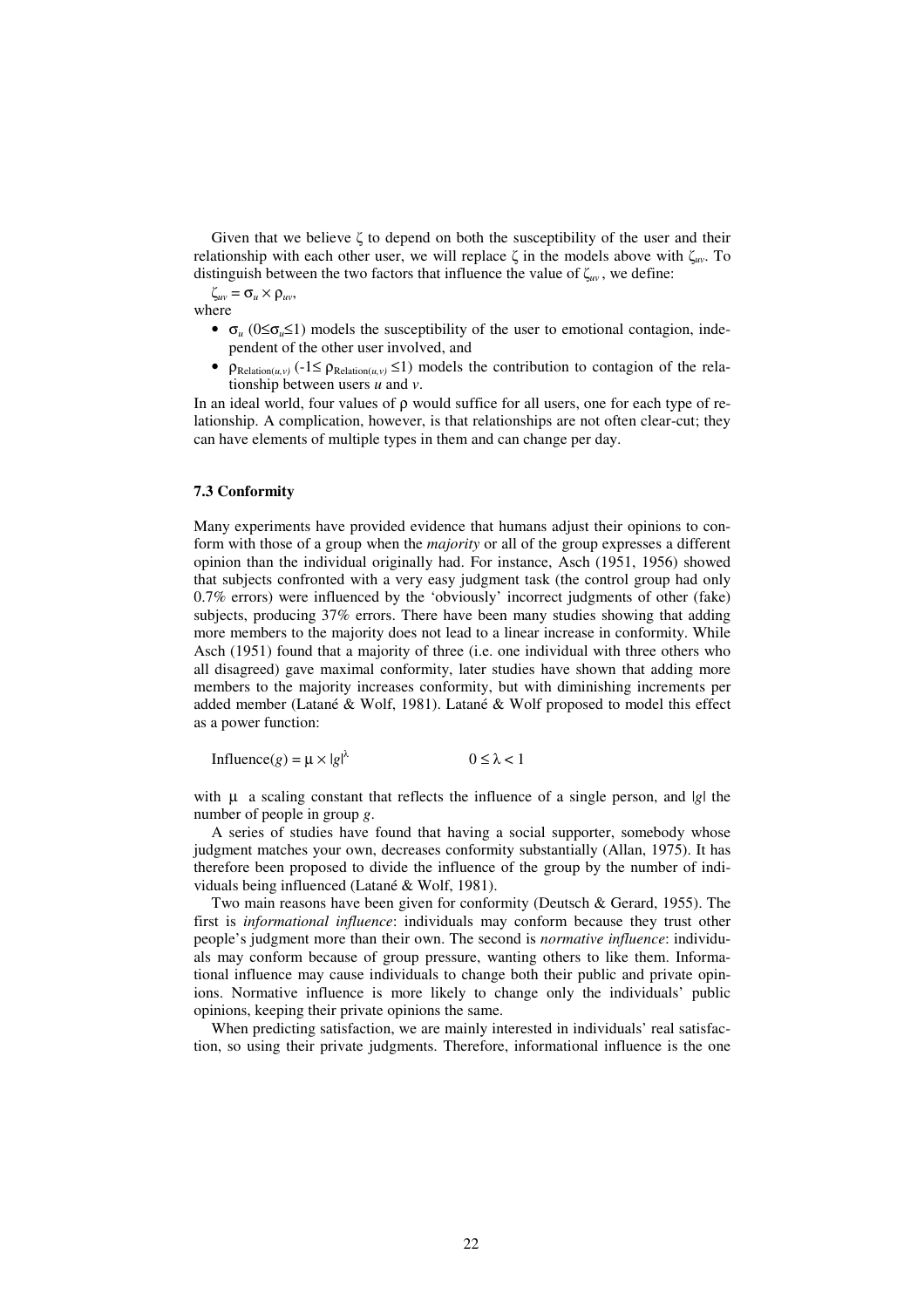that is most likely to affect our predictions. Above, we defined the impact on user *u*'s satisfaction of a new item *i* given this user's pre-existing satisfaction *s* as:

Impact(*u*, *i*, *s*) = Impact(*u*, *i*) + (*s*-Impact(*u*, *i*)) ×  $\varepsilon$ , for  $0 \le \varepsilon \le 1$ 

To make impact reflect the informational influence of a group *g*, we define:

 $\text{Image}(u, i, s, g) = \text{Image}(u, i, s) + \text{InformationalInfluence}(u, g, i)^{14}$ 

To calculate the informational influence, we will use Latané & Wolf's (1981) proposal. Since group *g* may be composed of multiple subgroups with different opinions, the informational influence of all subgroups is summed. The informational influence of a particular subgroup is a function of (1) its influence factor (as defined by Latané  $&$  Wolf), multiplied by (2) the difference in opinion of the subgroup and the user, and divided by (3) the number of people in the group outside the subgroup. This last accounts for the social supporter effect proposed by Latané & Wolf. Hence, we define the informational influence on a user  $u$  of a group of others  $g$  for item  $i$  as:

InformationalInfluence $(u, g, i)$ 

l

 ∑  $\subseteq g \land \text{Factor}(sg, g, i)$   $|g \times$  |sg|^  $\times$  (Impact(sg, i) – Faction  $(sg, g, i)$  $\mu_{u, sg} \times |sg|^\lambda \times ( \text{Import}(sg, i) - \text{Import}(u, i))$  $sg \subseteq g \land$  Faction  $(sg, g, i)$ *u sg*  $g - sg$  $|s g|$ <sup>"</sup>  $\times$  (Impact(sg, i) – Impact(u, i with Impact(*sg*, *i*) = Impact(*v*, *i*) for  $v \in sg$ , and

$$
Factor(sg, g, i) = \exists \bigotimes_{opinion} \left( \bigvee_{v \in sg} opinion = Impact(v, i) \land \bigvee_{v \in g \text{-}sg} opinion \neq Impact(v, i) \right)
$$

Informational influence is likely to depend on the personality of the individual, for instance, their level of susceptibility to others' opinions (Asch, 1951; 1956). Mausner (1954) also found self-confidence and perceived competence relative to others to have an impact on informational influence in a judgment task. Thus, a would-be expert on classical music is less likely to be influenced on classical music items than somebody who sees himself as a novice. This is why we have made  $\mu_{u}$  sg dependent on *u*. Informational influence is also likely to depend on the relationship between an individual and their group, particularly on how much the others' opinion is trusted. This is why we have made  $\mu_{u,so}$  dependent on *sg* as well.

Although we have suggested that normative influences may not change individuals' private judgments, fake emotions expressed due to normative influences could exert contagion on the group. So, others may feel better because they wrongly believe that somebody else is happy. Above, we defined

 $Sat(u, items, g) = Sat(u, items) + \sum$ *v*∈*g* Contagion( Sat(*u* , *items* ), Sat(*v* , *items* ))

<sup>&</sup>lt;sup>14</sup> We are assuming that subjects can somehow deduct other people's judgments from their reactions, separated from the mood they are in (so independent of *s*). This is a simplification, as the formulas become too complex if we have to take *s* into consideration as well.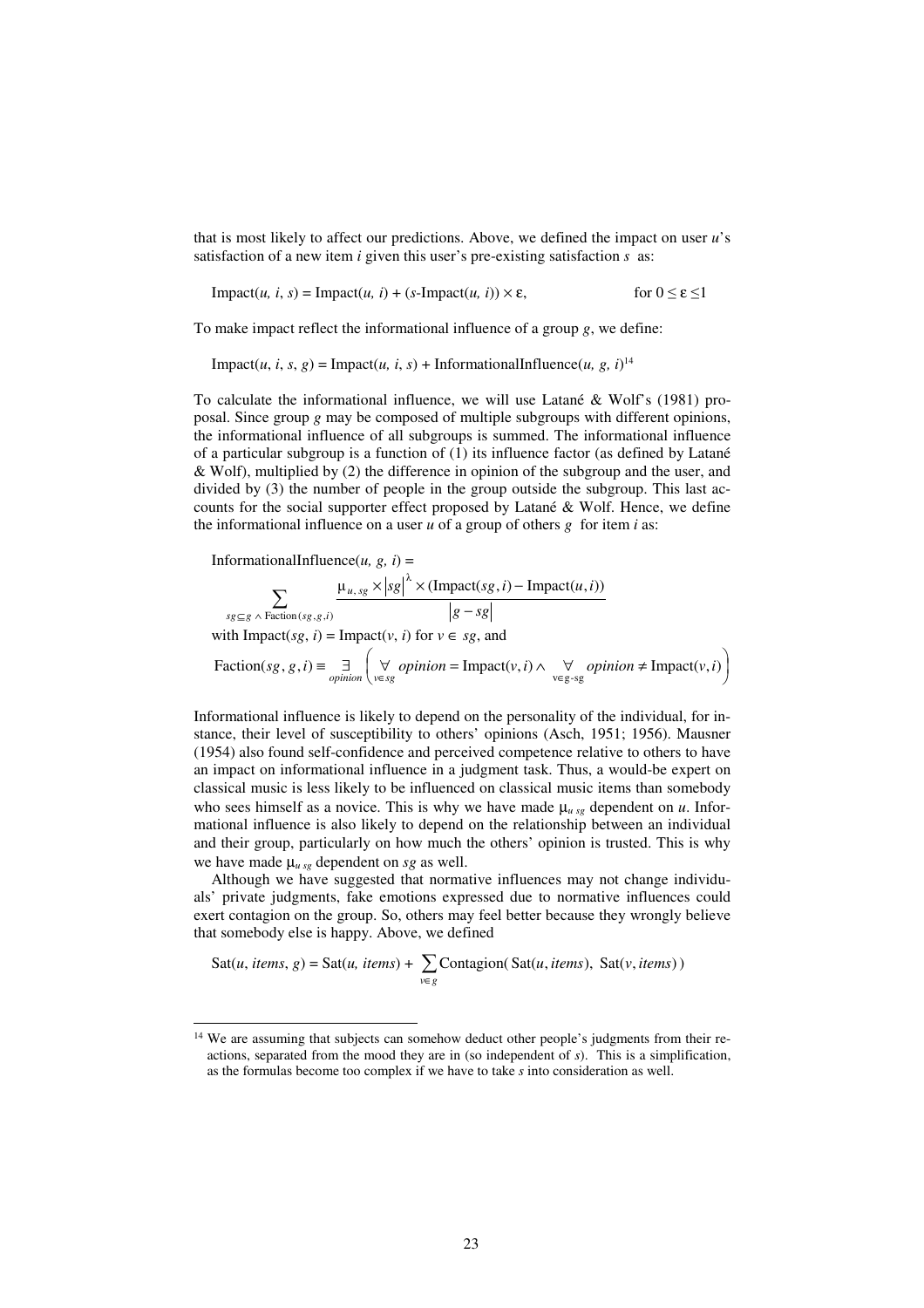To deal with normative influences, we change this to:

Sat(*u*, *items*, *g*) = Sat(*u*, *items*) +  
\n
$$
\sum_{v \in g} \text{Contagion}(\text{Sat}(u, items), \text{PortrayedSat}(v, (g \cup \{u\}) - \{v\}, items))
$$

As in the case of emotional contagion, it is rather difficult to model portrayed satisfaction, as the portrayed satisfactions of users are interdependent. For simplification, we will assume that the normative influence happens simultaneously, and that the portrayed satisfaction of each user is only influenced by the real satisfaction of the other users, i.e. their satisfaction before normative influence happened. We define the portrayed satisfaction of a user *u* with sequence *items* given a group of others *g* as

PortrayedSat( $u$ ,  $g$ , *items*) = Sat( $u$ , *items*) + NormativeInfluence( $u$ ,  $g$ , *items*)

with (similar to the definition of InformationalInfluence above):

NormativeInfluence(*u, g, items*) =

$$
\sum_{sg \subseteq g \land \text{Factor}(sg, g, items)} \frac{\theta_{u, sg} \times |sg|^\kappa \times (\text{Sat}(sg, items) - \text{Sat}(u, items))}{|g - sg|}
$$

with

 $\int$  $\left(\bigvee_{v \in sg} opinion = Sat(v, items) \land \bigvee_{v \in g \text{-}sg} opinion \neq Sat(v, items)\right)$  $Factor(sg, g, items) \equiv \exists_{\text{opinion}} \left( \forall_{v \in sg} \text{opinion} = \text{Sat}(v, items) \land \forall_{v \in g \text{-}sg} \text{opinion} \neq \text{Sat}(v, items) \right)$ and  $\text{Sat}(sg, i) = \text{Sat}(v, i)$  for  $v \in sg$ .

# **8 Experiment 2: Emotional Contagion**

The goal of this experiment is to shed some light on how emotional contagion might influence the emotions of individuals in a group, and what effect the type of relationship might have.

#### **8.1 Experimental Design**

### **8.1.1 Method**

The experiment consisted of a number of fictional situations. In each one, subjects were asked to imagine that they would be watching television with someone, and that they liked the program a little. Two within-subjects variables were manipulated: (1) the emotions of the other person, which were either *happier* or *unhappier*; (2) the type of relationship the subject had with their imaginary partner, one of (a) Authority Ranking, with the other person higher in rank, (b) Communal Sharing, (c) Market Pricing and (d) Equality Matching. The combination yielded eight fictional situations, in each of which subjects were asked to rate how the other person's emotion would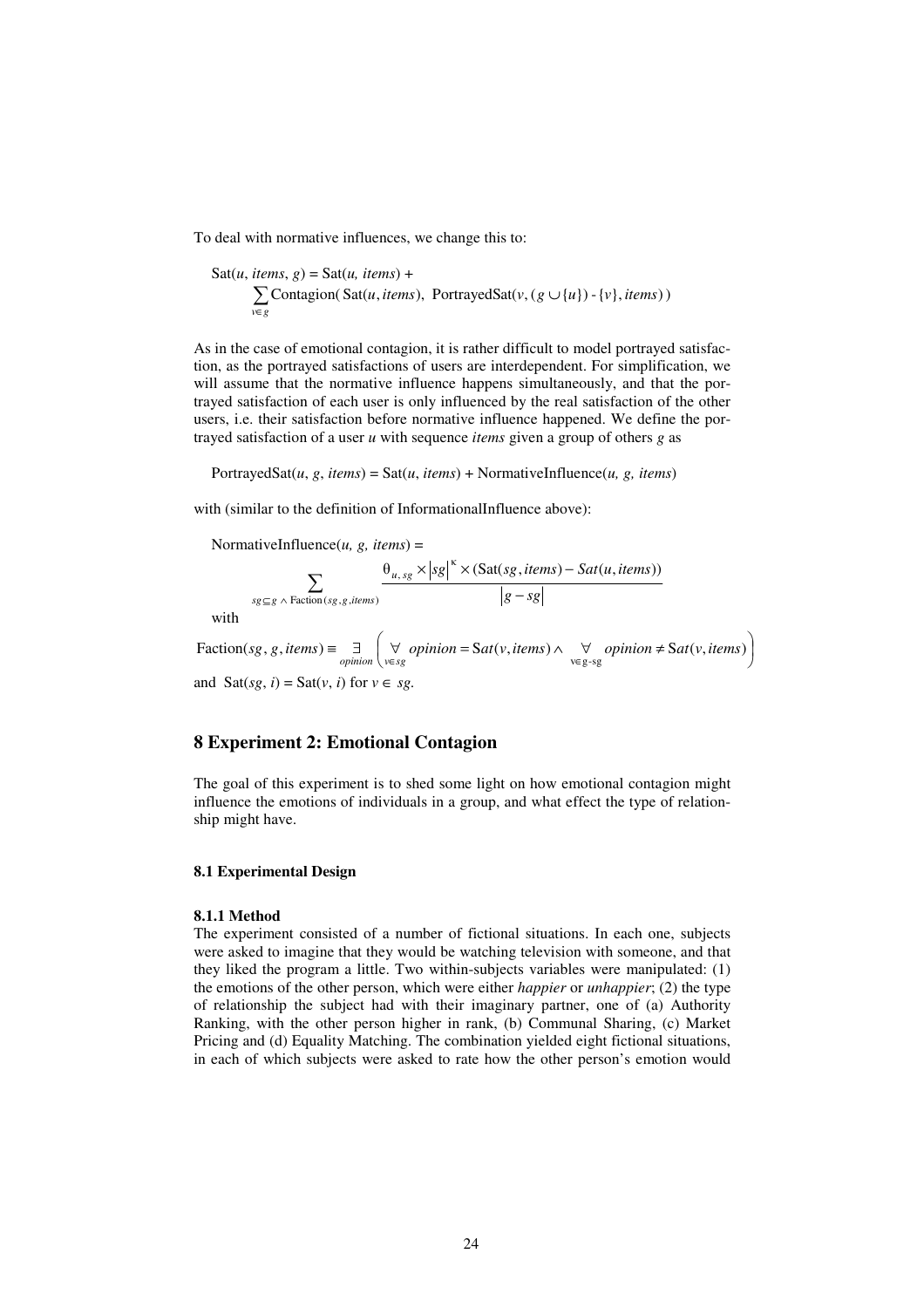influence their own. Before the tasks, subjects' susceptibility to emotional contagion was measured.

The reasons why a scenario of watching TV was selected were twofold: (a) the measure of satisfaction should be independent of abilities (so that e.g. real world knowledge about their partner's relative intelligence would not interfere), (b) the causes of satisfaction should not be transferable, that is, subjects should not be able to profit from another person's gain (as they would in a lottery). Since it seems awkward to express level of satisfaction with TV programs using numbers, vague descriptions such as "you enjoy it a little" were used.

### **8.1.2 Subjects**

Twenty-four undergraduate students of the University of Aberdeen participated voluntarily in the experiment, which took place in a classroom setting. Subjects were predominantly male (2 female, 18 male, 4 did not disclose their gender).

### **8.1.3 Materials**

We used an adaptation of Doherty's (1997) validated scale for measuring the subjects' susceptibility to emotional contagion. This scale consists of 15 items (three questions each related to the emotions of fear, anger, sadness, happiness and love). This was modified to exclude all items related to love, which were deemed unacceptable in a classroom setting. Each item had five answer categories ("never", "rarely", "usually", "often", "always").

To measure subjects' believed emotional contagion, we asked eight questions of the form:

*"Think of somebody* [who meets some criterion]. *Assume you and this person are watching television together. You are enjoying the program a little. How would it make you feel to know that the other person is* [other's emotion]*? My enjoyment would"* 

Each question had five answer categories ("decrease a lot", "decrease slightly", "remaining the same", "increase slightly", and "increase a lot"). Negative and positive emotional contagion was simulated by stating that the other person was *"enjoying it greatly"* or *"really hating it".* The different relationships were distinguished using the following criteria:

- Authority Ranking: *"you respect highly (maybe your grandfather, your boss, ..)"*
- Communal Sharing: *"you share everything with (maybe your best friend)"*
- Market Pricing: *"you do deals with (like, if you do the cooking, I will do the washing up)"*
- Equality Matching: *"you are on equal footing with, you tend to get the same treatment (maybe a cousin or a class mate)"*

The questionnaire used is shown in Appendix 1.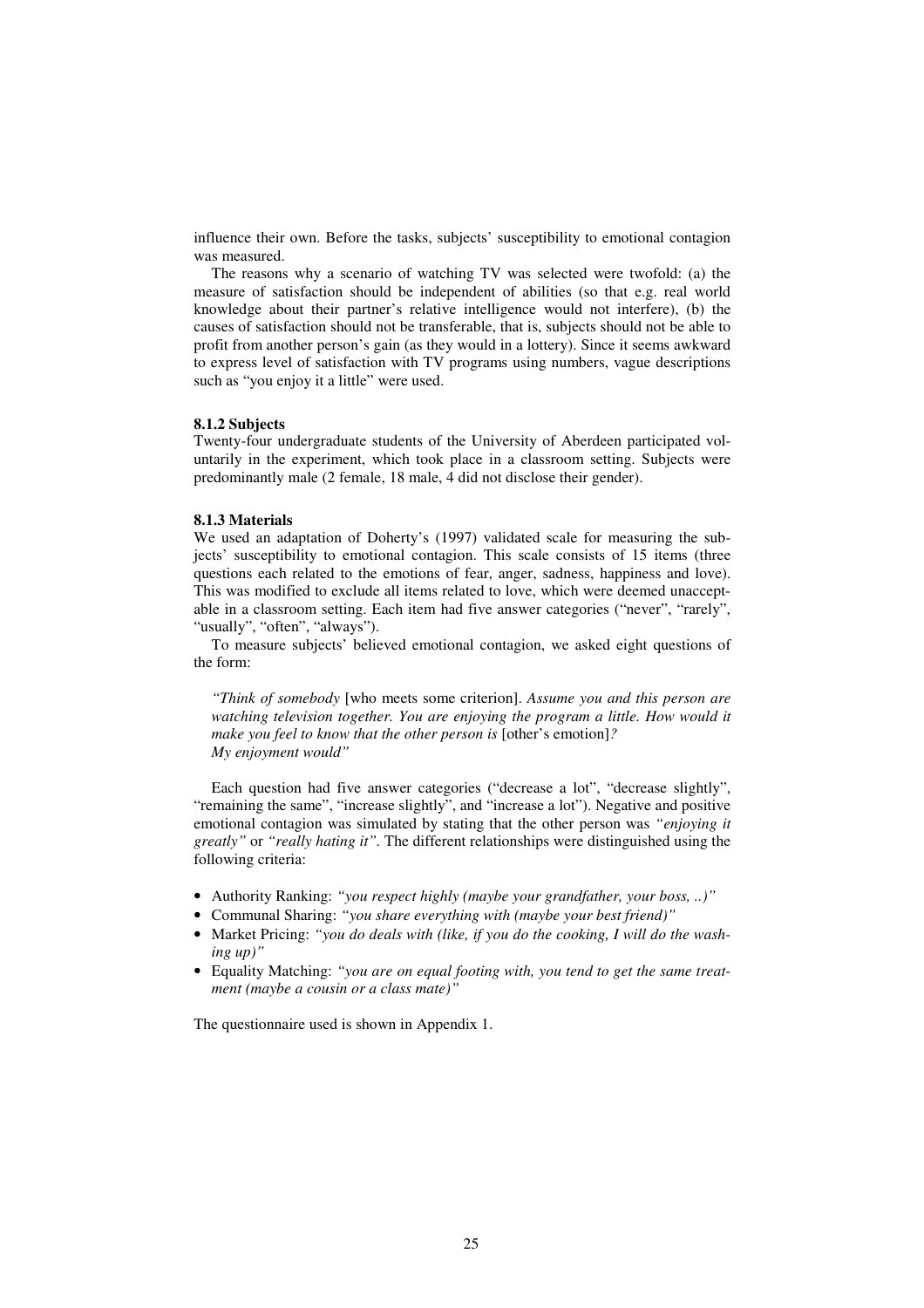### **8.1.4 Research questions**

The aim of the experiment is to answer the following research questions:

- Do subjects predict emotional contagion to happen when two people are watching television together? And if so, is there a difference between positive and negative emotional contagion, or do both happen to the same extent?
- Does emotional contagion differ depending upon the relationship type? In particular, do Authority Ranking and Communal Sharing relationships indeed lead to more emotional contagion than Equality Matching and Market Pricing relationships?
- Does a Market Pricing relationship lead to a small or to an inverse emotional contagion? So, if the other person's enjoyment is higher than yours, does yours stay about the same or decrease further (and similarly, if the other person's enjoyment is lower than yours, does yours stay the same or increase further)?
- Does emotional contagion differ depending upon the susceptibility to emotional contagion, and is there an interaction with relationship type?

## **8.2 Results and discussion**

One subject was omitted as they failed to complete the experiment, leaving 23.

### **8.2.1 Susceptibility to emotional contagion**

We transformed the scale into numbers, using "never"=0, "rarely"=1, "usually=2", "often"=3 and "always"=4. Analysis was carried out by averaging over these numbers. Despite its not being an interval scale, this was the way Doherty used the scale, and as he has validated his scale, we used it in a similar way. Subjects' susceptibility to negative emotional contagion, was interpreted as the average score of the sadness, fear and anger questions, while the average over the happiness questions indicates susceptibility to positive contagion. To determine subjects' overall susceptibility, we averaged their susceptibility to positive and negative emotional contagion.15 One subject did not answer the last of the fear related questions, and one subject did not answer the last of the happiness related questions. One subject answered "never" to all questions, resulting in susceptibility scores of 0. The results suggest that subjects are more susceptible to positive than to negative emotions (two-tailed t-test, p<.0001).

#### **8.2.2 Emotional Contagion**

l

Figure 6 shows positive emotional contagion, that is, subjects' reported changes in enjoyment when the other person was happier than they, and negative emotional contagion. To be able to analyze the data using parametric tests, we treated each answer category of question Q1-Q8 as a separate variable coded 1 or 0 depending on whether the answer was chosen or not, performing pairwise two-tailed T-tests.

<sup>&</sup>lt;sup>15</sup> We could have averaged over all questions, but decided not to do this, as this would give a lot more weight to negative emotions, as we had to remove the love related questions.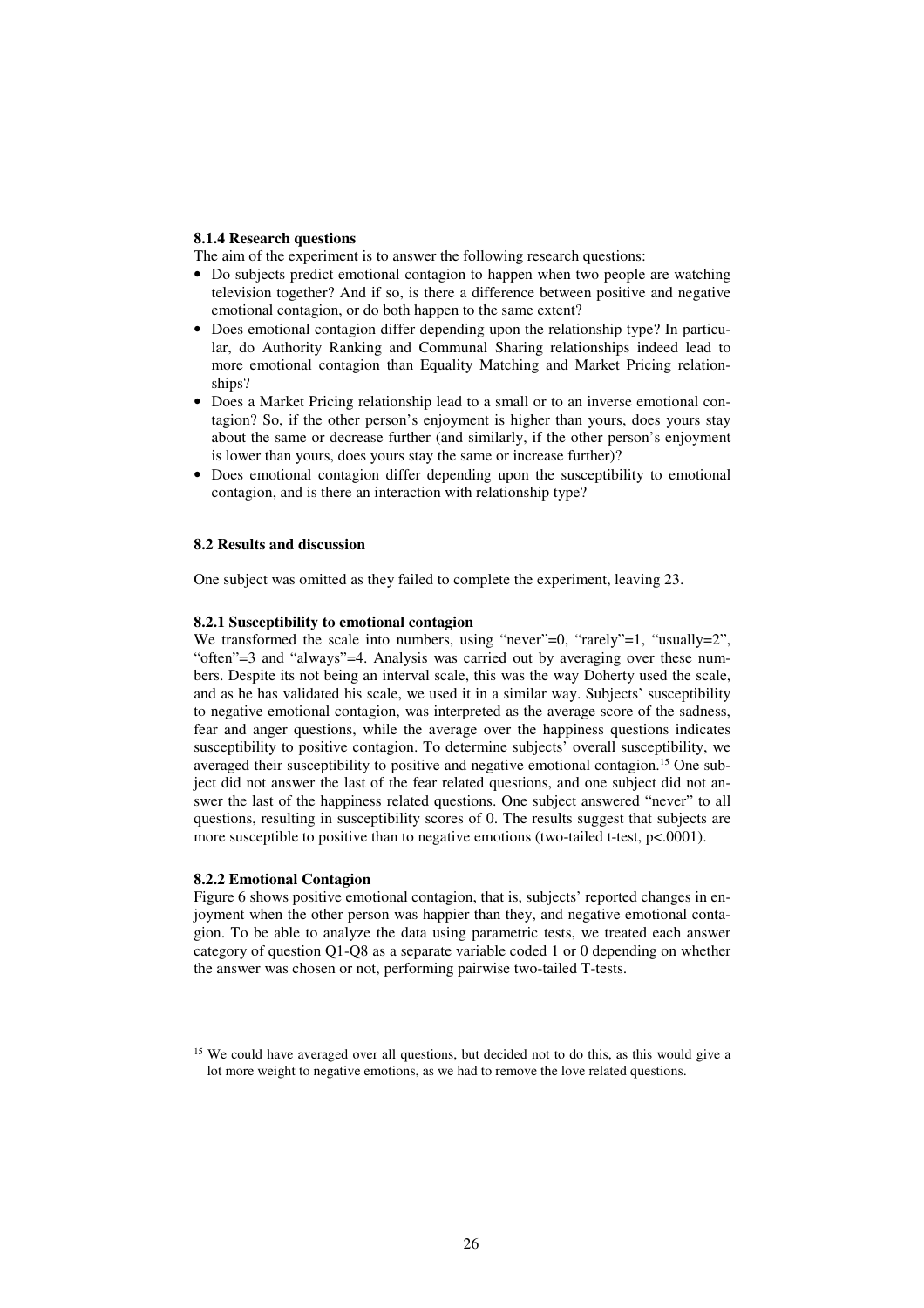

Authority ranking  $\Box$  Communal sharing  $\Box$  Market pricing  $\Box$  Equality matching

**Fig. 6.** Results of Experiment 2 on questions Q1-4 (Positive emotional contagion), and Q5-8 (negative emotional contagion). Y-axis shows number of subjects who replied as indicated.

The distinction between different relationships influences positive emotional contagion. Significantly more subjects responded that their enjoyment would remain the same in the Market Pricing scenario compared to Communal Sharing and Authority Ranking (p<0.05 for both tests). Similarly, more subjects responded that their enjoyment would remain the same in Equality Matching compared to Communal Sharing (p<0.05). The difference between Equality Matching and Authority ranking was not significant. Reliably more subjects reported that their enjoyment would increase in the Authority Ranking and Communal Sharing Scenarios, compared to Market Pricing and Equality Matching  $(p<0.05$  for all four tests). The differences between Authority Ranking and Communal sharing were not significant. These results indicate that the positive emotions of people you respect (Authority Ranking) or love (Communal Sharing) impact your emotion more than those of people you are in a more indifferent (Equality Matching) or competitive (Market Pricing) relationship with.

The distinction between different relationships also influences negative emotional contagion. Significantly more subjects responded that their enjoyment would remain the same in the Market Pricing and Equality Matching scenarios, than Communal Sharing (p<0.05 for both tests). No significant differences were found with Authority ranking. Moreover, more subjects' responded that their enjoyment would decrease in the Communal Sharing scenario, compared to Market Pricing and Equality Matching (p<0.05 for both tests). The differences between Authority Ranking and the other scenarios were, however, not significant.

We found no real difference between negative and positive contagion. Despite our subjects, according to Doherty's scale, being more susceptible to positive contagion, we did not see any difference in the results. One possible explanation is that the difference between "you enjoy a little" and "the other person is enjoying it greatly" is smaller than the difference between "you enjoy a little" and "the other person really hates it". So, according to our proposed models, we would expect more contagion in the latter case, and this could counterbalance the smaller susceptibility. Another pos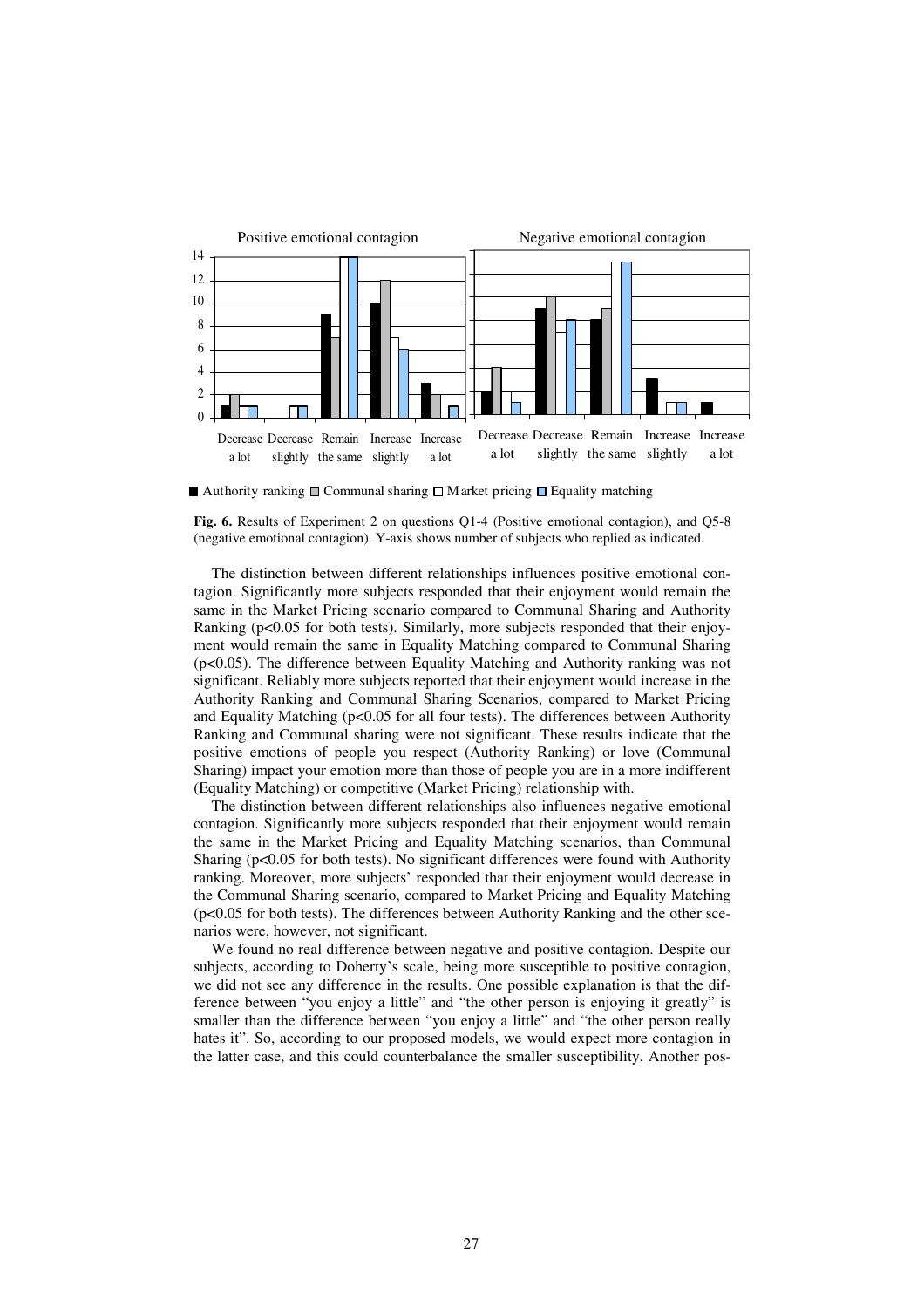sible explanation is that subjects are bad at predicting the size of a change in emotions (as confirmed by the affective forecasting literature discussed above), though they are good at predicting the direction of a change in emotions (so, our analysis of the relationship impact remains valid). In addition, the scale might not have given enough options to make small distinctions in the size of the change.

### **8.2.3 Effect of susceptibility on emotional contagion**

We next investigated whether the subjects' susceptibility to emotional contagion (as determined using Doherty's scale) affected the reported emotional contagion. Figure 7 shows the results of negative emotional contagion in two groups: one of subjects highly susceptible to negative emotional contagion, and one with the remaining subjects. The highly susceptible group contained the 11 subjects whose susceptibility to negative emotions was above 1.5, meaning that on average they replied "usually" (which had a value of 2). At a glance, a higher percentage of subjects who were highly susceptible indeed showed negative contagion happening. The only substantial difference, however, is for the Communal Sharing relationship.

A similar division into High and Low susceptibility groups for positive emotional contagion proved harder, since almost all subjects were highly susceptible, if we were to use the same cut-off point as before. We would be left with only 5 subjects in the Low group, which is too few to reason sensibly with percentages. We would have to raise the cut-off point to just above 2, in order to get sensible group sizes. However, this seems rather arbitrary, particularly as six subjects have a score of exactly 2, and it seems hard to defend an average of "usually" as indicating low susceptibility.



Authority ranking  $\Box$  Communal sharing  $\Box$  Market pricing  $\Box$  Equality matching

**Fig. 7.** Percentage of subjects who answered that their enjoyment would decrease, remain the same, or increase for questions Q5-Q8 for High and Low susceptibility groups.

#### **8.2.4 Answers to research questions**

From the analysis above, we find the following answers to our research questions: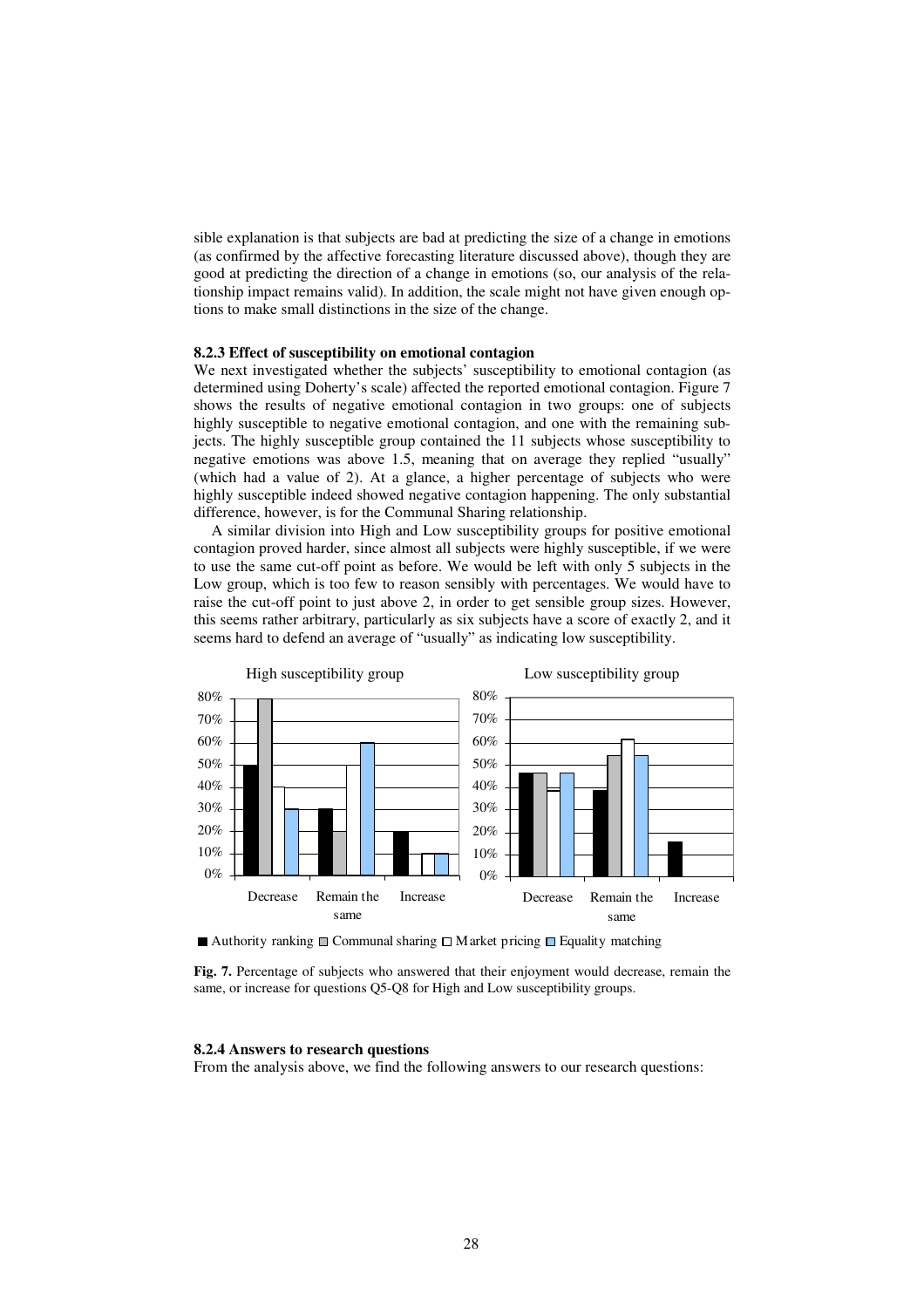- *Occurrence of emotional contagion*. Most subjects do think that emotional contagion will happen, but only for certain situations (see below).
- *Difference between positive and negative contagion*. We did not find a difference, but this may be due to the experimental setup (as explained above).
- *Effect of relationship type*. There is a clear effect of relationship type on emotional contagion. We did indeed find that Authority Ranking and Communal Sharing relationships lead to more emotional contagion than Equality Matching and Market Pricing relationships.
- *Market pricing*. Hardly any subjects showed inverse contagion, and the data seems to point more to a very small positive value of  $\rho_{\text{Market pricing}}$  than a negative one.
- *Effect of susceptibility*. There is some indication that susceptibility to emotional contagion has an effect for Communal Sharing relationships. Given that  $\rho_{\text{Market price}}$ ing and  $\rho_{\text{Equality matching}}$  seem close to zero, it would have been hard to find an effect for those (as susceptibility is multiplied with  $\rho$  in our models). We do not have enough data to draw strong conclusions here, but it seems wise to leave the susceptibility parameter in the model.

# **9 Embarrassment and the issue of privacy**

Lorrie Cranor, in her invited talk at UM2005, mentioned the case of a user whose Tivo caused him considerable embarrassment when it wrongly assumed he was gay (having observed him watching gardening and cooking programs), and started recording gay programs for him (Zaslow, 2002). In a group recommendation situation, this would be worse. Imagine your embarrassment if the TV started showing erotic items to you and your friends, because it has wrongly assumed you are interested in them. Particularly if, for the sake of transparency, it explained that it was showing them, because of *your* interests. This is not merely a question of the system making wrong inferences, since it is possible that a user is interested in such items, but would rather their family or friends did not know. So, while the issue of privacy is regarded as increasingly important in the user modeling community (Kobsa & Cranor, 2005), it becomes additionally important when recommendations are made to groups.

To improve privacy in a group recommender, each item could have a privacy measure associated with it, in addition to a rating. This measure could be modeled as a number between 0 and 1, with 1 meaning complete disclosure (the user does not care whether others know this rating) and 0 meaning complete privacy (the rating can only be used for personal recommendations). The group aggregation strategies could take this measure into account (e.g. attaching less weight to ratings the user wants to keep private).

A complication is that privacy is not only important to hide facts that are inherently embarrassing (like somebody wanting to hide their interest in building explosives). When discussing conformity above, we mentioned normative influences: people changing their judgment to fit in with the group, to be liked. So, teenagers might want to hide far more innocent things, such as a preference for a particular band, when it is clear that all their friends detest it. When a recommendation is made to a group, we have to ensure that individuals still have this option to conform, to hide the fact that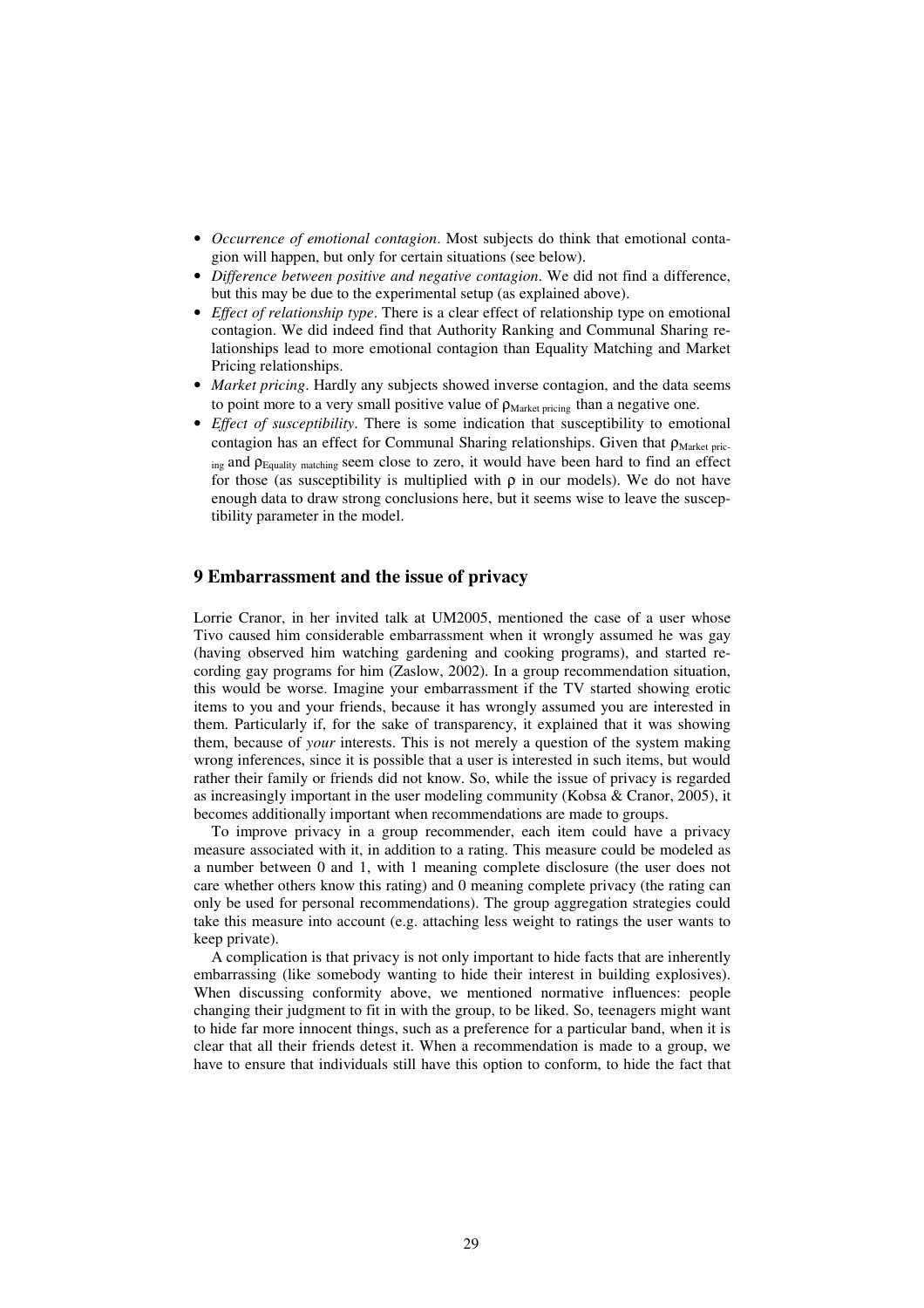they are different. One way to achieve this may be to let users have separate ratings depending on the circumstances. For instance, the user could have a rating for private use, one for their family, another for their friends, etc, allowing them to have different personas in different settings as advocated by various privacy researchers (e.g. Kay et al., 2003). This is backed up by a world-wide-web poll which showed that almost 60% of users would value being able to assume different aliases/roles on the Internet (GVU 1998, as reported in Kobsa & Schreck, 2003). An advantage of the multiple personas idea is that it extends to implicit modeling: when observing user actions, only the user model of the active persona could be updated.

A limitation of the different personas approach is that humans are fallible, and it is quite possible that a user would occasionally forget to switch from his family persona to his private persona, when starting to watch some late night programs. Some seemingly obvious ways to prevent this unfortunately do not work:

- Always using a private persona when the user is alone would not give the group recommender any implicit data about individual user preferences to work from. A possible workaround may be to have the user give explicit permission to transfer data between user profiles, but this would require quite some effort from the user as it needs doing regularly in order to keep the profile up to date.
- It is cumbersome to ask users which profile they would like to use whenever the group changes (assuming this is automatically detectable). Moreover, switching personas may provoke suspicion ("my husband is hiding his tv preferences from me, so he must be a pervert or a maniac").

Another limitation of using different personas is that an individual might not know beforehand what the opinion of the others will be, making it harder to conform.

Because of these two limitations, we will assume that even when users are using multiple personas, they may occasionally want to hide the preferences of their persona. This means that scrutability in a group recommender with varying groups should never go as far as divulging the details of the individuals' ratings to the group. In the movie group recommender system PolyLens, where inferred ratings are optionally visible to the group, 93% of users preferred to share their ratings with the group, suggesting that utility outbalances privacy (O'Connor et al., 2001). However, PolyLens is a special case, as users would normally be members of only one group, and that group tends to be based on a similar taste in movies or a close friendship.

We will use anonymity: when telling the group why a certain recommendation was made, individual ratings and identities are not divulged, avoiding such explanations as "This was recommended because Pete really likes it". Instead, we could use explanations like "This was recommended because one of you really likes it". However, in smaller groups, and particularly if groups vary regularly, it may still be quite easy to figure out who is meant (e.g. one might notice that whenever Pete is present, children's movies are recommended, or the Rolling Stones are not played). Knowing that somebody really likes something would allow a group to apply social pressure or to use deduction to find out who the culprit is.

It therefore seems wise to hide the existence of strong individual preferences that go against the majority of the group. At least we should avoid explanations like "This was recommended because one of you really likes it". We assume that users will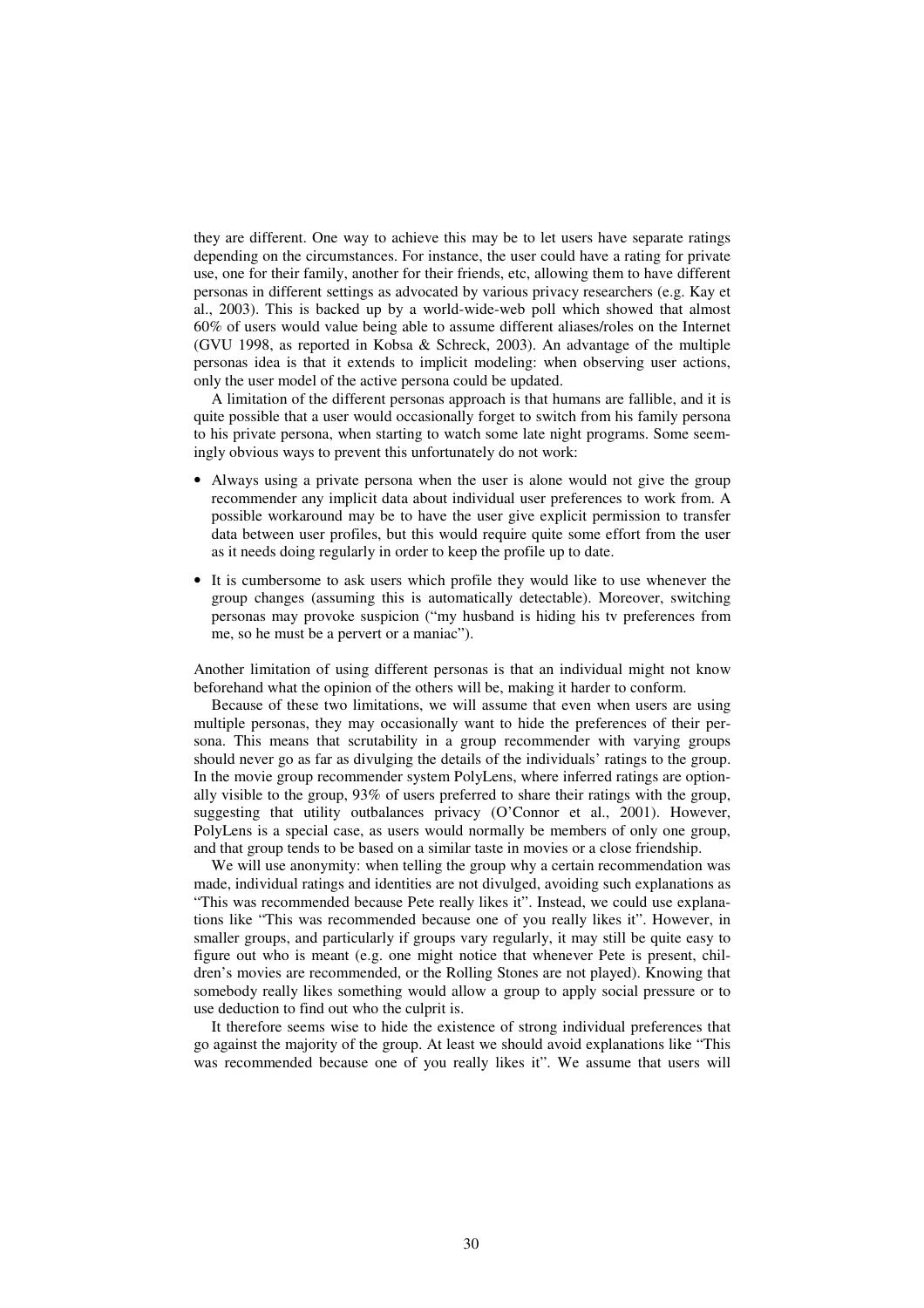know what group aggregation strategy is being used, to make the system more transparent. The question then arises whether the aggregation strategies differ on how much they protect privacy. For instance, the Least Misery Strategy selects items nobody really hates. So, if you notice that an item you really like is not selected, and perhaps note that many other people in the group seem to regret its omission, you may get suspicious that somebody else hates it. The Average Strategy, by its nature, would only give the information that most people probably like or dislike an item. So, we assume that the Average Strategy will protect privacy better. In theory, it seems that Multiplicative Utilitarianism (the strategy which performed best keeping users satisfied in Masthoff, 2004a) and Average Without Misery would protect privacy somewhere between the Least Misery and the Average strategy. In Experiment 3 below, we will investigate users' views on this. The protection of privacy could then be an important aspect of deciding which aggregation strategy to use.

In order to disguise user preferences further, we could add an additional, virtual member to the group, clearly a different one for each group. This could be an embodied agent presenting the recommendations. Users would be told that the virtual member has tastes of its own, and that these tastes will influence the recommendations as well, making it harder to attribute tastes to individuals, as they could always blame the virtual character (who could be quite vocal about some of its tastes). It would also add a bit of serendipity to the system. Rather than always showing the group what they clearly will like, items can be thrown in for which it is unknown whether they will be liked. The virtual member could also impact conformity, since normative influences diminish when another member of the group is shown to share your opinion. An individual with a taste deviating from the group might feel less lonely, and more likely to express an opinion, though this depends on them trusting the virtual member.

# **10 Experiment 3: Privacy of Group Aggregation Strategies**

In this experiment, we investigate the impact different group aggregation strategies may have on privacy. We are mainly interested in the extent to which users may think a group aggregation strategy could betray their tastes to others, assuming they will be most anxious to hide strong opinions (that they really like or really hate an item) and opinions that deviate from those of others in the group.

We assume that a group recommender potentially betrays someone's taste if from a recommendation given (in particular, from the inclusion or absence of an item in the recommendation) others in the group are quite sure that somebody in the group likes or hates the item. Note that this does not necessarily betray *who* likes or hates the item (unless the group has only two members). That information could be obtained through social pressure, or knowledge gained from different (sub)groups. In this experiment, we will investigate to what extent users *feel* sure about the existence of somebody in the group with a taste opposite to their own. Note that "feel sure" is different from "are sure". We could of course theoretically analyze the aggregation strategies, to determine which strategy *provides* most privacy, but it seems equally important to determine which strategy is *regarded* as providing most privacy.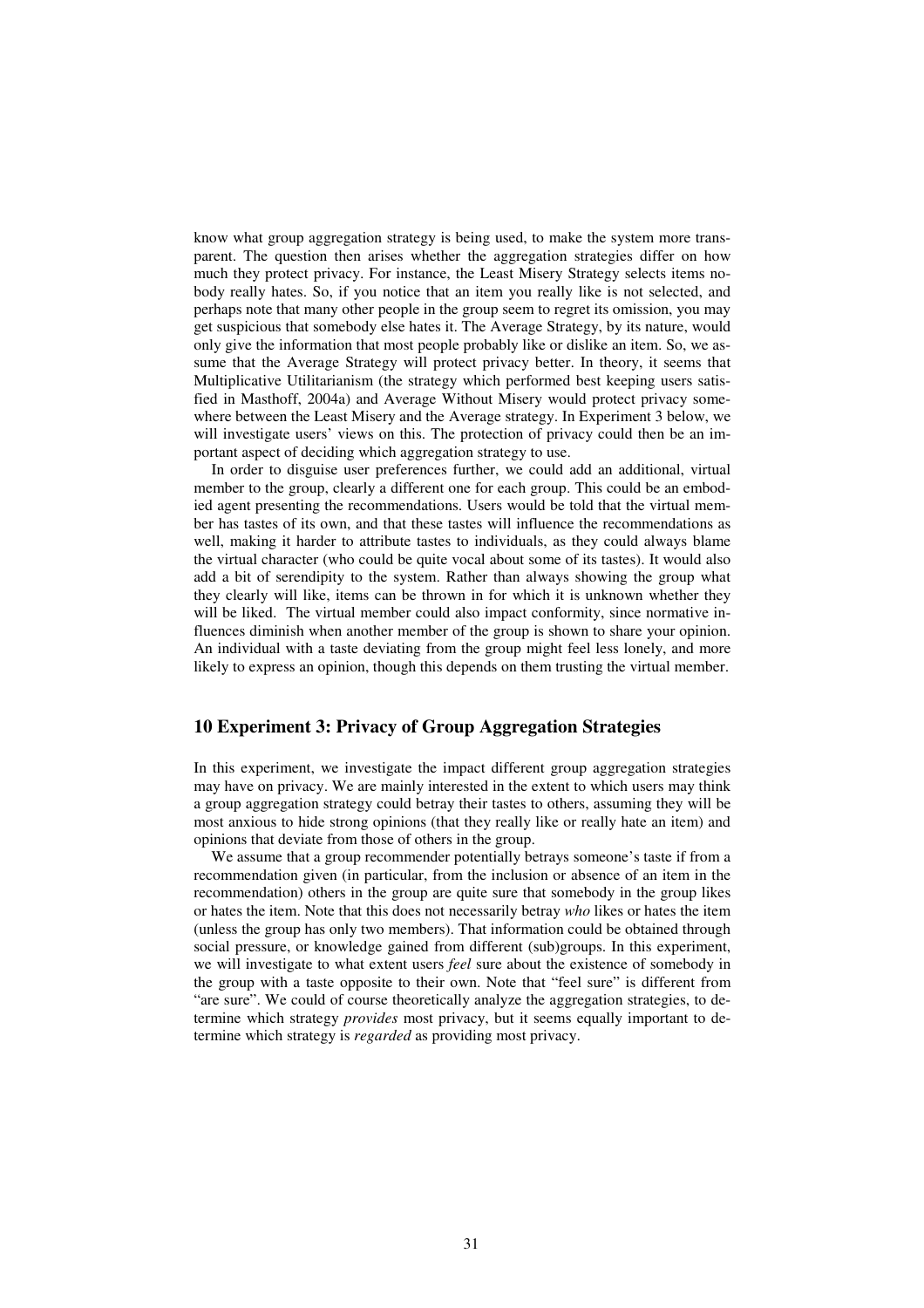### **10.1 Experimental Design**

Twelve graduate students and staff of the University of Aberdeen's computing science department participated in the experiment. Subjects were predominantly male (11 male, 1 female). We used a within-subjects design. Subjects were told to assume that they were going to listen to music together with a group of other people, that the DJ had everyone's opinions on songs as ratings between 1 (really hate) to 10 (really like), and that the DJ would use the individual people's ratings to calculate a rating of each song for the group. As a within subject variable, four hypothetical situations were sketched, each corresponding to a group aggregation strategy. All situations (with a small exception, see below) followed the format:

*"The DJ has calculated ratings for the group by* [group aggregation strategy]*.* 

- *1. A song your really like has not been played.* 
	- − *How sure are you that somebody in the group hates it?*
	- − *How sure are you that most of the group hates it?*
- *2. A song you really hate has been played.* 
	- − *How sure are you that somebody in the group likes it?*
	- − *How sure are you that most of the group likes it?"*

We used a 7-point Likert scale, ranging from "not sure at all" to "extremely sure". From the group aggregation strategies described in (Masthoff, 2004a), the four we used were:

- Average: *"averaging all individual ratings."*
- Least Misery: *"taking the minimum of individual ratings."*
- Multiplicative Utilitarian: *"multiplying the individual ratings."*
- Average Without Misery: *"removing all songs anybody really hated and averaging the individual ratings for the remaining songs."*

A slight modification to the question was made for Average Without Misery. As this strategy makes it impossible for an item you really hate to be selected, we removed the word "really" from the sentence "A song you really hate has been played." See Appendix 2 for the exact wording of the questions.

# **10.2 Results and Discussion**

It should be noted that none of the aggregation strategies should really produce certainty on any of the questions. We left the description of the situation purposely vague: subjects did not know anything about the ratings given by others (we had no choice on this, given the questions we were going to ask). Any of the strategies could result in a song an individual really liked (or hated) not being played (or being played) *without* anybody in the group having the opposite opinion. For instance, if everybody in the group liked all the songs, then a lowest rating of 7 (somebody still quite liking it) might result in it not being played. Therefore, theoretically subjects could have answered 1 (not sure at all) to all questions. However, as would happen in a real life situation, subjects seemed to assume that everybody would have some songs they liked and some they hated. Also, their answers may have been relative: indicating that they thought a statement more likely to be true for one strategy than for another.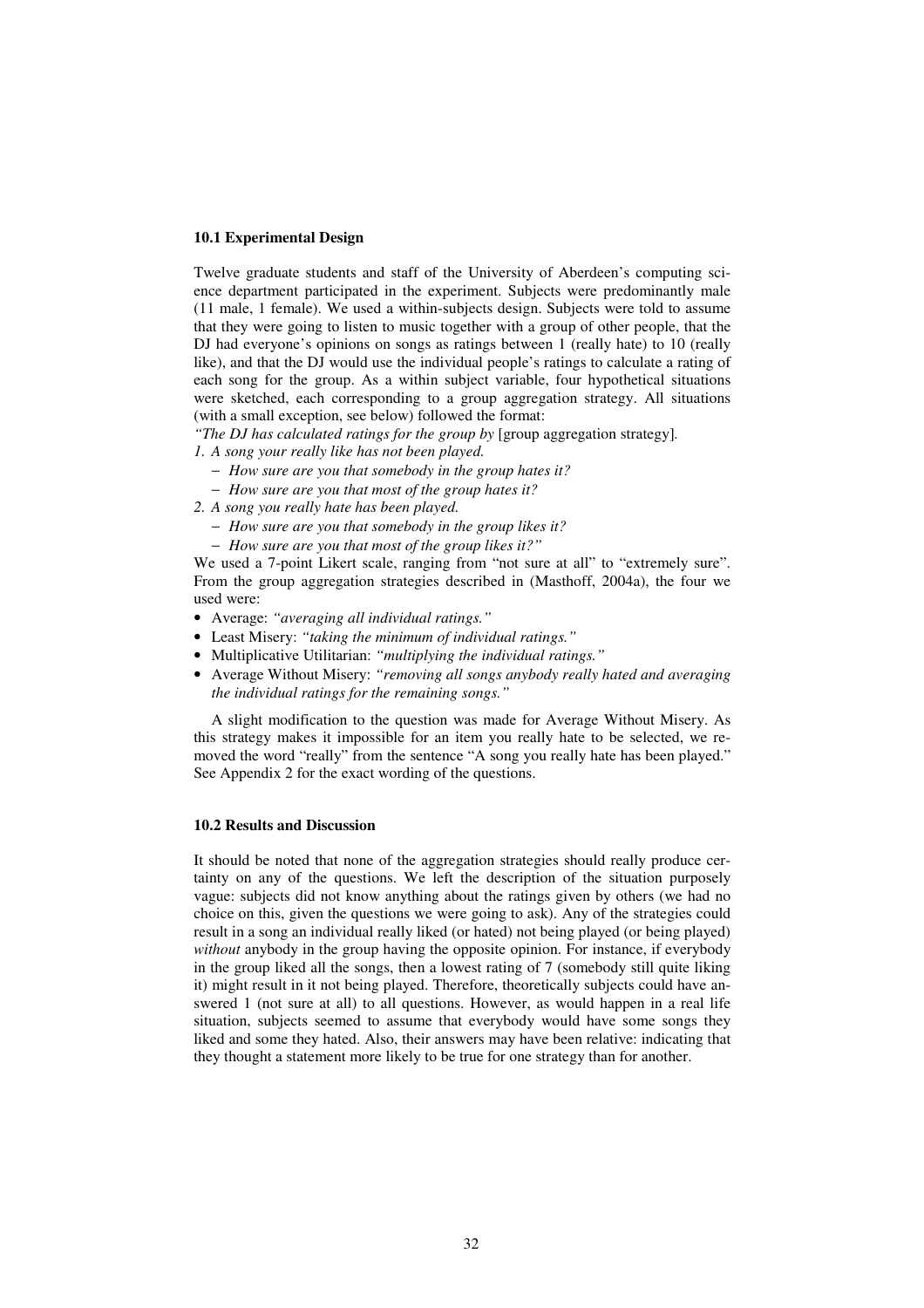

Fig. 8. Left-hand side: Average over subjects of the certainty scores (1=not sure at all, 7=extremely sure) Right-hand side: Percentage of subjects being certain (score of 5 or above).

Two subjects were puzzled by the "a song you hate has been played" questions for Average Without Misery. They did not answer these, stating "This can't happen" and "DJ cheated". One of these subjects also did not answer the "a song you really hate has been played" questions for the Least Misery strategy. They are right that these situations would be unlikely to happen, though both situations can theoretically occur.

Figure 8 shows the average over subjects of the certainty scores, and the percentage of subjects who were sure (i.e., had a score  $\geq$  5). The only strategy that clearly seems to evoke different responses is Least Misery: *all* subjects were sure that when a song they really liked had not been played somebody hated it, with an average score of 6.5. They also were very unsure that most hated it (average of 2.25). This is exactly the kind of situation where tensions in a group might arise: an individual being upset because one of his favorites has been skipped, being extremely sure that somebody else hated it (and therefore caused the skipping), and not believing that everybody else hated it (so, feeling free to prosecute the "sinner"). Thus, Least Misery seems bad at protecting privacy. Although the inferences being made may well be wrong, they can cause distress when they are right (as they often will be).

We assumed in the previous section that the Average Strategy would protect privacy better than the Multiplicative and the Average Without Misery strategies, as the latter both prevent misery. This was not confirmed by the results. The trend was for the Multiplicative Strategy to perform slightly (but not significantly) better than the Average Strategy. This shows that users are not very good at grasping the implications of the strategies. As one subject commented "I have no intuitive feeling for the difference between averaging and multiplying when non-zero numbers are involved". This corresponds with findings by a.o. Tversky and Kahneman (as discussed in Carofiglio & de Rosis, 2001) on how bad people are in probabilitistic reasoning. Though one may expect our subjects to be better at this than the average population, given their computing science background, Barwise (as discussed in Carofiglio & de Rosis, 2001) found that even mathematicians are not better at such tasks.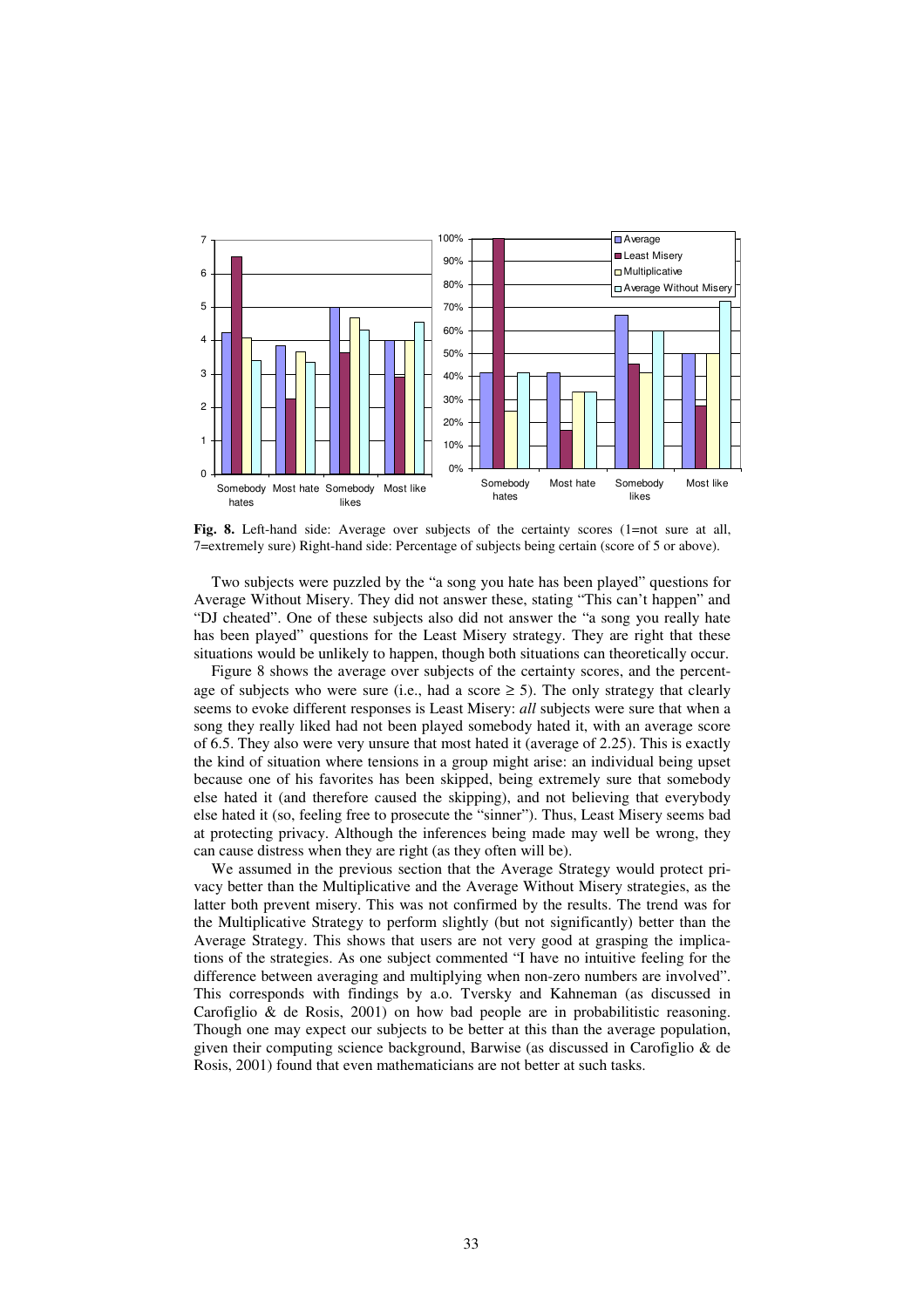Overall, we conclude that Least Misery should be avoided for privacy reasons, but that it is fine to use the Multiplicative strategy.

# **11 Conclusions**

There has been little work so far on computational models of affective state that can predict (rather than measure) how the user of a recommender system will be feeling. González et al (2004) have worked on the modelling of affective state for a recommender system, but their model is mainly based on an emotional intelligence test combined with updating of emotional values based on feedback to recommendations. There has been more research on the modelling of the affective state of artificial agents, where emotions are often related to plan completion and goal attainment, and modelling often happens using belief networks (e.g. de Rosis et al., 2003; Grath, 2000). Users in a recommender system do not really have plans (unless it is to be entertained or informed), so this research does not tend to generalize to recommender systems. This paper tries to fill the gap. Modelling affective state is particularly important when adapting to groups of users, as a group adaptation system will not be able to please all of its users all of the time. In such a case, an accurate prediction of the affective state of individual users can be helpful to prevent any user becoming too dissatisfied. Models of affective state can also be used to evaluate group aggregation strategies (Masthoff, 2004a).

We have proposed four different functions for modelling user satisfaction in a group recommender system that recommends sequences of items, incorporating assimilation and decay of emotions with time.

The evaluation of models of affective state is particularly difficult. In this paper, we have explained the issues involved, and have shown how evaluation is possible via indirect experiments, simulations, and experiments in another domain. In the process, we have found that Variant 3 of our satisfaction functions seems to perform best, and confirmed that time decay and assimilation parameters (δ and ε) depend on the user.

Unfortunately, modelling affective state becomes additionally complex when dealing with groups, because of members of the group influencing each other's emotions, via emotional contagion and conformity. We have shown how this can be incorporated into the models. We have also shown that the type of relationship the user has with others is important to take into account. In particular, Authority Ranking and Communal Sharing relationships seem to evoke more emotional contagion then Market Pricing and Equality Matching relationships.

Models of individual satisfaction are not only useful when adapting to groups. As argued in (Masthoff, 2003; 2004b), adaptation to individuals can sometimes also benefit from group aggregation strategies, for instance, when ratings on multiple criteria need to be combined, or when virtual group members are added, e.g. representing a teacher.

Models of affective state are not only useful for recommender systems, but also for other adaptive systems such as intelligent tutoring systems. While initially most of the focus in intelligent tutoring systems was on modelling of and adapting to cognitive aspects of the learner, gradually interest has increased in modelling of and adapting to a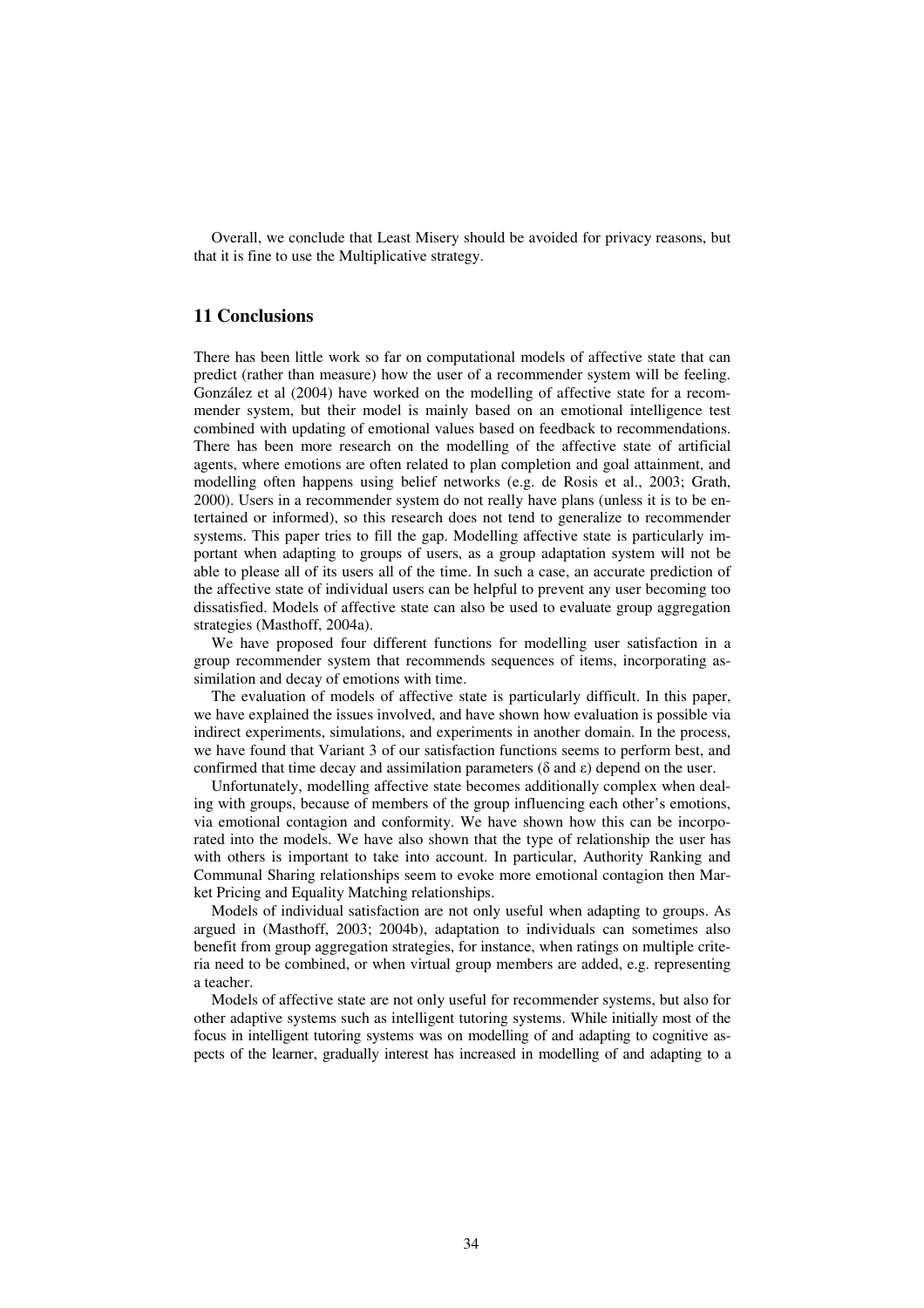learner's affective state (see for instance Picard et al., 2004; del Soldato, 1994; de Vincent, 2003). Wosnitza & Volet (2005) discuss the importance of human teachers having access to their students' affective states. Understanding a student's affective state can allow an intelligent tutoring system to adapt its instruction, material selection and feedback to keep the learner sufficiently motivated and challenged; it can also be used to teach learners how to deal with failure and frustration (Burleson & Picard, 2004). While existing work tends to *measure* affective state, rather than calculating it, and this can be done theory-neutrally (Picard et al., 2004), a theory *is* required to *predict* changes in affective state. For instance, if you want to select the next exercise for a student to do, it would be good if you could predict how the student would be feeling after each possible exercise. We believe that the work presented in this paper can be adapted to do this. It would also avoid the need for continuous self-reporting which interrupts the learning experience and the need for intrusive and costly sensors.

A lot of work on group modelling has been on modelling common knowledge between group members (e.g. Introne & Alterman, 2006; Suebnukarn & Haddawy, 2006), modelling how a group interacts (e.g. Read et al, 2006; McLaren et al., 2006) and group formation based on individual models (e.g. Read et al., 2006; Alfonseca et al., 2006). The affective state of the group members is normally not taken into account. It would be interesting to explore how affective state can be used as part of group formation (or group break up), and to model not just how individuals are contributing and how their knowledge deviates from the group's, but also how they are likely to feel because of this.

One might think that accurate predictions of individual satisfaction can also be used to improve the transparency of adaptive systems: showing how satisfied others in your group are, or how satisfied criteria are, could improve the users' understanding of the working of the system and perhaps make it easier to accept items they do not like. This may be a good idea for a system that adapts to individual users. However, in a group adaptation system, users' need for privacy is likely to conflict with their need for transparency. An important task of a group adaptation system is to avoid embarrassment. Users often like to conform with the group to avoid being disliked. We modelled this normative conformity as part of our modelling of how others in the group can influence individual affective state. We may be able to use this to predict how embarrassed a user would be with disclosure of their judgement, and base our explanation of system recommendations on this. We have also investigated how different group aggregation strategies may affect privacy.

This paper has discussed many of the issues involved in modelling affective state in recommender systems. We hope it will inspire a lot more research into this area.

# **Acknowledgements**

Judith Masthoff's research is partly supported by Nuffield Foundation Grant No. NAL/00258/G. Albert Gatt's research is supported by EPSRC Grant No. GR/S13330/01. We would like to thank the anonymous reviewers for their constructive comments.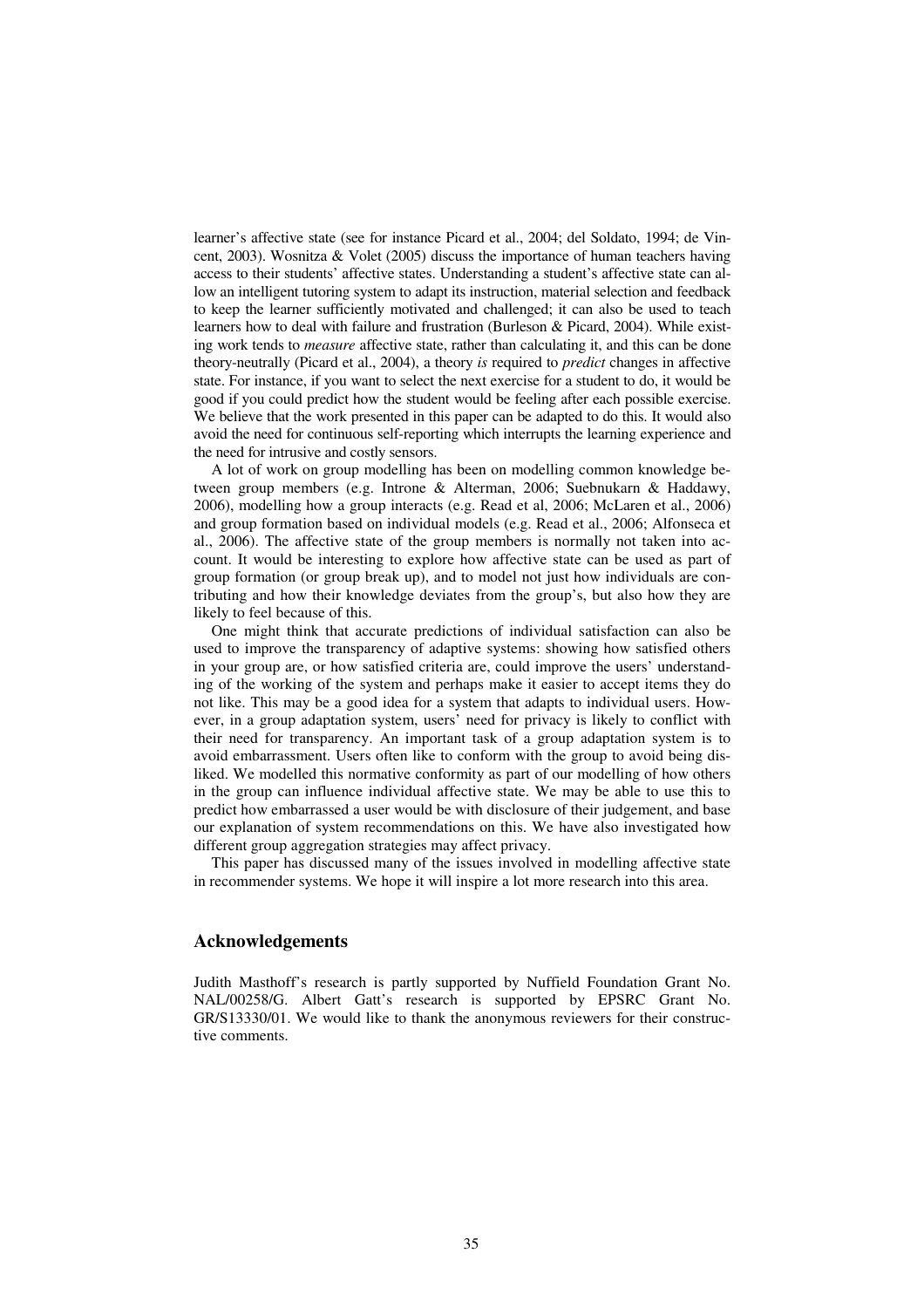# **References**

- Alfonseca, E., Carro, R.M., Martín, E., Ortigosa, A. and P. Paredes: 2006, 'The Impact of Learning Styles on Student Grouping for Collaborative Learning: A Case Study', in this issue.
- Allan, V. L.: 1975, 'Social Support for Non-Conformity'. In: L. Berkowitz (ed.), *Advances in Experimental Social Psychology*. Vol. 8. New York: Academic Press, pp. 1-43.
- Asch, S.E.: 1951, 'Effects of Group Pressure on the Modification and Distortion of Judgements'. In: H. Guetzkow (ed.): *Groups, Leadership and Men*. Pittsburgh, PA: Carnegie Press, pp. 177-190.
- Asch, S.E.: 1956, 'Studies of Independence and Conformity: A Minority of one against a Unanimous Majority'. *Psychological Monographs* **70** (Whole no. 416).
- Aston, G. and L. Burnard: 1998, 'The BNC Handbook: Exploring the British National Corpus with SARA*'*. Edinburgh, UK: Edinburgh University Press.
- Aylesworth, A.B. and S.B. MacKenzie: 1998, 'Context is Key: The Effect of Program-Induced Mood on Thoughts about the Ad'. *Journal of Advertising* **27**, 17-33.
- Balota, D.A., Cortese, M.J., Hutchison, K.A., Neely, J.H., Nelson, D., Simpson, G.B., and R. Treiman: 2002, 'The English Lexicon Project: A Web-Based Repository of Descriptive and Behavioral Measures for 40,481 English Words and Nonwords'. http://elexicon.wustl.edu/, Washington University.
- Barsade, S.G.: 2002, 'The Ripple Effect: Emotional Contagion and its Influence on Group Behavior'. *Administrative Science Quarterly* **47**, 644-675.
- Bartel, C.A. and R. Saavedra: 2000, 'The Collective Construction of Workgroup Moods'. *Administrative Science Quarterly* **45**, 197-231.
- Burleson, W. and R.W. Picard: 2004. 'Affective Agents: Sustaining Motivation to Learn through Failure and a State of Stuck'. In: C. Frasson and K. Porayska-Pomsta (eds.): *ITS04 Workshop on Social and Emotional Intelligence in Learning Environments*, Maceio - Alagoas, Brasil. Online Proceedings: http://www.cogsci.ed.ac.uk/%7Ekaska/WorkshopSI/
- Carofiglio, V. and F. de Rosis: 2001, 'Exploiting Uncertainty and Incomplete Knowledge in Deceptive Argumentation'**.** *International Conference on Computational Science*, San Francisco, CA, pp. 1019–1030.
- Chin, D.: 2005, 'Addressing Problems in the first Adaptive System Challenge'. In: S. Weibelzahl, A. Paramythis, and J. Masthoff (eds.): *UM05 Workshop on the Evaluation of Adaptive Systems*, Edinburgh, UK, pp 74-78. Online Proceedings: http://www.easy-hub.org/hub/workshops/um2005/proceedings.html
- Deutsch, M. and H.B. Gerard: 1955, 'A Study of Normative and Informational Social Influences upon Individual Judgment'. *Journal of Abnormal and Social Psychology* **51***,* 629-636.
- Doherty, R.W.: 1997, 'The Emotional Contagion Scale: A Measure of Individual Differences'. *Journal of nonverbal Behavior* **21**, 131-154.
- Elliot, C. and G. Siegle: 1993, 'Variables Influencing the Intensity of Simulated Affective States'. *AAAI Spring Symposium on Reasoning about Mental States: Formal Theories and Applications*, Menlo Park, CA, pp. 58-67.
- Fiske, A.P.: 1992, 'The four Elementary Forms of Sociality: Framework for a Unified Theory of Social Relations'. *Psychological Review* **99**, 689-723.
- Forster, K.I. and J.C. Forster: 2003, 'DMDX: A Windows Display Program with Millisecond Accuracy'. *Behavioral Research Methods, Instruments and Computers* **35**, 116-124.
- Gardner, M.: 1985, 'Mood States and Consumer Behavior: A Critical Review'. *Journal of Consumer Research* **12**, 281-300.
- González, G., López B. and J.LL. de la Rosa: 2004, 'Managing Emotions in Smart User Models for Recommender Systems'. *Sixth International Conference on Enterprise Information Systems*, Porto, Portugal, pp. 187-194.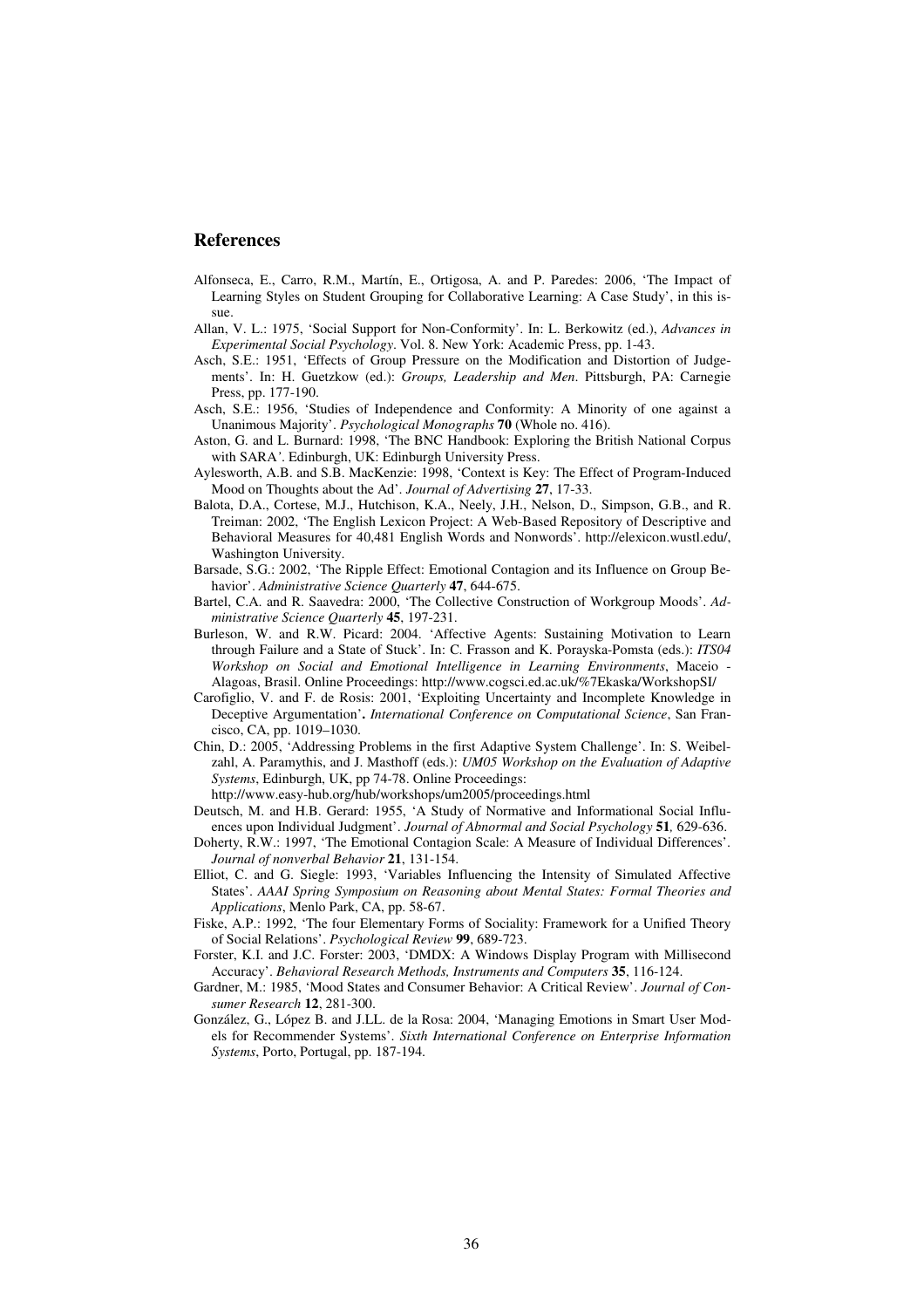- Grath, J.: 2000, 'Émile: Marshalling Passions in Training and Education'. *Fourth International Conference on Autonomous Agents*, Barcelona, Spain, pp. 325-332.
- Gross, J.J. and R.W. Levenson: 1995, 'Emotion Elicitation Using Films'. *Cognition & Emotion*  **9**, 87-108.
- Harley, T.: 2001, 'The Psychology of Language: From Data to Theory'. Hove, UK: Psychology Press.
- Haslam, N.: 1994, 'Categories of Social Relationship'. *Cognition* **53**, 59-90.
- Hatfield, E., Cacioppo, J. and R.L. Rapson: 1994, 'Emotional Contagion'. New York: Cambridge University Press.
- Heylen, D., Nijholt, A., op den Akker, R. and M. Vissers: 2003, 'Socially Intelligent Tutor Agents'. In: T. Rist, R. Aylett, D. Ballin and J. Rickel (eds.): *The 4th International Working Conference on Intelligent Virtual Agents*, Kloster Irsee: Germany, ,LNAI 2792. Berlin: Springer Verlag, pp341-347.
- Introne, J. and R. Alterman: 2006, 'Using Shared Representations to Improve Coordination and Intent Inference', in this issue.
- Isbell, L.M., Ottati, V.C. and K.C. Burns: 2003, 'Affect and Politics: Effects on Judgment, Processing, and Information Selection'. As accessed on 16 October 2004. http://www.cbrss.harvard.edu/events/ppbw/papers/isbell.pdf
- Isen, A. M., Shalker, T., Clark, M. and L. Karp: 1978, 'Affect, Accessibility of Material in Memory and Behavior: A cognitive loop?' *Journal of Personality and Social Psychology* **36***,* 1-12.
- Järvenoja, H. and S. Järvelä: 2005, 'How Students Describe the Sources of their Emotional and Motivational Experiences during the Learning Process: A Qualitative Approach'. *Learning and Instruction* **15**, 465-480.
- Kay, J., Kummerfeld, R.J. and P. Lauder: 2003, 'Managing Private User Models and Shared Personas'. In K. Cheverst, B. de Carolis and A. Krüger (eds.): *UM03 Workshop on User Modelling for Ubiquitous Computing*, Johnstown, PA. Online Proceedings: http://www.di.uniba.it/~ubium03/apapers.html
- Kobsa, A. and L. Cranor (eds.): 2005, 'UM05 Workshop on Privacy-Enhanced Personalization', Edinburgh, UK. http://www.isr.uci.edu/pep05/papers/w9-proceedings.pdf
- Kobsa, A. and J. Schreck: 2003, 'Privacy through Pseudonymity in User-Adaptive Systems'. *ACM Transactions on Internet Technology* **3**, 149-183.
- Kort, B., Reily, R. and R. Picard: 2001, 'External Representation of Learning Process and Domain Knowledge: Affective State as a Determinate of its Structure and Function'. In: S. Ainsworth et al. (eds.): *AI-ED01 Workshop on External Representations in AIED: Multiple Forms and Multiple Roles*, San Antonio, TX. Online Proceedings:
- http://www.psychology.nottingham.ac.uk/research/credit/AIED-ER/contributions.html Laird, J.D., Alibozak, T., Davainis, D., Deignan, K., Fontanella, K., Hong, J., Levy, B. and C.
- Pacheco: 1994, 'Individual Differences in the Effects of Spontaneous Mimicry on Emotional Contagion'. *Motivation and Emotion* **18**, 231-247.
- Mehrabian, A.: 1972, 'Nonverbal Communication'. Chicago, IL: Aldine-Atherton.
- Latané, B. and S. Wolf: 1981, 'The Social Impact of Majorities and Minorities'. *Psychological Review* **88**, 438-453.
- Mackie, D.M. and L.T. Worth: 1989, 'Processing Deficits and the Mediation of Positive Affect in Persuasion'. *Journal of Personal and Social Psychology* **57**, 1-14.
- Masthoff, J.: 2003, 'Modeling the Multiple People that Are Me'. In: P. Brusilovsky, A. Corbett and F. de Rosis (eds.): *User Modeling 2003*: *9th International Conference*, Johnstown, PA, LNAI 2702. Berlin: Springer Verlag, pp. 258-262.
- Masthoff, J.: 2004a, 'Group Modeling: Selecting a Sequence of Television Items to Suit a Group of Viewers'. *User Modeling and User Adapted Interaction* **14**, 37-85.
- Masthoff, J.: 2004b, 'Selecting News to Suit a Group of Criteria'. In: L. Ardissono and M. Maybury (eds.), *AH04 Workshop on Personalization in Future TV: Methods, Technologies*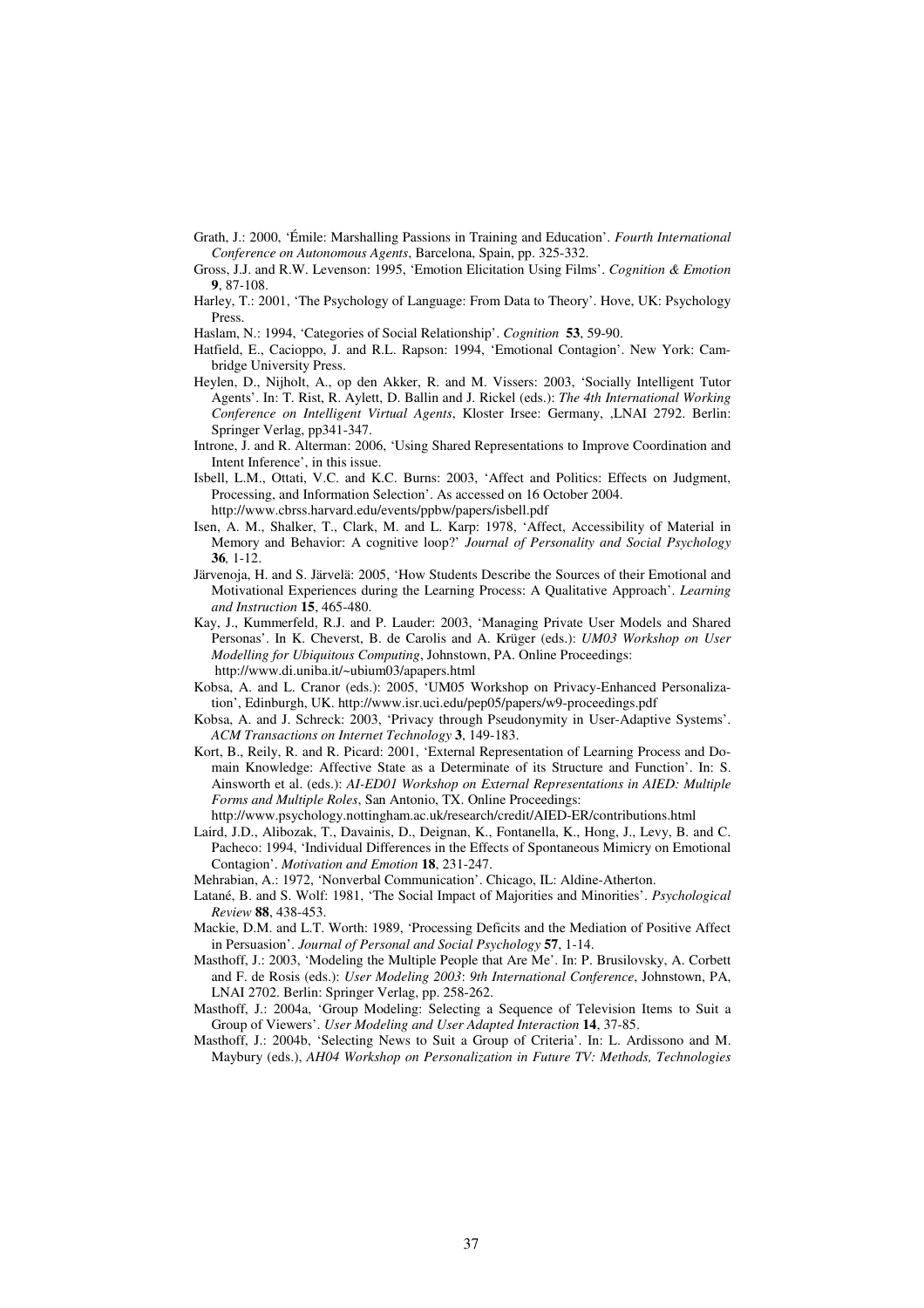*and Applications*, Eindhoven, the Netherlands, pp. 252-263. Online Proceedings: http://www.di.unito.it/~liliana/TV04/schedule.html

- Masthoff, J.: 2005, 'The Pursuit of Satisfaction: Affective State in Group Recommender Systems'. In: L. Ardissono, P. Brna and A. Mitrovic (eds.): *User Modeling 2005: 10th International Conference*, Edinburgh, UK, LNAI 3538. Berlin: Springer Verlag., pp. 297-306.
- Mausner, B.: 1954, 'Prestige and Social Interaction. The Effect of one Partner's Success in a Relevant Task on the Interaction of Observer Pairs'. *Journal of Abnormal and Social Psychology* **49**, 557-560.
- McLaren, B.M., Walker, E., Harrer, A., Bollen L. and J. Sewall: 2006, 'Creating Cognitive Tutors for Collaborative Learning: Steps toward Realization', in this issue.
- Meloy, M.: 2000, 'Mood-Driven Distortion of Product Information'. *Journal of Consumer Research* **27**, 345-359.
- Murry, J., Lastovicka, J. and S. Singh: 1992, 'Feeling and Liking Responses to Television Programs: An Examination of two Explanations for Media-Context Effects'. *Journal of Consumer Research* **18**, 441-451.
- Oatley, K. and J.M. Jenkins: 1996, 'Understanding Emotions'. Malden, MA: Blackwell.
- O' Conner, M., Cosley, D., Konstan, J.A. and J. Riedl: 2001, 'PolyLens: A Recommender System for Groups of Users'. *Seventh European Conference on Computer Supported Collaborative Work*, Bonn, Germany, pp 199-218.
- Ortony, A., Clore, G.L. and A. Collins: 1988, 'The Cognitive Structure of Emotions'. Cambridge, UK: Cambridge University Press.
- Picard, R.W.: 1997, 'Affective Computing'. Cambridge, MA: MIT Press.
- Picard, R.W., Papert, S., Bender, W., Blumberg, B., Breazeal, C., Cavallo, D., Machover, T., Resnick, M., Roy, D. and C. Strohecker: 2004, 'Affective Learning: a Manifesto'. *BT Technology Journal* **22**, 253-269.
- Redelmeier, D. A., Katz, J. and D. Kahneman: 2003, 'Memories of Colonoscopy: A Randomized Trial'. *Pain* **104**, 187-194.
- Read, T., Barros, B., Bárcena, E. and J. Pancorbo: 2006, 'Coalescing Individual and Collaborative Learning to Model User Linguistic Competences', in this issue.
- de Rosis, F, Pelachaud, C., Poggi, I., Carofiglio, V. and B. de Carolis: 2003, 'From Gretna's Mind to her Face: Modelling the Dynamics of Affective Status in a Conversational Embodied Agent'. *International Journal of Human-Computer Studies* **59**, 81-118.
- Rottenberg, J., Ray, R.R. and J.J. Gross: in press, Emotion Elicitation Using Films. In: J.A. Coan and J.J.B Allen (eds.): *The Handbook of Emotion Elicitation and Assessment*. New York: Oxford University Press. As accessed on 16 October 2004,
- http://www-psych.stanford.edu/%7Epsyphy/Pdfs/chapter\_2\_films\_final.pdf
- Schumann, D. and E. Thorson: 1990, 'The Influence of Viewing Context on Commercial Effectiveness: A Selection-Processing Model'. *Current Issues and Research in Advertising* **12***,* 1- 24
- Schwarz, N. and G.L. Clore: 1996, 'Feelings and Phenomenal Experiences'. In: E.T. Higgins and A. Kruglanski (eds.): *Social Psychology: Handbook of Basic Principles*. New York: The Guilford Press, pp. 433-465.
- del Soldato, T.: 1994, 'Motivation in Tutoring Systems'. *Technical Report CSRP303*, School of Cognitive and Computing Sciences, University of Sussex, UK.
- Suebnukarn, S. and P. Haddawy: 2006, 'Modeling Individual and Collaborative Problem-Solving in Medical Problem-Based Learning', in this issue.
- Totterdell, P, Kellet, S., Teuchmann, K. and R.B. Briner: 1998, 'Evidence of Mood Linkage in Work Groups'. *Journal of Personality and Social Psychology* **74**, 1504-1515.
- de Vicente, A.: 2003, 'Towards Tutoring Systems that Detect Students' Motivation: An Investigation'. *Ph.D. thesis, School of Informatics, University of Edinburgh*, UK.
- Weiner, B.: 1995, 'Judgments of Responsibility: a Foundation for a Theory of Social Conduct'*.* New York: The Guilford Press.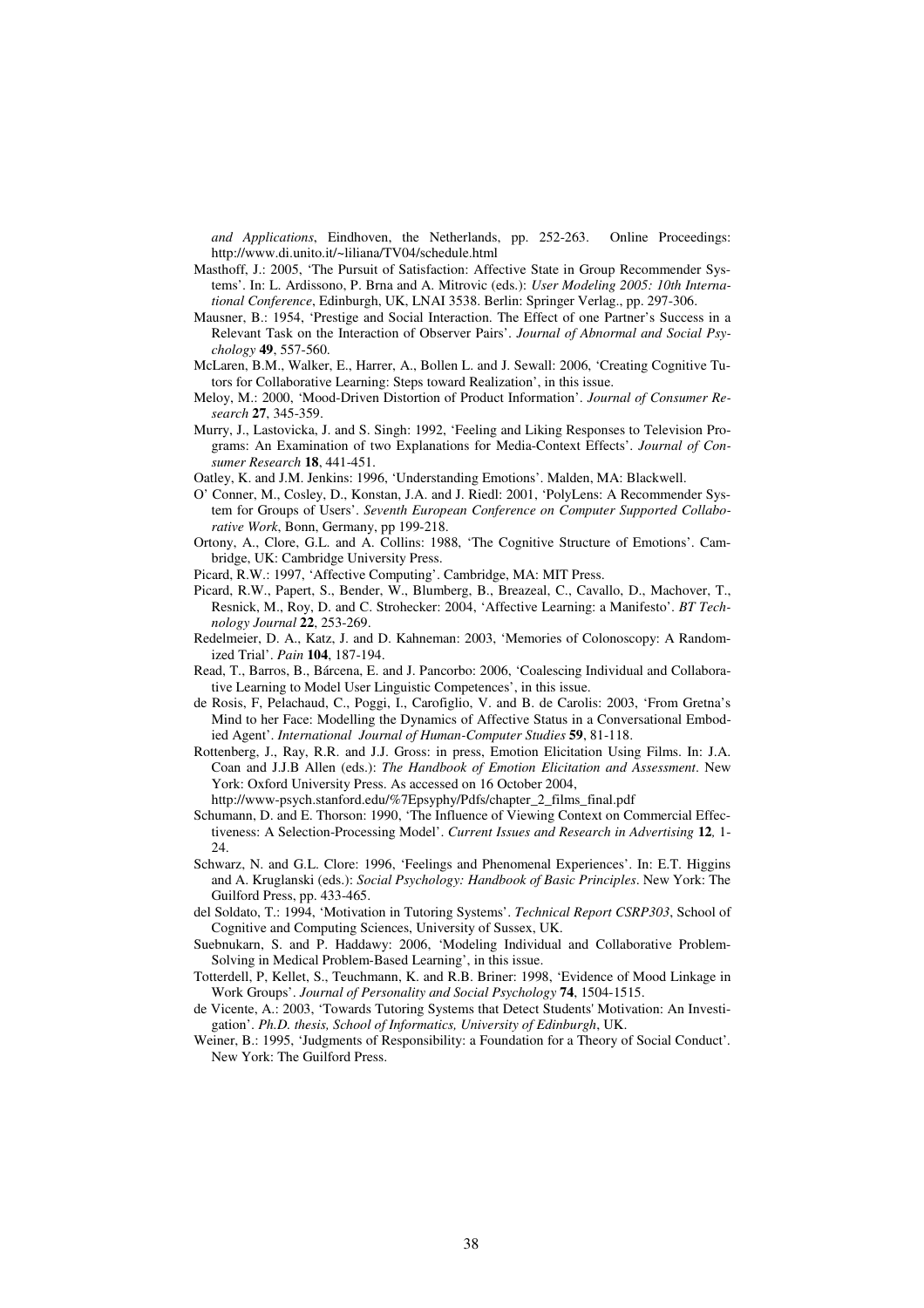- Wilson, M.D.: 1988, 'The MRC Psycholinguistic Database: Machine Readable Dictionary, Version 2', *Behavioural Research Methods, Instruments and Computers* **20**, 6-11.
- Wilson, T.D. and D.T. Gilbert: 2003, 'Affective Forecasting'. *Advances in Experimental Social Psychology* **35**, 345-411
- Wilson, T.D., Gilbert, D.T. and D.B. Centerbar: 2003, 'Making Sense: The Causes of Emotional Evanescence'. In: I. Brocas and J. Carrillo (eds.): *The Psychology of Economic Decisions, Vol. 1: Rationality and Well Being.* New York: Oxford University Press, pp. 209-233.
- Wilson, T.D. and K. Klaaren: 1992, 'The Role of Affective Expectations in Affective Experience'. In: M.S. Clark (ed.): *Review of Personality and Social Psychology, Vol. 14: Emotion and Social Behaviour*, Newbury Park, CA: Sage, pp. 1-31.
- Wosnitza, M. and S. Volet: 2005, 'Origin, Direction and Impact of Emotions in Social Online Learning'. *Learning and Instruction* **15**, 449-464.
- Zaslow, J.: 2002, 'If TiVo Thinks you are Gay, Here's How to Set it Straight'. *Wall Street Journal, 26 November 2002*.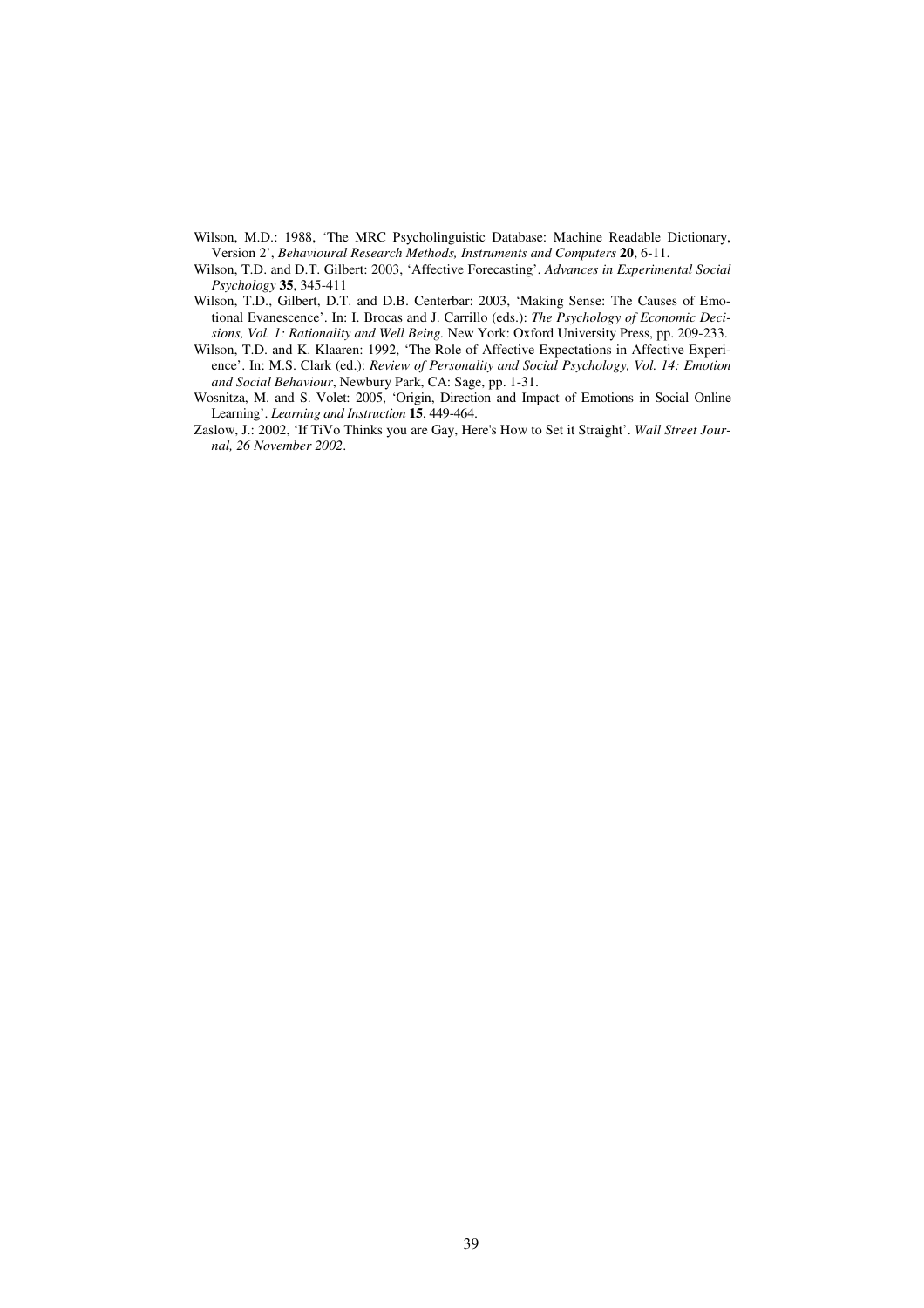# **Appendix 1: Questionnaire for Experiment 2**

Gender: male / female

|                                                                                                                                                                      | $\Box$ never                                                                       | $\Box$ rarely                | If someone I'm talking with begins to cry, I get teary-eyed.<br>$\Box$ usually               | $\Box$ often | $\Box$ always |  |
|----------------------------------------------------------------------------------------------------------------------------------------------------------------------|------------------------------------------------------------------------------------|------------------------------|----------------------------------------------------------------------------------------------|--------------|---------------|--|
|                                                                                                                                                                      |                                                                                    |                              | Being with a happy person picks me up when I'm feeling down.                                 |              |               |  |
|                                                                                                                                                                      | $\Box$ never                                                                       | $\Box$ rarely $\Box$ usually |                                                                                              | $\Box$ often | $\Box$ always |  |
|                                                                                                                                                                      |                                                                                    |                              | When someone smiles warmly at me, I smile back and feel warm inside.                         |              |               |  |
|                                                                                                                                                                      | $\Box$ never                                                                       | $\Box$ rarely                | $\Box$ usually                                                                               | $\Box$ often | $\Box$ always |  |
|                                                                                                                                                                      |                                                                                    |                              | I get filled with sorrow when people talk about the death of their loved ones.               |              |               |  |
|                                                                                                                                                                      | $\Box$ never                                                                       | $\Box$ rarely                | $\Box$ usually                                                                               | $\Box$ often | $\Box$ always |  |
|                                                                                                                                                                      | $\Box$ never                                                                       | $\Box$ rarely $\Box$ usually | I clench my jaws and my shoulders get tight when I see angry faces on the news.              | $\Box$ often | $\Box$ always |  |
|                                                                                                                                                                      |                                                                                    |                              |                                                                                              |              |               |  |
| It irritates me to be around angry people.                                                                                                                           | $\Box$ never                                                                       | $\Box$ rarely                | $\Box$ usually $\Box$ often                                                                  |              | $\Box$ always |  |
| they might be feeling.                                                                                                                                               |                                                                                    |                              | Watching the fearful faces of victims on the news makes me try to imagine how                |              |               |  |
|                                                                                                                                                                      | $\Box$ never                                                                       | $\Box$ rarely $\Box$ usually |                                                                                              | $\Box$ often | $\Box$ always |  |
| I tense when overhearing an angry quarrel.                                                                                                                           |                                                                                    |                              |                                                                                              |              |               |  |
|                                                                                                                                                                      | $\Box$ never                                                                       |                              | $\Box$ rarely $\Box$ usually                                                                 | $\Box$ often | $\Box$ always |  |
|                                                                                                                                                                      |                                                                                    |                              | Being around happy people fills my mind with happy thoughts.                                 |              |               |  |
|                                                                                                                                                                      | $\Box$ never                                                                       | $\Box$ rarely                | $\Box$ usually                                                                               | $\Box$ often | $\Box$ always |  |
|                                                                                                                                                                      | $\Box$ never                                                                       | $\Box$ rarely                | I notice myself getting tense when I'm around people who are stressed out.<br>$\Box$ usually | $\Box$ often | $\Box$ always |  |
|                                                                                                                                                                      |                                                                                    |                              |                                                                                              |              |               |  |
| I cry at sad movies.                                                                                                                                                 | $\Box$ never                                                                       |                              | $\Box$ rarely $\Box$ usually $\Box$ often                                                    |              | $\Box$ always |  |
|                                                                                                                                                                      | Listening to the shrill screams of a terrified child in the dentist's waiting room |                              |                                                                                              |              |               |  |
| makes me feel nervous.                                                                                                                                               |                                                                                    |                              |                                                                                              |              |               |  |
|                                                                                                                                                                      | $\Box$ never                                                                       |                              | $\Box$ rarely $\Box$ usually                                                                 | $\Box$ often | $\Box$ always |  |
| Q1. Think of somebody you respect highly (maybe your grandfather, your boss, ).<br>Assume you and this person are watching television together. You are enjoying the |                                                                                    |                              |                                                                                              |              |               |  |

Assume you and this person are watching television together. You are enjoying the program a little. How would it make you feel to know that the other person is enjoying it greatly? My enjoyment would

| $\Box$ decrease | decrease | $\Box$ remain the same | $\Box$ increase | $\Box$ increase |
|-----------------|----------|------------------------|-----------------|-----------------|
| a lot           | slightly |                        | slightly        | a lot           |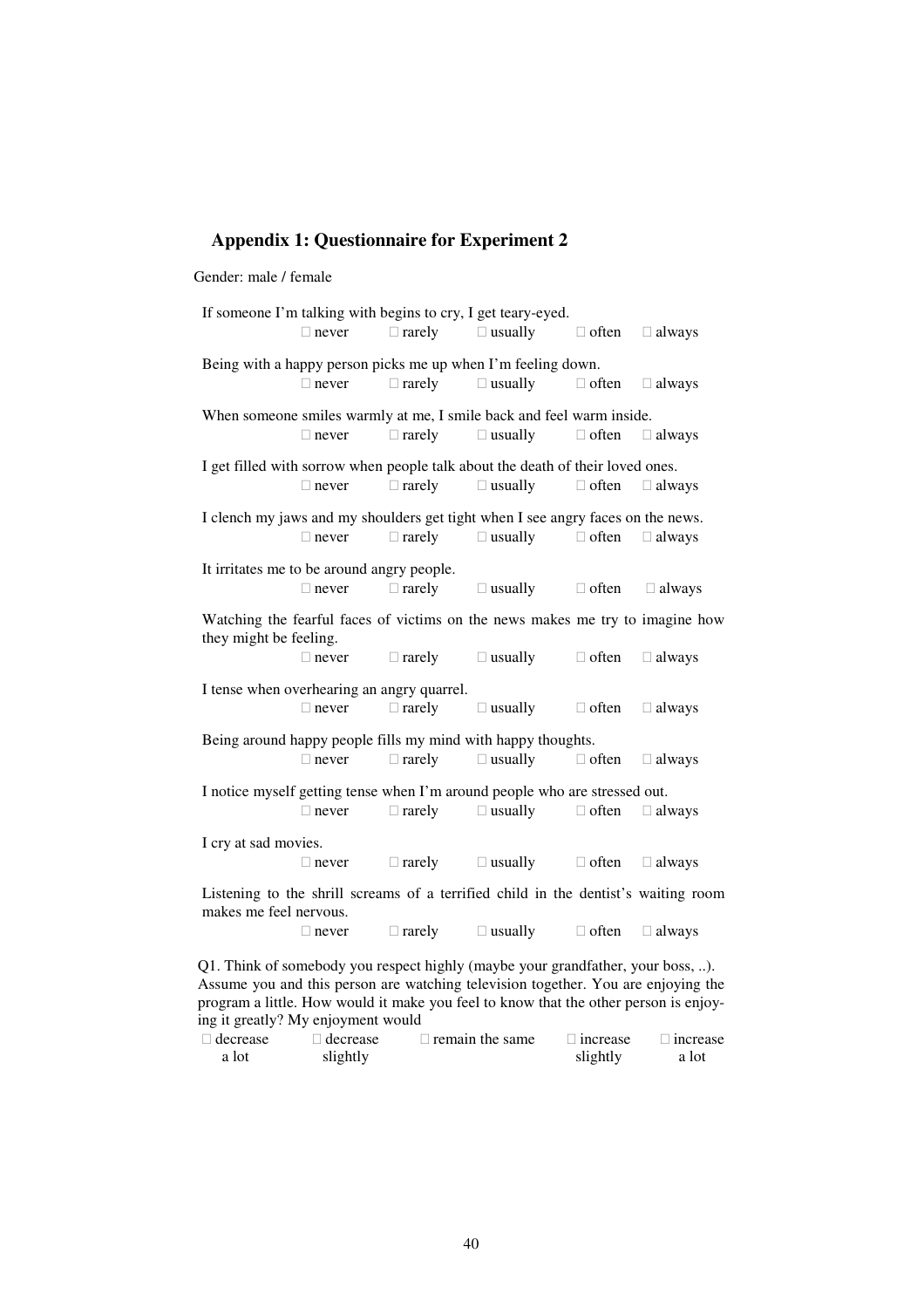Q2. Think of somebody you share everything with (maybe your best friend). Assume you and this person are watching television together. You are enjoying the program a little. How would it make you feel to know that the other person is enjoying it greatly? My enjoyment would

| $\Box$ decrease | $\Box$ decrease | $\Box$ remain the same | $\Box$ increase | $\Box$ increase |
|-----------------|-----------------|------------------------|-----------------|-----------------|
| a lot           | slightly        |                        | slightly        | a lot           |

Q3. Think of somebody you do deals with (like, if you do the cooking, I will do the washing up). Assume you and this person are watching television together. You are enjoying the program a little. How would it make you feel to know that the other person is enjoying it greatly? My enjoyment would

| $\Box$ decrease | $\Box$ decrease | $\Box$ remain the same | $\lceil$ increase | ncrease |
|-----------------|-----------------|------------------------|-------------------|---------|
| a lot           | slightly        |                        | slightly          | a lot   |

Q4. Think of somebody you are on equal footing with, you tend to get the same treatment (maybe a cousin or a class mate). Assume you and this person are watching television together. You are enjoying the program a little. How would it make you feel to know that the other person is enjoying it greatly? My enjoyment would

| $\Box$ decrease | $\Box$ decrease | $\Box$ remain the same | $\Box$ increase | $\Box$ increase |
|-----------------|-----------------|------------------------|-----------------|-----------------|
| a lot           | slightly        |                        | slightly        | a lot           |

Q5. Think again of somebody you respect highly (maybe your grandfather, your boss). Assume you and this person are watching television together. You are enjoying the program a little. How would it make you feel to know that the other person is really hating it? My enjoyment would

| $\Box$ decrease | decrease | $\Box$ remain the same | $\Box$ increase | $\Box$ increase |
|-----------------|----------|------------------------|-----------------|-----------------|
| a lot           | slightly |                        | slightly        | a lot           |

Q6. Think again of somebody you share everything with (maybe your best friend). Assume you and this person are watching television together. You are enjoying the program a little. How would it make you feel to know that the other person is really hating it? My enjoyment would

| $\Box$ decrease | $\Box$ decrease | $\Box$ remain the same | $\Box$ increase | $\Box$ increase |
|-----------------|-----------------|------------------------|-----------------|-----------------|
| a lot           | slightly        |                        | slightly        | a lot           |

Q7. Think again of somebody you do deals with (like, if you do the cooking, I will do the washing up). Assume you and this person are watching television together. You are enjoying the program a little. How would it make you feel to know that the other person is really hating it? My enjoyment would

| $\Box$ decrease | $\Box$ decrease | $\Box$ remain the same | $\Box$ increase | $\Box$ increase |
|-----------------|-----------------|------------------------|-----------------|-----------------|
| a lot           | slightly        |                        | slightly        | a lot           |

Q8. Think again of somebody you are on equal footing with, you tend to get the same treatment (maybe a cousin or a class mate). Assume you and this person are watching television together. You are enjoying the program a little. How would it make you feel to know that the other person is really hating it? My enjoyment would

| $\Box$ decrease | decrease | $\Box$ remain the same | $\Box$ increase | $\Box$ increase |
|-----------------|----------|------------------------|-----------------|-----------------|
| a lot           | slightly |                        | slightly        | a lot           |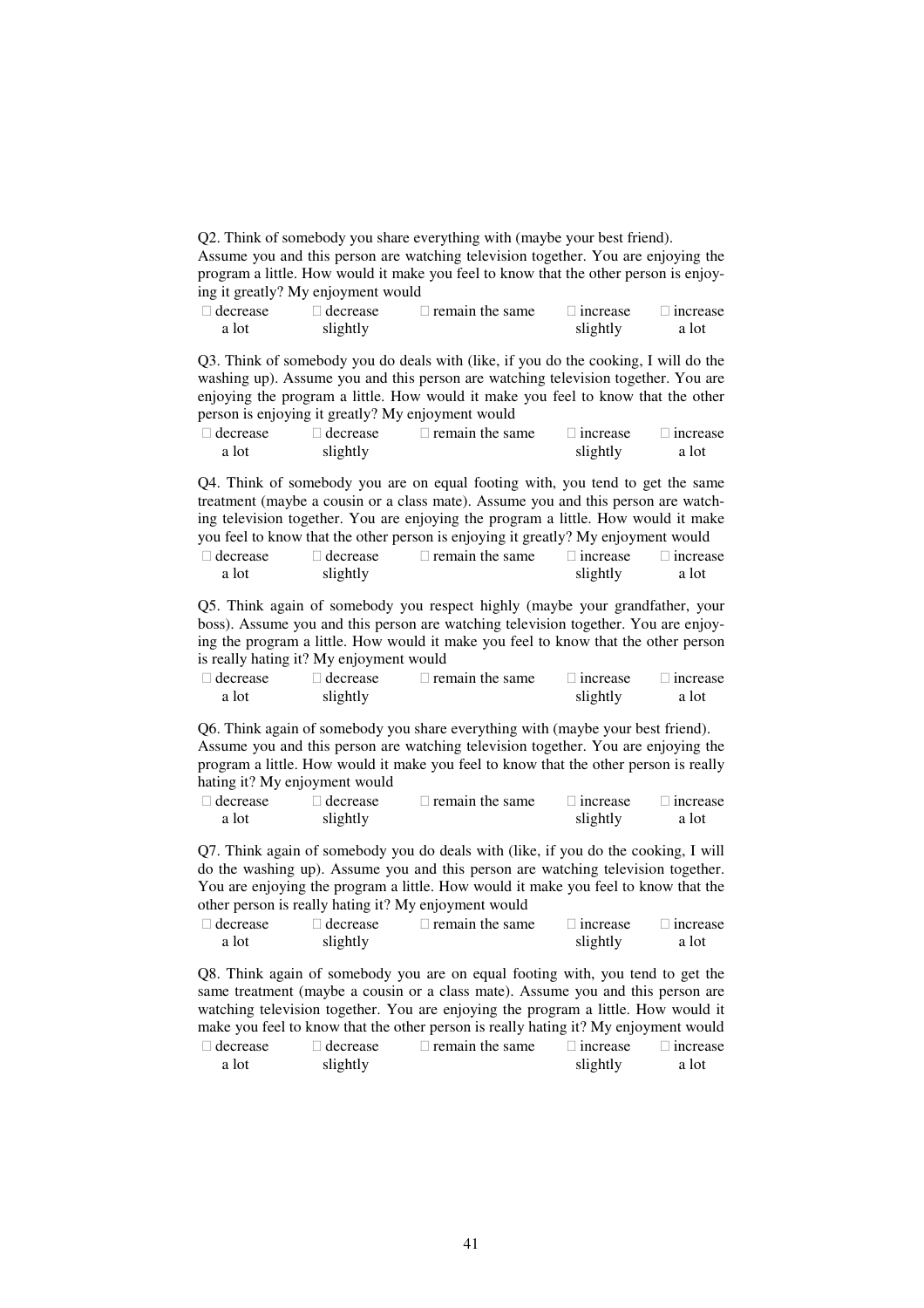# **Appendix 2: Questionnaire for Experiment 3**

Assume you are going to listen to music together with a group of other people. The DJ has asked all of you for your opinions on twenty songs. Each of you has rated each song from 1 (really hate) to 10 (really like). The DJ will use the individual people's ratings to calculate a rating of each song for the group. The DJ will then play the ten songs with the highest rating.

The DJ has calculated ratings for the group by **averaging** all individual ratings.

| A song you really like has NOT been played. How sure are you that |                                              |  |  |  |  |
|-------------------------------------------------------------------|----------------------------------------------|--|--|--|--|
| somebody in the group hates it?                                   | Not sure at all 1 2 3 4 5 6 7 Extremely sure |  |  |  |  |
| most of the group hates it?                                       | Not sure at all 1 2 3 4 5 6 7 Extremely sure |  |  |  |  |

| A song you really hate has been played. How sure are you that |  |  |  |  |  |  |                                              |
|---------------------------------------------------------------|--|--|--|--|--|--|----------------------------------------------|
| somebody in the group likes it?                               |  |  |  |  |  |  | Not sure at all 1 2 3 4 5 6 7 Extremely sure |
| most of the group likes it?                                   |  |  |  |  |  |  | Not sure at all 1 2 3 4 5 6 7 Extremely sure |

The DJ has calculated ratings for the group by taking the **minimum** of individual ratings.

| A song you <b>really like</b> has <b>NOT</b> been played. How sure are you that |                                              |  |  |  |  |  |
|---------------------------------------------------------------------------------|----------------------------------------------|--|--|--|--|--|
| somebody in the group hates it?                                                 | Not sure at all 1 2 3 4 5 6 7 Extremely sure |  |  |  |  |  |
| most of the group hates it?                                                     | Not sure at all 1 2 3 4 5 6 7 Extremely sure |  |  |  |  |  |
| A song you <b>really hate</b> has been played. How sure are you that            |                                              |  |  |  |  |  |
| somebody in the group likes it?<br>Not sure at all 1 2 3 4 5 6 7 Extremely sure |                                              |  |  |  |  |  |
| most of the group likes it?                                                     | Not sure at all 1 2 3 4 5 6 7 Extremely sure |  |  |  |  |  |

The DJ has calculated ratings for the group by **multiplying** the individual ratings.

| A song you <b>really like</b> has <b>NOT</b> been played. How sure are you that |  |  |  |  |  |  |                                              |
|---------------------------------------------------------------------------------|--|--|--|--|--|--|----------------------------------------------|
| somebody in the group hates it?                                                 |  |  |  |  |  |  | Not sure at all 1 2 3 4 5 6 7 Extremely sure |
| most of the group hates it?                                                     |  |  |  |  |  |  | Not sure at all 1 2 3 4 5 6 7 Extremely sure |

| A song you <b>really hate</b> has been played. How sure are you that |  |  |  |  |  |  |                                              |
|----------------------------------------------------------------------|--|--|--|--|--|--|----------------------------------------------|
| somebody in the group likes it?                                      |  |  |  |  |  |  | Not sure at all 1 2 3 4 5 6 7 Extremely sure |
| most of the group likes it?                                          |  |  |  |  |  |  | Not sure at all 1 2 3 4 5 6 7 Extremely sure |

The DJ has calculated ratings for the group by **removing** all songs anybody really hated and **averaging** the individual ratings for the remaining songs.

| A song you <b>really like</b> has <b>NOT</b> been played. How sure are you that |                                              |  |  |  |  |  |  |                                              |
|---------------------------------------------------------------------------------|----------------------------------------------|--|--|--|--|--|--|----------------------------------------------|
| somebody in the group hates it?                                                 |                                              |  |  |  |  |  |  | Not sure at all 1 2 3 4 5 6 7 Extremely sure |
| most of the group hates it?                                                     | Not sure at all 1 2 3 4 5 6 7 Extremely sure |  |  |  |  |  |  |                                              |
|                                                                                 |                                              |  |  |  |  |  |  |                                              |
| A song you <b>hate</b> has been played. How sure are you that                   |                                              |  |  |  |  |  |  |                                              |
| somebody in the group likes it?                                                 |                                              |  |  |  |  |  |  | Not sure at all 1 2 3 4 5 6 7 Extremely sure |
| most of the group likes it?                                                     |                                              |  |  |  |  |  |  | Not sure at all 1 2 3 4 5 6 7 Extremely sure |